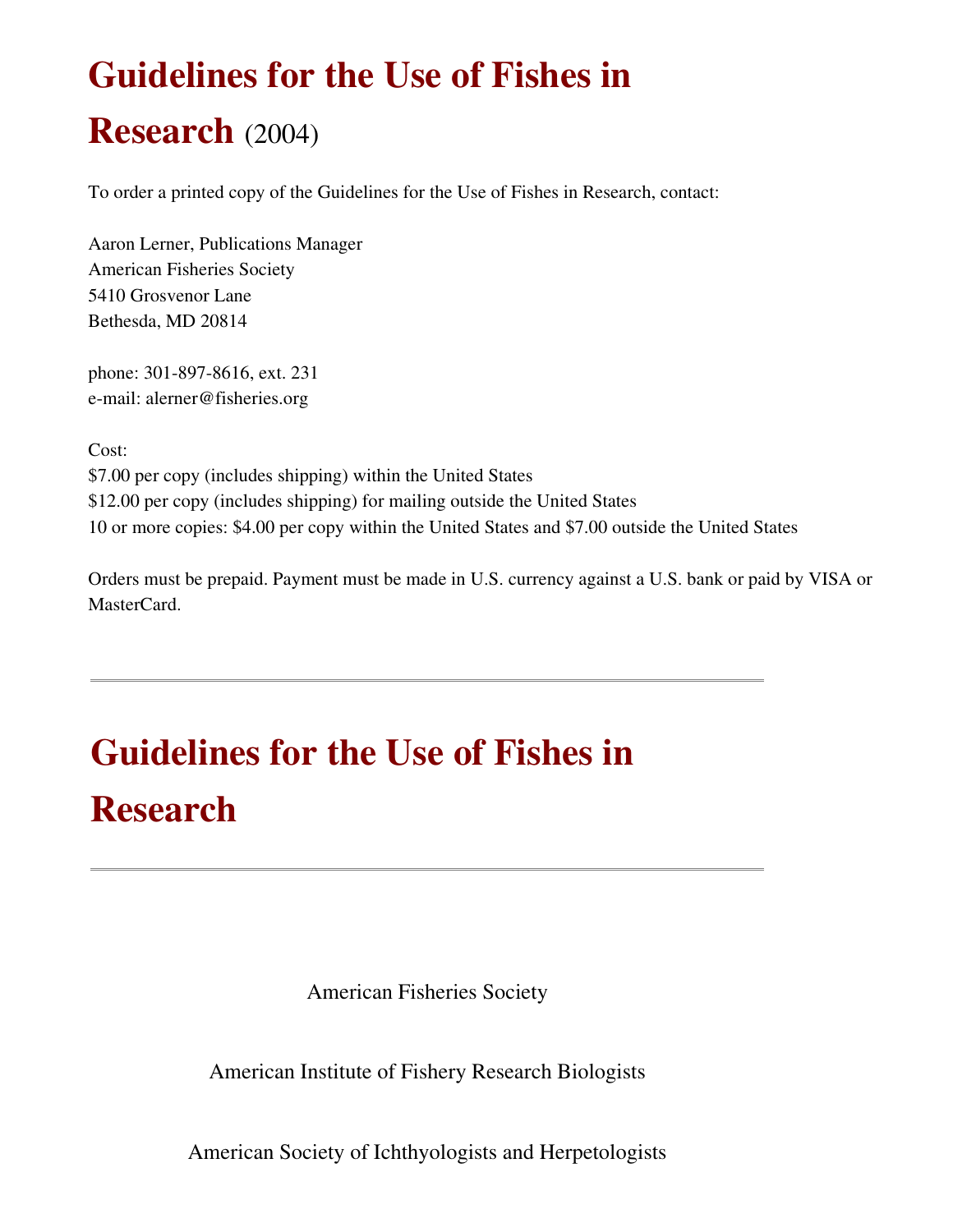Use of Fishes in Research Committee members:

J. G. Nickum, Chair, H. L. Bart, Jr, P. R. Bowser, I. E. Greer, C. Hubbs, J. A. Jenkins, J. R. MacMillan, J. W. Rachlin, J. D. Rose, P. W. Sorensen, and J. R. Tomasso

Copyright 2004 by the American Fisheries Society

# Table of Contents

| <b>Acknowledgments</b>                                            |
|-------------------------------------------------------------------|
| Preface                                                           |
| <b>Statement of Purpose</b>                                       |
| I. Introduction                                                   |
| The Role of Institutional Animal Care and Use Committees          |
| <b>II. General Considerations</b>                                 |
| <b>Approval of Research Plans by IACUCs</b>                       |
| <b>Quality Assurance Plans and Standard Operating Procedures</b>  |
| <b>Statistical Design and Experimental Endpoints</b>              |
| <b>Statistical Design</b>                                         |
| <b>Mortality as an Experimental Endpoint</b>                      |
| <b>Fish Health Management: Control of Pathogens and Parasites</b> |
| <b>III. Statutory Requirements and Regulatory Bodies</b>          |
| <b>International Regulations and Guidelines</b>                   |
| Federal, State, and Local Regulations                             |
| <b>Import–Export Permits: Health Certificates</b>                 |
| IV. Animal Welfare Considerations: Stress, and "Pain"             |
| <b>General Considerations and Ethical Concerns</b>                |
| <b>Stress</b>                                                     |
| <b>Stages of Stress</b>                                           |
| <b>Measuring and Avoiding Stress</b>                              |
| <b>Nociception and "Pain"</b>                                     |
| V. Activities with Wild Fishes                                    |

<span id="page-1-0"></span>**[Habitat and Population Considerations](#page-20-1)** 

[Collecting \(General\)](#page-20-0)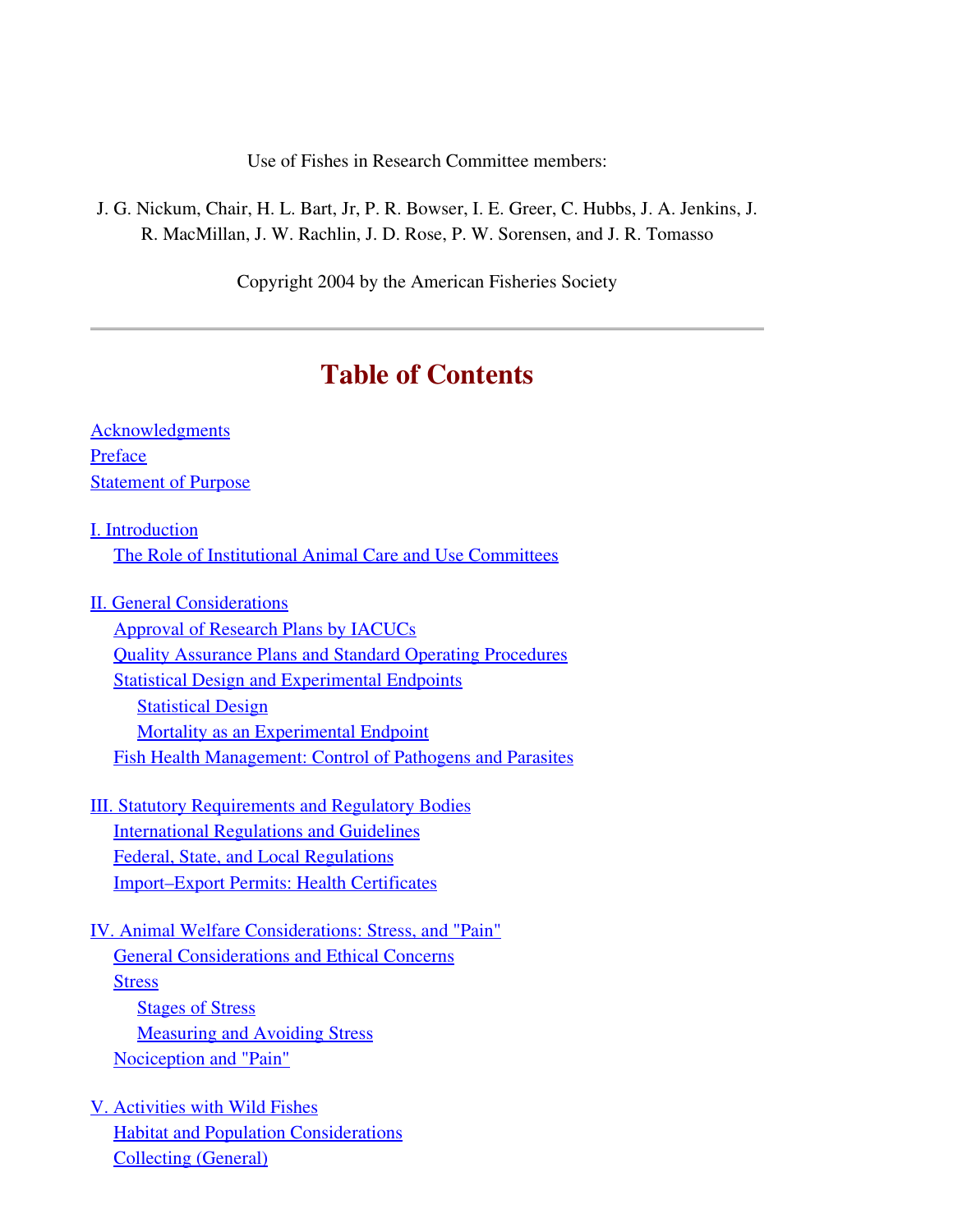[Representative Samples](#page-21-1) [Collection of Imperiled Species](#page-21-0) [Museum Specimens and Other Preserved Specimens](#page-22-0) [Live Capture Techniques and Equipment](#page-23-0) [Field Restraint of Fishes: Anesthetics](#page-24-1) [Dangerous Species and Specimens](#page-24-0) [Handling and Transport](#page-25-0) [Physical Facilities for Temporary Holding and Maintenance](#page-26-0) [Field Acclimation](#page-27-1) [Collection of Blood and Other Tissues](#page-27-0)

#### [VI. Marking and Tagging](#page-28-1)

**[General Principles](#page-28-0)** [External Tags, Marks, and Biotelemetry](#page-29-0) [Internal Tags and Marks](#page-30-0) [Genetic Markers](#page-31-1) **[Isotopes](#page-31-0)** 

#### [VII. Laboratory Activities with Fishes](#page-32-2)

**[General Principles](#page-32-1)** [Confinement, Isolation, and Quarantine](#page-32-0) **[Acclimation to Laboratory Conditions](#page-33-1)** [Physical Facilities \(Permanent\)](#page-33-0) **[Density of Animals](#page-34-0)** [Feeds and Feeding](#page-35-0) [Water Quality](#page-36-0) [Water Recirculation Units](#page-37-0) **[Effluents](#page-38-0)** [Dangerous Species and Specimens](#page-39-1) [Restraint of Fishes: Anesthetics and Related Chemicals](#page-39-0) [Surgical Procedures](#page-40-1) [Administration of Drugs, Vaccines, Hormones, and Other Chemicals](#page-40-0)

# [VIII. Storage or Disposition of Experimental Animals](#page-41-1)

**[Euthanasia](#page-41-0)** 

[Storage, Disposition, or Return to the Wild](#page-42-0)

#### [IX. Future Revisions](#page-43-1)

#### [X. Literature Cited](#page-43-0)

#### [XI. Additional Readings](#page-52-2)

[AFS Policies, Position Statements, and Publications](#page-52-1) [Permitting and International Transfer of Animals and Animal Products](#page-52-0)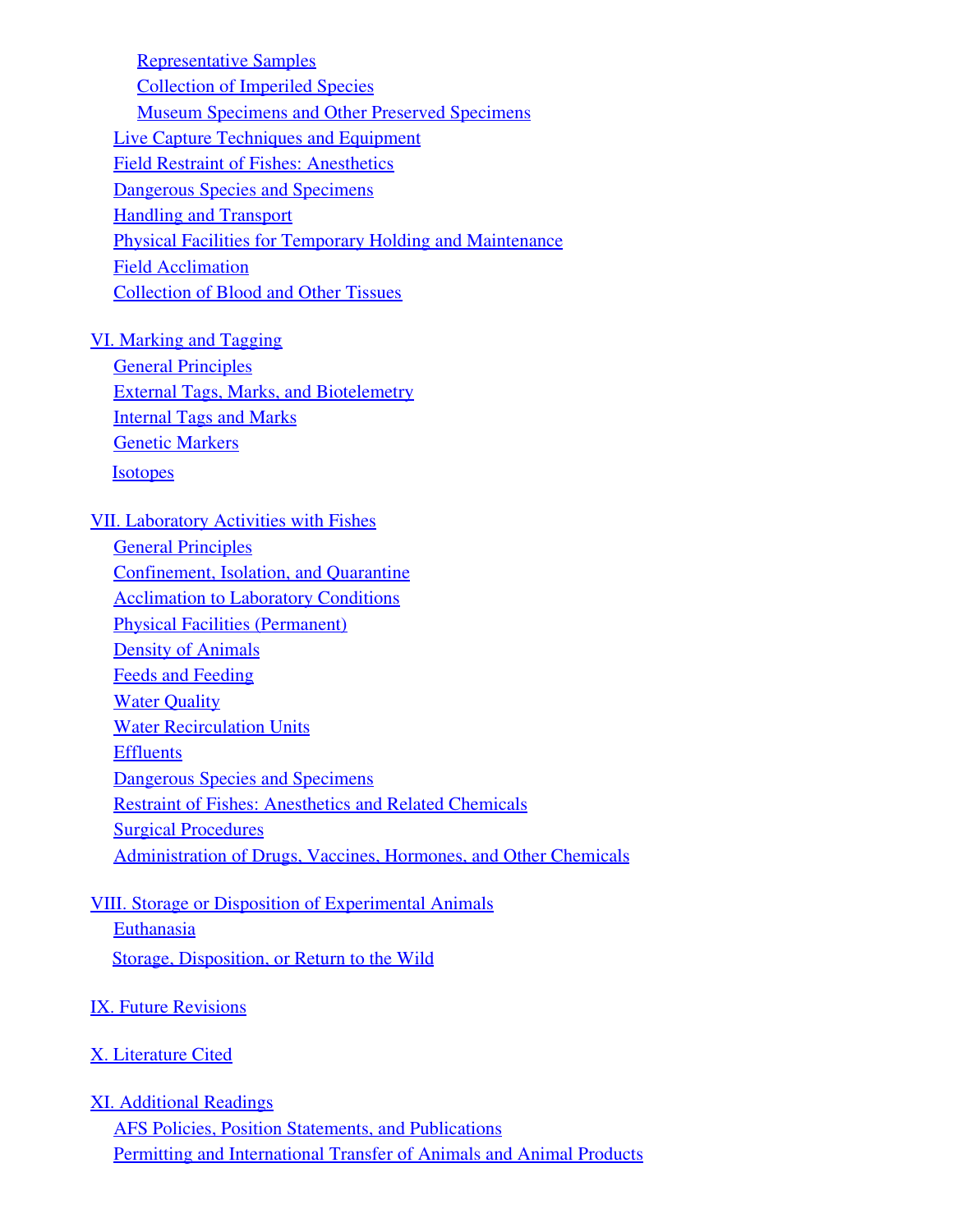[Places to Contact Regarding Permits and Certifications of Health](#page-53-2) **[Anesthetics](#page-53-1)** [Blood Chemistry](#page-53-0) [Effectiveness of IACUCs](#page-54-3) [Electroshocking](#page-54-2) [Microbial Presence](#page-54-1) [Recirculation Systems](#page-54-0) [Transgenic and Laboratory Fishes](#page-55-1)

[XII. Appendix: Summary Guidelines and Checklist](#page-55-0)

# <span id="page-3-0"></span>Acknowledgments

Many people contribute to the completion of a project such as this revision and expansion of Guidelines for the Use of Fishes in Research (and teaching and testing). Special thanks go to the dedicated biologists of the Uses of Fishes in Research (UFR) Committee, all of whom are listed as authors. Each of these individuals contributed written material as well as reviewers of the draft versions of this report.

Special thanks are extended to Judy Buys of the National Wetlands Research Center for finding "unfindable" literature; to Jeff Isely for contributing to the text of these guidelines; to Tom Baldwin for helping to develop the outline and format; to Don Garling and Susan Stein for peer review of the next-to-final draft; and to Mary Nickum, Gaye Farris, and Beth Vairin of the Technical and Informatics Branch of the National Wetlands Research Center and Diana Papoulias at the Columbia Environmental Research Center for detailed editorial reviews of draft versions of the guidelines.

Individual members of the three professional societies that sponsored this project, as well as the officers and board members of each society, provided many useful comments on the final draft of these guidelines. The final version is better because of their dedicated professional service.

Thank you.

John G. Nickum, Chair, UFR Committee

# <span id="page-3-1"></span>Preface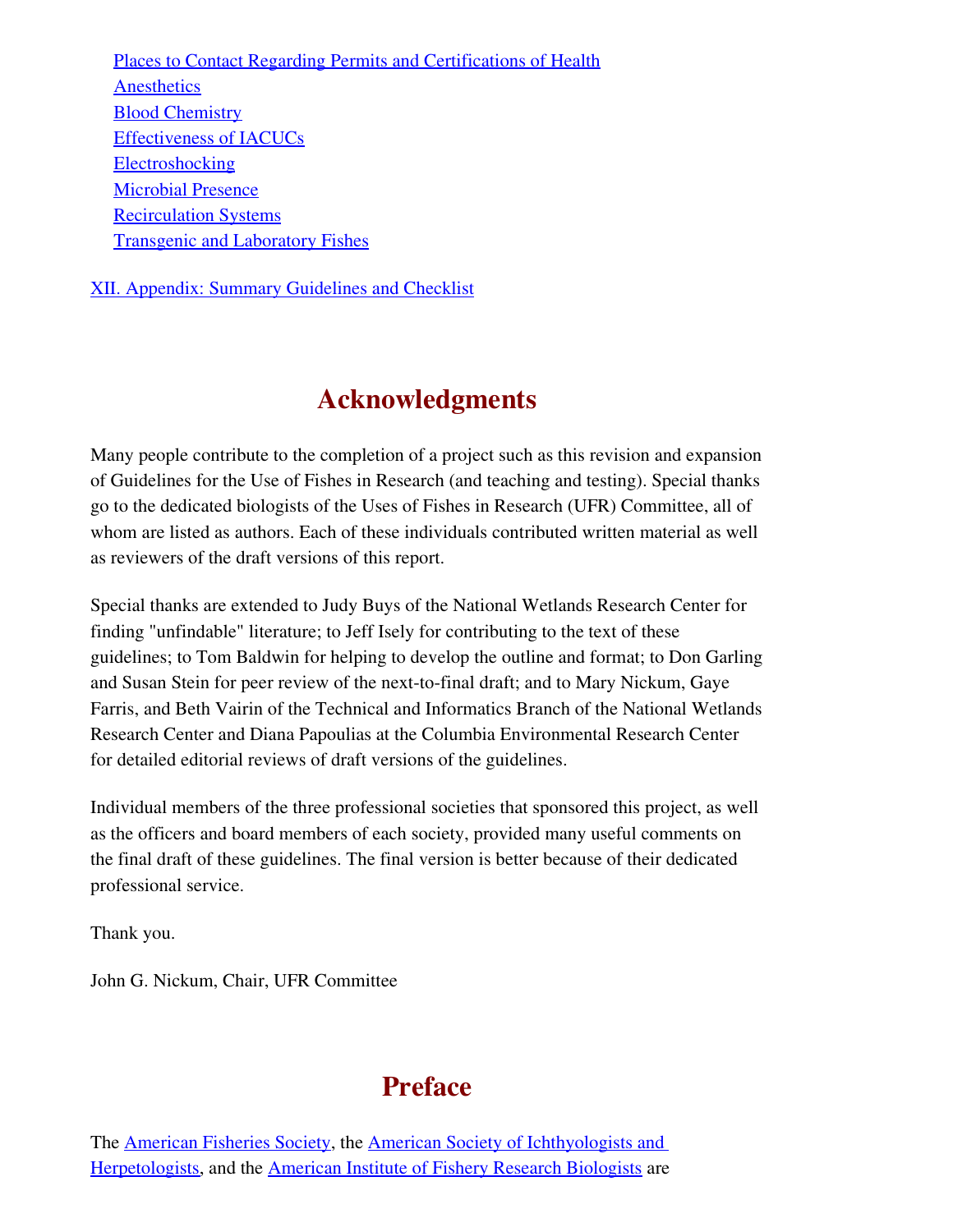professional societies that are focused on scientific understanding and conservation of fish and fisheries. These professional organizations are associations of scientists and resource managers whose primary interests are fish and fisheries. Their policies and position statements are based primarily on information that has been developed through scientific processes, but they also reflect ethical concerns, including the conservation of the diversity and number of fishes and respect for life and life processes in all forms. Research investigations of fishes, the environments in which fishes are found, the factors influencing the health and well-being of fishes, and the variety of human activities that depend upon and/or affect fishes are core activities for all three societies. These societies, however, believe that their members are responsible not only for advancing scientific knowledge and understanding of fish and fisheries but for improving human appreciation for these animals and the industries that they support. All three societies actively promote research and the dissemination of information derived from that research. They also advocate respect for life processes, the forms of life that make up the various ecosystems, and the humane treatment of animals used in research investigation.

The understanding and welfare of animals used in research can be served best by using a multidisciplinary approach in which data and expertise from several scientific disciplines, including such areas as ecology, behavior, nutrition, genetics, physiology, anatomy, and fish health, are merged in order to address issues concerning animal care and use. At the same time, it must be understood that research is conducted in a variety of human culture settings. Ideally, scientific procedures, methods of analyses, interpretations of statistically valid data, and conclusions based on scientific studies should be consistent across all cultures, even though personal belief systems can and do influence concepts as to what practices and methods are, or are not, consistent with humane treatment of animals. The members of the Uses of Fishes in Research (UFR) Committee who developed the new and revised Guidelines for the Use of Fishes in Research (referred to as Guidelines in this document) are scientists, and each member carries a deep respect for life processes and the myriad forms of life. The Guidelines that follow reflect not only the scientific expertise of the UFR Committee members but also express the desire of the committee members to promote scientifically valid research on fish and fish habitats, research that is conducted in a manner acceptable to the societies within which the research takes place and to the benefit of the fishes and the ecosystems in which they live.

The new Guidelines have been developed to replace the [Guidelines for the Use of Fishes](file:///home/jeuker/Desktop/1988Guidelines.pdf) [in Field Research](file:///home/jeuker/Desktop/1988Guidelines.pdf) (ASIH et al. 1987, 1988) and to expand the coverage to include laboratory research. The new Guidelines include listings of web sites that should be of value; however, readers are cautioned to check such sites frequently because their content or addresses may change. If readers experience difficulty in reaching a specific site, they are advised to access the general site and then search for specific references.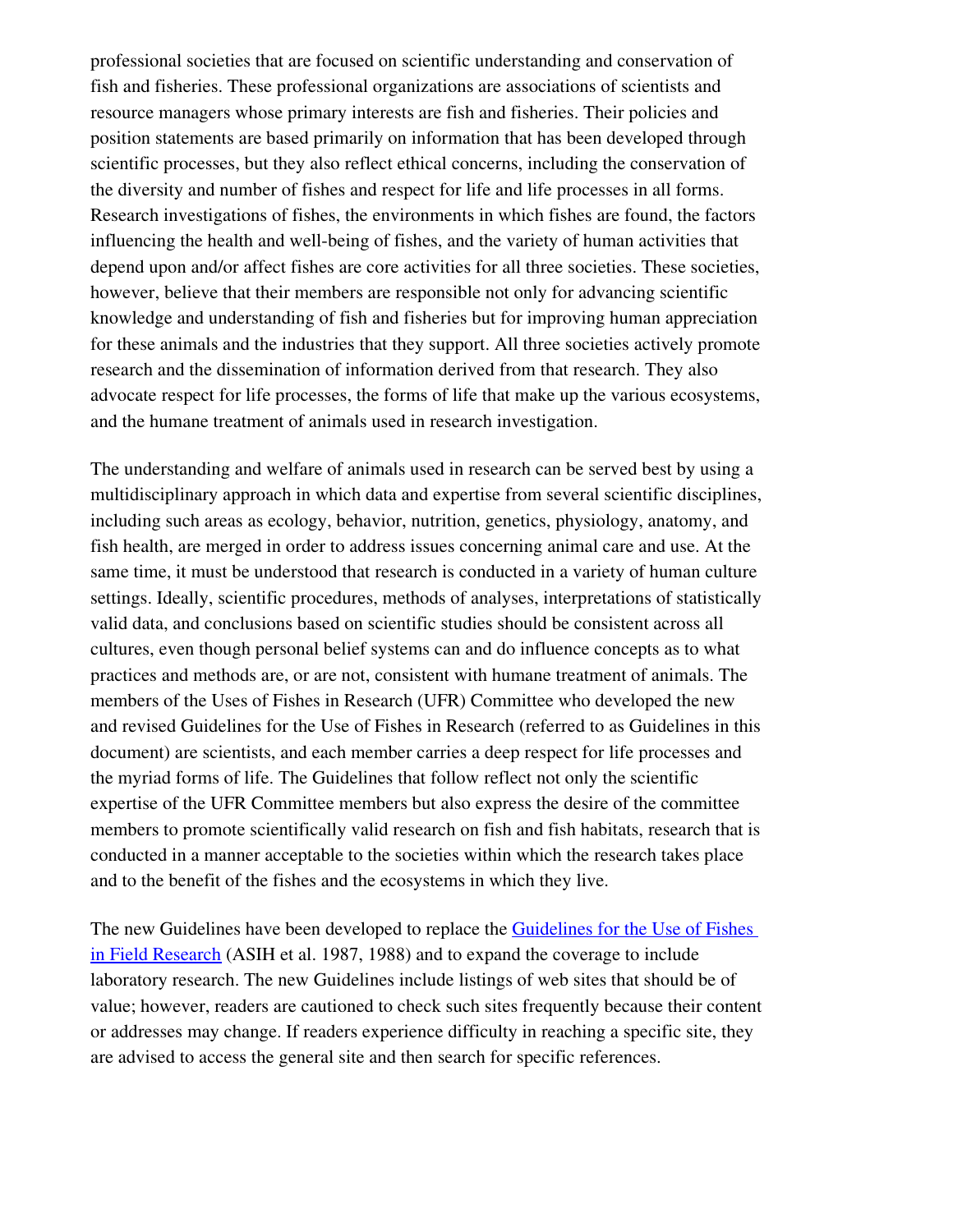# <span id="page-5-0"></span>Statement of Purpose

The new and revised Guidelines were developed to provide a structure that ensures appropriate attention to valid experimental design and procedures while also ensuring humane treatment of the experimental subjects. At a practical level, the Guidelines are intended to provide general recommendations on field and laboratory activities, such as sampling, holding, and handling fishes; information on administrative matters, including regulations and permits; and advice concerning ethical questions, such as perceptions of pain or discomfort that may be experienced by experimental subjects. These Guidelines must be recognized as *guidelines*. They are not intended to provide detailed instructions but rather to alert researchers to a broad array of topics and concerns with which they should become familiar before they initiate studies. Also, the Guidelines were not designed for the myriad fish handling activities conducted by fisheries managers nor for aquaculture operations or commercial fishing. However, the principles upon which these Guidelines are based are broadly applicable, and many of the recommended practices can be adapted to fishery management situations.

Understanding the differences between fish and other vertebrate animals, especially mammals, is critically important to the conduct of scientifically valid research on fishes. The UFR Committee emphasizes that: (1) mortality patterns among fishes differ greatly from those of mammals, especially in the fact that thousands or tens of thousands of eggs, or even early life stages, may produce only a few adult animals; (2) because of these mortality patterns, research on fishes, especially field research or research on early life stages, normally requires much larger numbers of research subjects than does research on mammals; and (3) the handling requirements for fishes are fundamentally different from the requirements for mammals and other vertebrate animals in general. Policies, regulations, and recommendations developed for research on mammals, birds, reptiles, or even amphibians are frequently inappropriate for research on fishes. These Guidelines provide recommendations that address the ethical concerns that underlie guidelines for other vertebrates while recognizing the unique nature of fishes.

These Guidelines have been developed for general use by researchers within the United States; therefore, the roles, responsibilities, and information needs of Institutional Animal Care and Use Committees (IACUCs) are given specific attention. Researchers in nations other than the United States should disregard specific references to state and federal laws and regulations and may not have internal committees similar to IACUCs. We suggest, however, that the principles described in these Guidelines are applicable to research on fishes everywhere. Researchers in other nations can modify the specific provisions pertaining to the United States and adopt guidelines consistent with the laws and regulations of their own government.

The UFR Committee suggests that these Guidelines should be endorsed and adopted (adapted, where necessary) by those state and federal agencies with regulatory responsibilities for fishes as well as by universities and research institutions.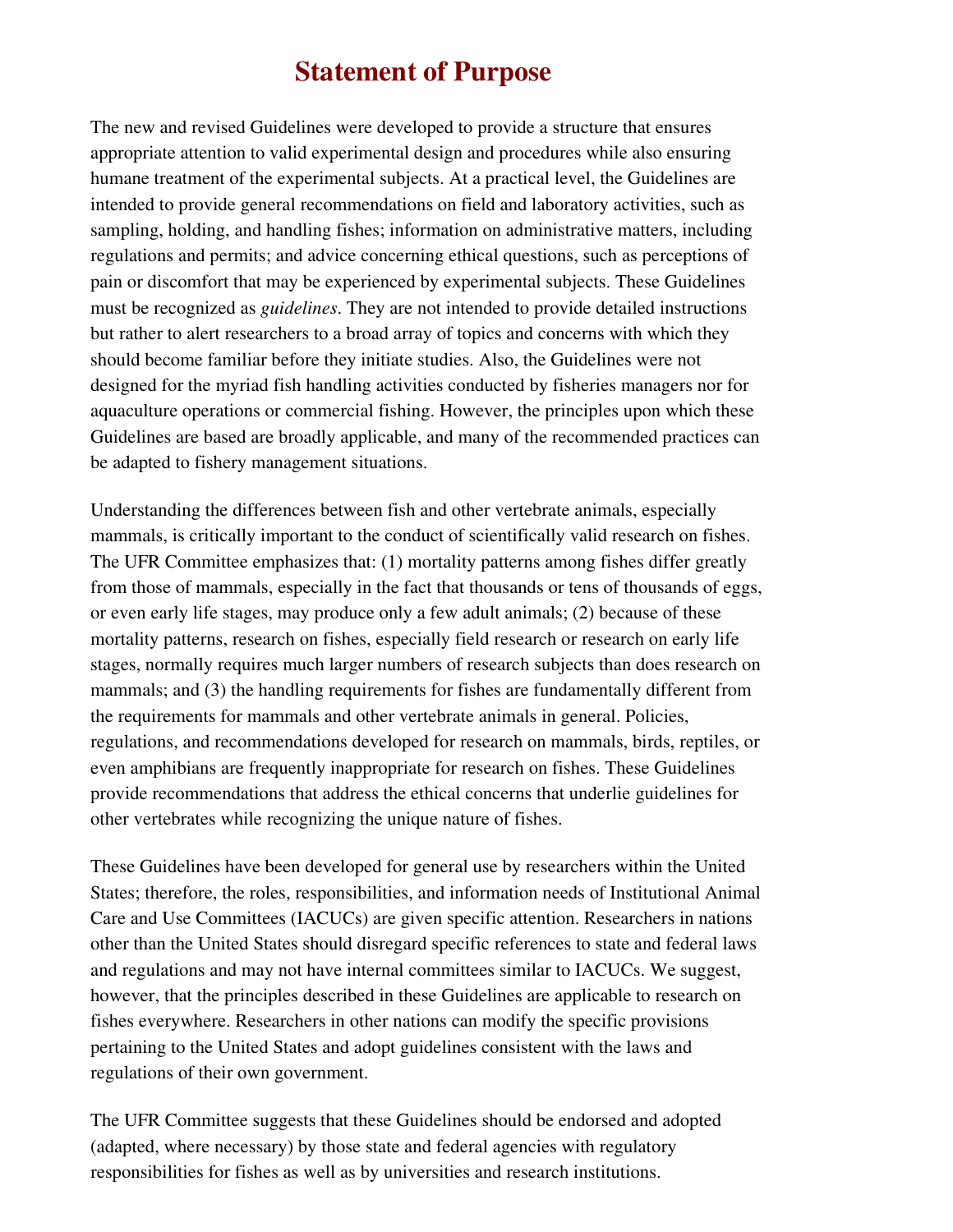# <span id="page-6-0"></span>I. Introduction

Experimental studies using live, intact creatures have played, and continue to play, an essential role in developing new knowledge and better understanding of life processes, life forms, and the environment in which these forms and processes occur. The enormous evolutionary radiation of fishes comprises at least 25,000 species. Fishes exist in myriad forms and have developed many unique physiological, behavioral, and ecological specializations. Fishes occupy a variety of niches in virtually every kind of aquatic habitat. Understanding their biology simply cannot be accomplished in the absence of experimentation with live, intact animals.

Among the reasons for studying fishes are the following: fishes are useful indicators of environmental quality and ecological integrity; fishes provide an important source of food for many of the world's humans; catching and observing fishes are very popular and economically important recreational and commercial activities for millions of people; the unique adaptations and physiological specializations of fishes make them especially suitable for use as physiological and biomedical models; human existence is dependent on understanding our place and functions in the world's ecosystems, an understanding that cannot be accomplished without accurate and detailed knowledge of the biology of fishes.

The use of animals in research carries with it responsibilities for efficient, effective design of experimental studies and for humane treatment of the experimental subjects (Klontz and Smith 1968; Snieszko 1974; DeTolla et al. 1995; Klontz 1995). Animals experiencing physiological trauma may exhibit abnormal behavioral or physiological responses that could defeat the purposes of the investigation.

The diversity demonstrated by the over 25,000 species of fishes creates many opportunities for new research but also makes the task of developing specific protocols that apply to all species and all circumstances impossible. Instead, broad guidelines building on the most current, scientifically valid information are provided in these Guidelines for interpretation and application by the investigator, who frequently will be "the authority" on the species or system under study. Ultimate responsibility for the ethical and scientific validity of each study and the methods employed must rest with the investigator. However, government agencies, reflecting the beliefs and values of the citizenry and acting on their behalf, now demand that researchers follow codes prescribing acceptable strategies, techniques, facilities, conditions, and post-experimental disposition of animals used in research.

Some individuals have argued that fishes may not be included under laws and policies aimed primarily at mammals and birds; however, the Health Research Extension Act of 1985 (Public Law 99-158, 20 November 1985) included fishes within its jurisdiction and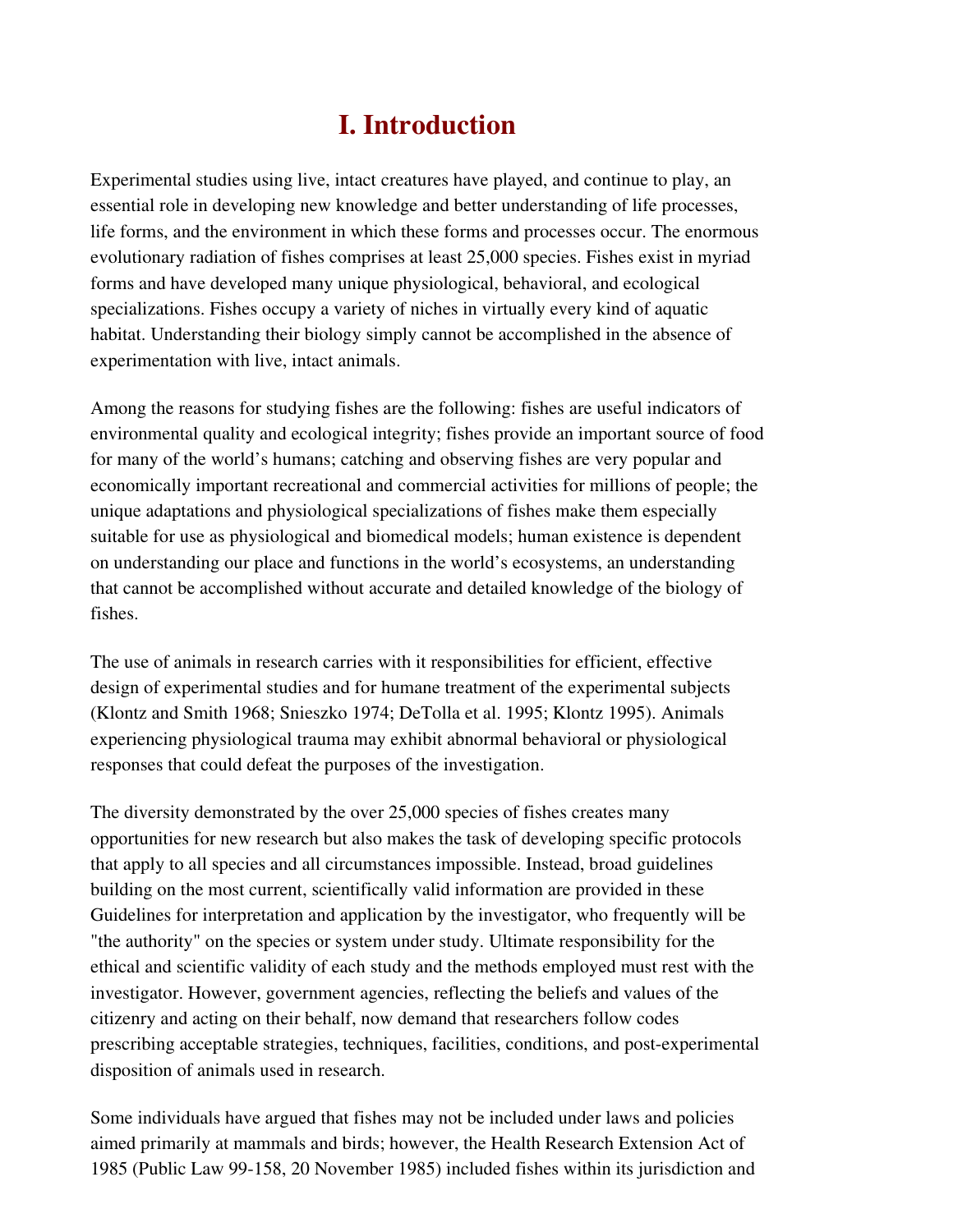responsibilities. Fishes are specifically included within the scope of the Guide for Care and Use of Laboratory Animals of the Institute of Laboratory Animal Resources, Commission on Life Sciences (ILARC; ILARC 1996). None of the laws, nor general guides such as the Guide for the Care and Use of Laboratory Animals, provide detailed guidance; therefore, additional supplemental guidelines are needed. In fact, the ILARC Guide specifically calls for the development of detailed guidelines by knowledgeable groups. Generally, scientific societies with expertise concerning the individual classes of vertebrate animal are considered to be the most appropriate sources for the supplemental information needed to implement existing policies. The Guidelines for the Use of Fishes in Field Research were developed and jointly published by the [American Society of](http://www.asih.org/) [Ichthyologists and Herpetologists](http://www.asih.org/) (ASIH), the [American Fisheries Society](http://www.fisheries.org/html/index.shtml) (AFS), and the [American Institute of Fishery Research Biologists](http://www.aifrb.org/) (AIFRB; ASIH et al. 1987, 1988). The [1987–1988 guidelines](file:///home/jeuker/Desktop/1988Guidelines.pdf) emphasized field research and did not discuss laboratory research because they were developed in response to a change at that time that specifically included field research under federal rules. The new and revised Guidelines (herein) expand the coverage of the 1987–1988 guidelines to include laboratory studies as well as field studies. The revised Guidelines incorporate new findings and understandings that have developed since 1988 as well as a convenient checklist to assist researchers preparing Institutional Animal Care and Use Committee (IACUC) applications (see [Appendix\)](#page-55-0).

### <span id="page-7-0"></span>The Role of Institutional Animal Care and Use Committees

The IACUCs are appointed by the chief executive officer of each institution. The IACUCs have certain federally mandated responsibilities, such as review of protocols and periodic evaluations of the program of animal care and use, including inspections of facilities.

Typically, each institution develops its own procedures following federal guidelines to address the basic responsibilities of its IACUC. The IACUC conducts semiannual program evaluations, inspects animal facilities, reviews protocols, maintains IACUC records, and develops annual reports for the responsible institutional or federal official. The IACUC is also responsible for ensuring that adequate veterinary care is provided, that a human occupational health and safety program is part of the overall animal care and use program, and that animal facilities, including husbandry of animals, are properly managed. The membership of the IACUC varies from institution to institution but normally includes five or more individuals. A veterinarian, a practicing research scientist, an individual whose primary concerns are in a nonscientific area, and an individual who is not affiliated with the institution other than as a member of the IACUC typically are included.

The IACUC has a mandate to investigate and evaluate concerns regarding the care and use of animals at the institution. Concerns may be raised by staff or employees of the institution, individuals in the community, or even members of the IACUC. The IACUC is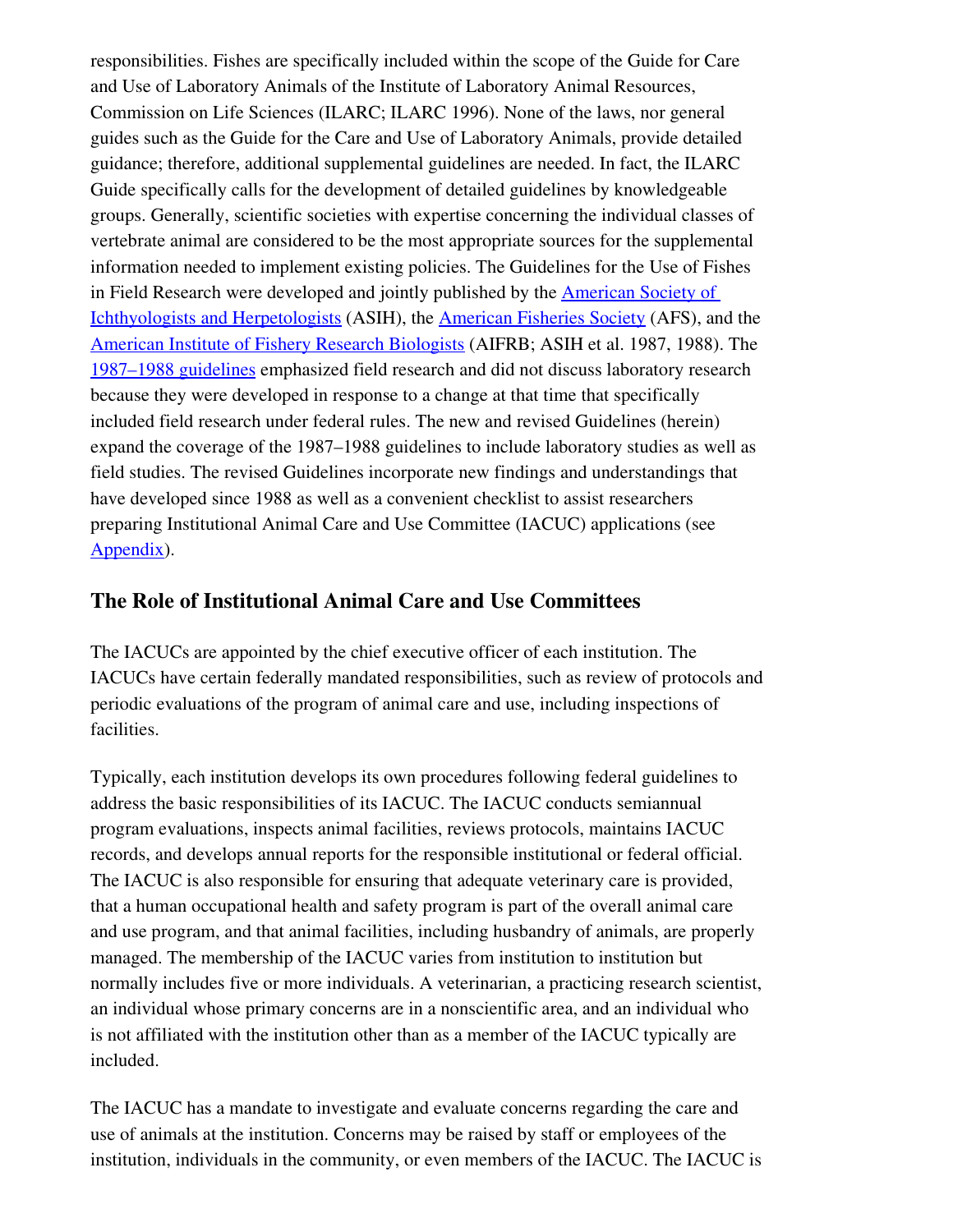empowered to suspend a project if it finds violations of the Public Health Service (PHS) Policy and Government Principles Regarding the Care and Use of Animals (ILARC 1996, Appendix D). For further information on the role and responsibilities of IACUCs, see APHIS (1992), Thomas and Greene (1994), ILARC (1996), or Silverman et al. (2000; also see Public Law 99-158).

# <span id="page-8-1"></span>II. General Considerations

Certain general considerations apply to nearly all research investigations on fishes, whether conducted in the field or in a laboratory setting. This section proposes materials and procedures that can be adapted to the situation and circumstances of each researcher.

Research studies should have well-understood and justifiable objectives that address, within the context of the research discipline, basic needs for knowledge and understanding the world in which we live. The quality of research is affected by many factors, beginning with the researcher's ability to ask questions that can be answered by scientific methods, establish hypotheses that can be tested, and develop and publish a set of research procedures and results that can be repeated and verified by other scientists. The validity of research results is affected by the experimental design, the analytical procedures employed, and the quality, including health status, of the fish used in the studies. Descriptions of the experimental design, methods, and procedures are essential because they must be known in order to facilitate independent repetition and verification of scientific observations and conclusions. The quality and appropriateness of the fishes used, both the species and the individuals, can seriously influence the results and conclusions, thereby having dramatic effects on the number of animals needed and the number of times that the study must be repeated. These effects, in turn, will have important animal welfare and financial implications. Research scientists have long recognized the importance of animal welfare considerations; however, formal guidelines for the use of fishes in research were not common in the United States before 1985, when requirements that research proposals obtain the approval of an IACUC were imposed. Although the principles and procedures described in these Guidelines have been designed to address requirements imposed by IACUCs in the United States, the general concepts should be applicable to researchers in all situations and all countries.

### <span id="page-8-0"></span>Approval of Research Plans by IACUCs

When approval by an IACUC is required, investigators must prepare written statements or applications for animal use that assure that all applications, proposals, and actual research will meet certain basic requirements. Such assurances include limiting unneeded replications of research, use of appropriate species, and adequate experimental design. Investigators must be familiar with the species to be studied, or closely related surrogates, so as to be able to provide environmental conditions essential for the well-being of the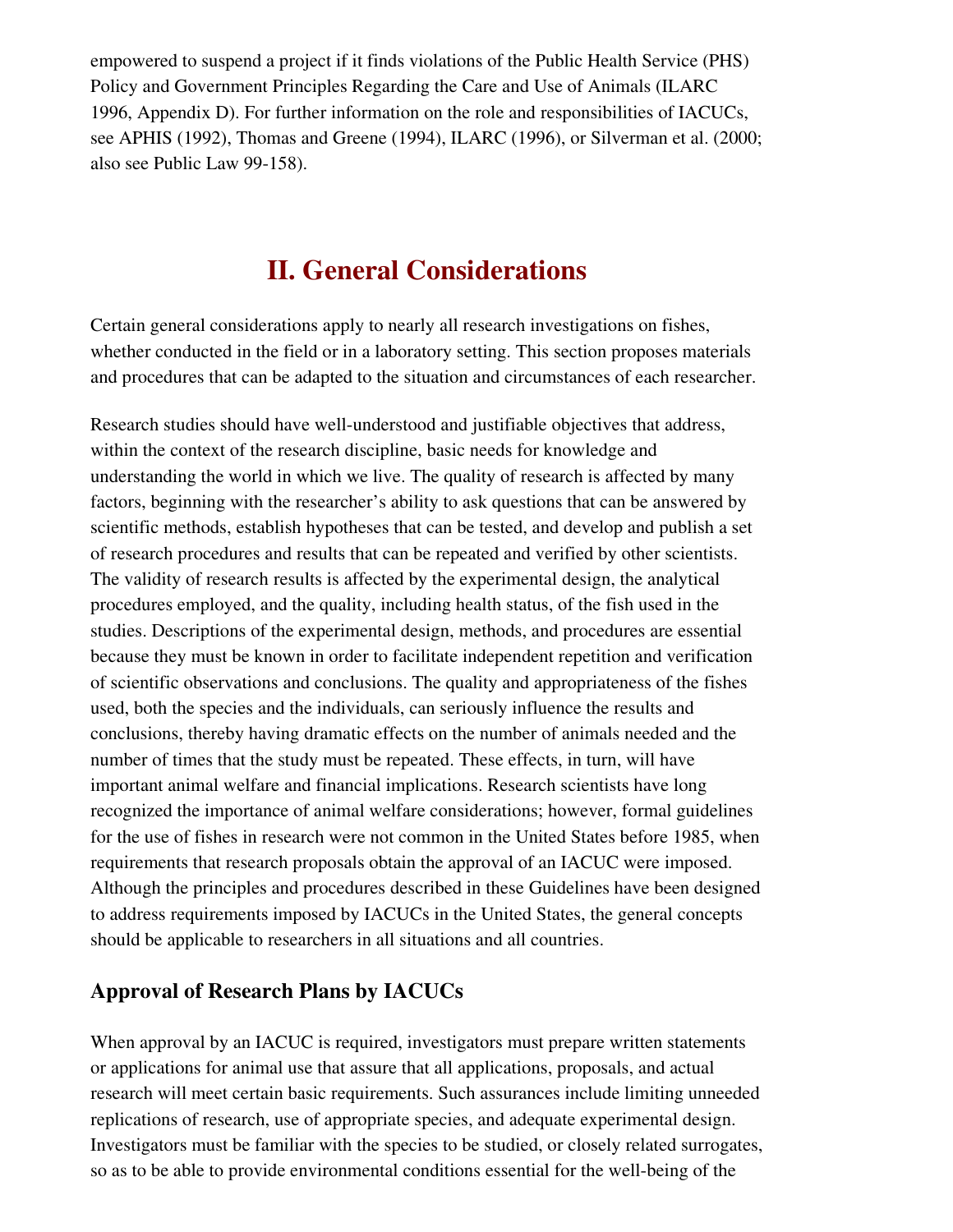experimental subjects and to be able to recognize their responses to disturbances, including capture and restraint, or other changes in environmental conditions that may be applicable to the particular study. Copies of IACUC plans are maintained by the IACUC and the individual researcher.

### <span id="page-9-0"></span>Quality Assurance Plans and Standard Operating Procedures

Quality assurance plans (QAPs) and standard operating procedures (SOPs) are not required by many universities or nongovernmental institutions; nevertheless, the concepts upon which these documents are based are recommended as useful tools for maintaining overall research quality.

The QAPs and SOPs usually are required if research data and conclusions will be submitted to certain regulatory agencies, such as the Food and Drug Administration (FDA) or the U.S. Environmental Protection Agency (USEPA). Specific benefits that can result from the establishment and use of QAPs and SOPs include the following: consistency in repeated procedures, limiting unneeded replications, obtaining the most information possible from the fewest fish and staff, and developing sets of data that can withstand legal challenges.

The QAP is a written document that describes the principles, policies, organizational responsibilities, objectives, implementation actions, and accountability procedures that will ensure appropriate quality throughout a research project. The QAPs document management procedures and ensure that the data collected will qualify for meeting study objectives. The QAPs should be detailed enough to provide clear descriptions of every aspect of the project. They facilitate communications and help to keep projects on schedule and within budget. An important matter that is overlooked frequently in QAPs is tracking and limiting access to research facilities and animals. The quality of research, and even the welfare of experimental animals, can be compromised if access is not controlled and tracked. Posting signs and providing sign-in and sign-out sheets help to ensure that other provisions in the QAPs are followed.

Typically, QAPs are prepared by the principal investigator and are subject to approval by that individual's supervisor(s) and the IACUC. Copies of QAPs should be kept in designated, readily accessible locations in the office of the principal investigator and the department or section where the study will be conducted.

Standard operating procedures document routine or repetitive technical activities, ensuring that work is done correctly the first time, thereby reducing unnecessary repetition and costs. Examples of specific technical tasks that may be used to conduct research with fishes include the following: blood sampling, vaccination protocols, procedures for electrofishing, or techniques for collecting meristic data. The SOPs promote consistency in quality and integrity of data and are useful for maintaining consistency when there are changes in personnel. They also can form an essential part of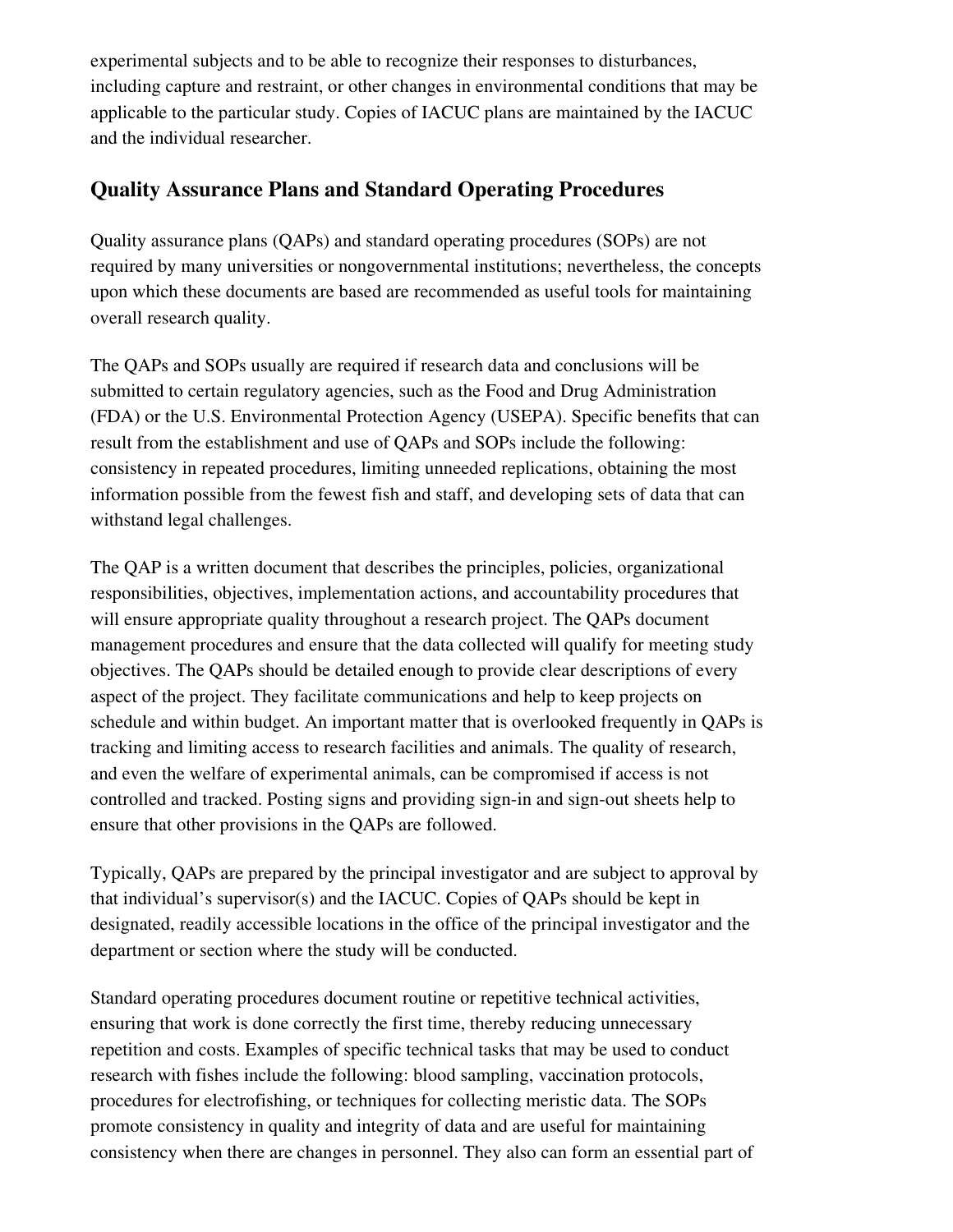effective training programs. General SOPs, not specific to individual studies, may be established as basic procedures for entire research institutions or laboratories. Additional information on SOPs and QAPs is available from regulatory agencies such as USEPA or FDA and from various manuals or texts that address quality assurance.

### <span id="page-10-2"></span>Statistical Design and Experimental Endpoints

#### <span id="page-10-1"></span>*Statistical Design*

The number of animal subjects required for an investigation will depend on the questions being explored. Field studies and laboratory studies typically require greatly different statistical designs, with field studies typically requiring much larger numbers. The life stage of the fish used in each study will also affect the numbers needed. Studies of early life stages typically require very large numbers of individuals. In all cases, studies should be designed to use the fewest animals necessary to reliably answer the questions posed.

The use of adequate numbers to establish variance and to assure reliability is essential so as to prevent needless repetition of the study (ASIH et al. 1987, 1988). A true "replicate" is the smallest experimental unit to which a treatment can be applied independently. Pseudoreplication can result from wrongly treating multiple samples from one experimental unit as multiple experimental units or from using experimental units that are not statistically independent (Heffner et al. 1996). Study objectives should be presented as clearly stated hypotheses, and explanations should be provided as to the need for the type and quantity of data to be collected as well as what will constitute an end to the experiment. Power analysis procedures have been useful to many researchers to determine the appropriate number of fish needed to accomplish acceptable, statistically valid results. Researchers are encouraged to consult with a statistician to develop study designs that have the appropriate statistical power to accomplish research objectives.

#### <span id="page-10-0"></span>*Mortality as an Experimental Endpoint*

In general, experimental endpoints other than death of the experimental subjects should be developed unless death is required by the study protocol. The use of mortality as an endpoint is appropriate when one or both of the following criteria are met:

(1) Little or no information pertaining to research objectives is available on the species of interest or the experimental variable being imposed. (For example, short-term, limited mortality studies may be used to develop experimental limits for subsequent sublethal studies.)

(2) Mortality data are required or at least used frequently by a sponsoring agency to provide a basis for criteria development as part of a regulatory process. Many studies concerning the effects of pathogens and parasites or studies concerning the effects of drugs and other chemicals require mortality endpoints.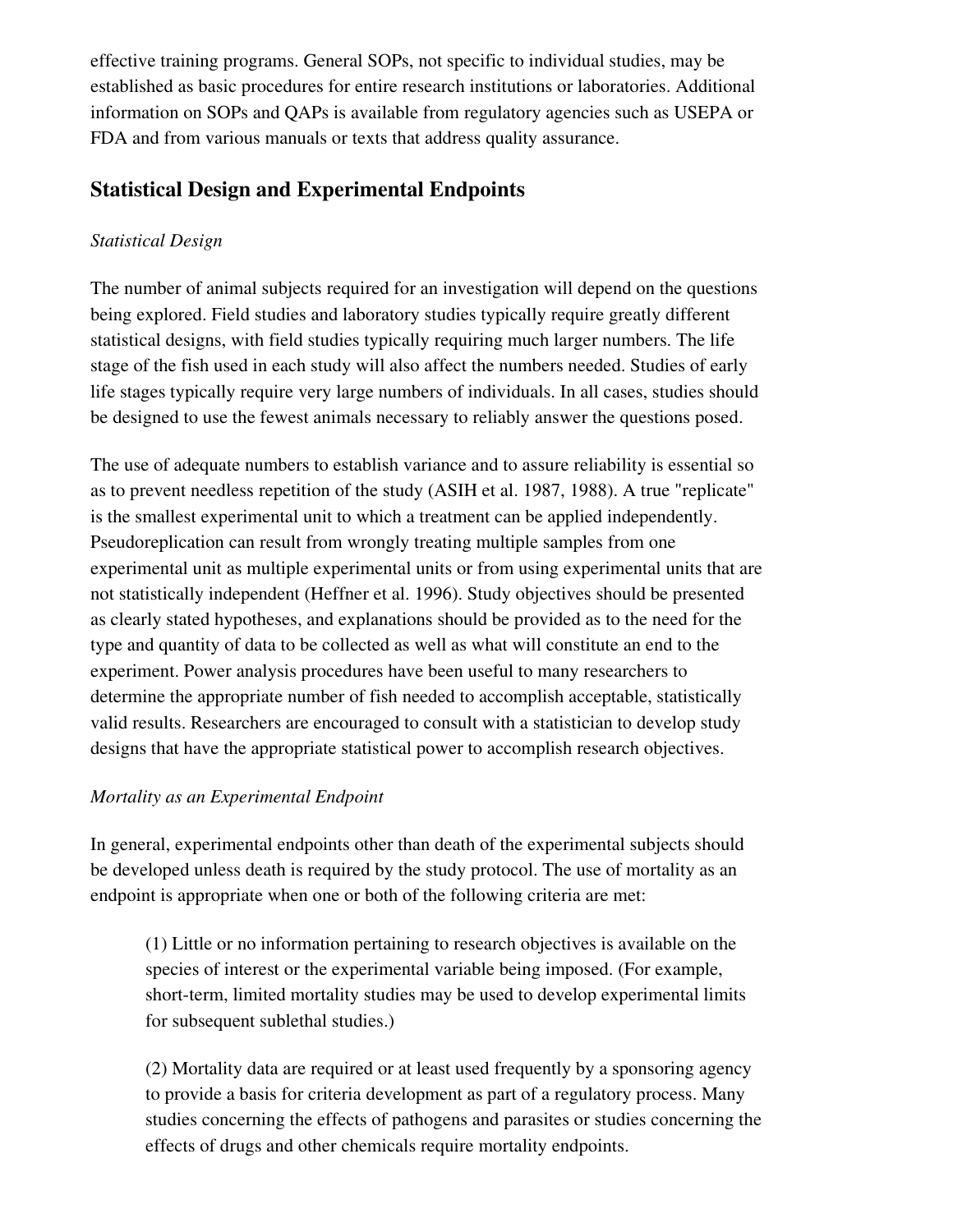### <span id="page-11-0"></span>Fish Health Management: Control of Pathogens and Parasites

Healthy fish are prerequisites for reliable data (Jenkins 2000a). Fish utilized in research must be free of any notable microbial presence that could indicate a diseased condition, unless an infectious disease is part of the experimental protocol. Specific pathogen-free fish generally will be satisfactory; however, an unrecognized disease condition, even at chronic or nonlethal levels, can seriously confound research results. If a disease condition is part of the experimental design, the potential effects of the pathogen or parasite on research results should be predictable or constitute a variable that is being tested through the research. If fish are treated for a disease with a therapeutic compound before initiation of experimental studies, they should not be used in such studies until sufficient time has passed to eliminate any residues of the treatment. Consideration of any other effects of the treatment on the representative status of the subject fish must be included in the design of the study and the analyses of data derived from that study.

In both captive-reared and wild-caught fish, one may expect to find various infectious organisms. The presence of such infectious organisms may not cause disease or prevent the use of the host fish in research, but the relative importance of their presence must be evaluated for possible effects on research results (Winton 2001). Testing for specific pathogens or parasites may be warranted. Diagnostic procedures continually improve and allow for greater confidence that pathogens of concern are not present or not present in numbers great enough to affect the accuracy or reliability of research results. It probably is unrealistic to consider fish to be "disease free" in all but certain special cases of captive-bred species. Steps should be taken in consultation with a fish health specialist or veterinarian to address the fish health issues in a manner that provides for the health and well-being of the fish and also supports the research.

If experimental fish are to be treated for a disease, FDA-approved drugs should be used and current FDA regulations followed (Code of Federal Regulations; 21 CFR, part 511.1 [a]), although considerable flexibility is provided by the FDA for research conducted in laboratory settings. In addition, veterinarians are allowed to prescribe extralabel uses of drugs under some circumstances. Institutional, local, or state guidelines pertaining to the administration of drugs must be followed, and USEPA, state, and local regulations pertaining to effluent discharges that may contain drugs must also be observed. The UFR Committee recognizes the fact that many drugs and disease treatments have been used in the past with some degree of apparent success in combating the signs of disease; however, we believe that considerable caution should be exercised in the use of any drug that has not received FDA approval. A list of the substances that seem effective but have not been approved will not be provided in these Guidelines because of the danger that such an inclusion could be considered as endorsement of unapproved drugs. Fish treated with substances that have not been approved by FDA must not be released nor consumed. Complete records of all disease treatments must be maintained because FDA inspectors may order reviews of such files. Approved therapeutic compounds have a label (permission) that provides guidance for the use of that substance with fish. Research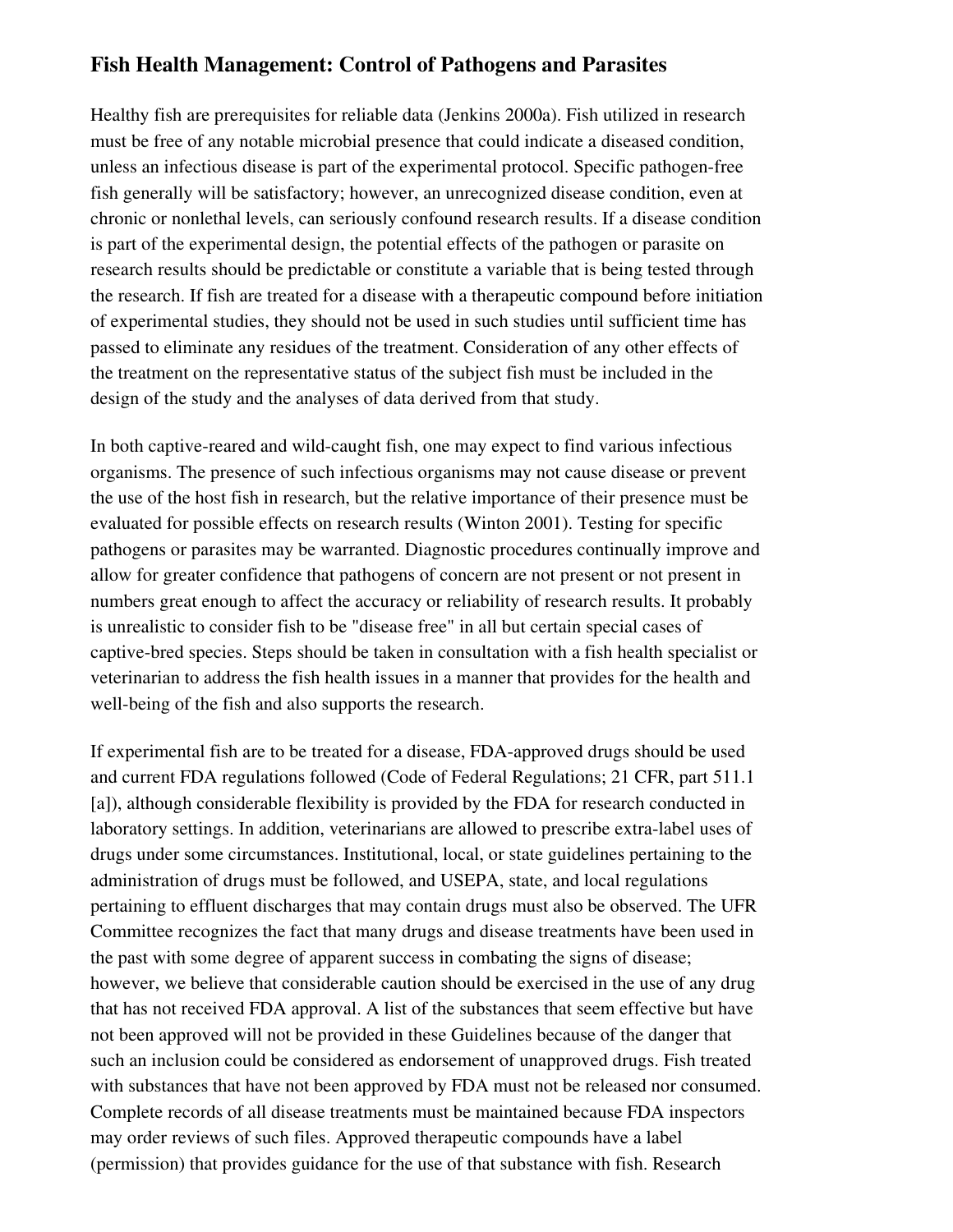designed to study the efficacy, safety to fish, human safety, or environmental safety of the disease treatments should be designed in consultation with the FDA Center for Veterinary Medicine and approved in advance by FDA. If the fish may eventually be released or if they could become a food item for human consumption, it is imperative that FDA regulations be observed in detail. Additional information may be obtained from the web sites for the [FDA](http://www.fda.gov/cvm/default.html) and [USEPA](http://www.epa.gov/).

# <span id="page-12-1"></span>III. Statutory Requirements and Regulatory Bodies

The investigator must have knowledge of all regulations pertaining to the animals under study and must obtain all permits necessary for carrying out proposed studies (ASIH et al. 1987, 1988). Responsibility for compliance rests with the institution and, ultimately, with the principal investigator.

### <span id="page-12-0"></span>International Regulations and Guidelines

Researchers working outside of the United States should ensure that they comply with all wildlife regulations of the country in which the research is being performed. Work with many species is regulated by the provisions of the Convention on International Trade in Endangered Species of Wild Fauna and Flora [\(CITES\)](http://international.fws.gov/cites/cites.html) (Estes and Sessions 1983).

In the world economy, international trade in animals and animal products necessitates regulations designed to prevent the spread of transmissible diseases to individual animals, between groups of animals, and to humans (Jenkins 2000b). Disease risks should be assessed and precautions taken to minimize risks before wildlife is translocated (Cunningham 1996).

The Office International des Epizooties [\(OIE](http://www.oie.int/)), created in 1924 and headquartered in Paris, has been a leader in defining international health standards for animals. Initial efforts focused on terrestrial animals, but aquatic animals are included now. Reports from each country are compiled and all governments are informed of the occurrence of disease agents and the course of animal diseases as well as ways to control them. Coordinated studies are devoted to surveillance and control of pathogens and parasites determined to have especially harmful effects. The OIE harmonizes regulations for trade in animals and aquaculture products for nearly 150 member countries. Special commissions of the OIE deal with specific issues such as fish diseases (Fish Disease Code Commission), or general regulatory issues (International Animal Health Code Commission.) Each country's Chief Veterinary Officer is its delegate to the OIE; however, specialists in the specific issues covered by individual commissions are chosen for their expertise rather than agency affiliation.

The Organization for Economic Cooperation and Development has been concerned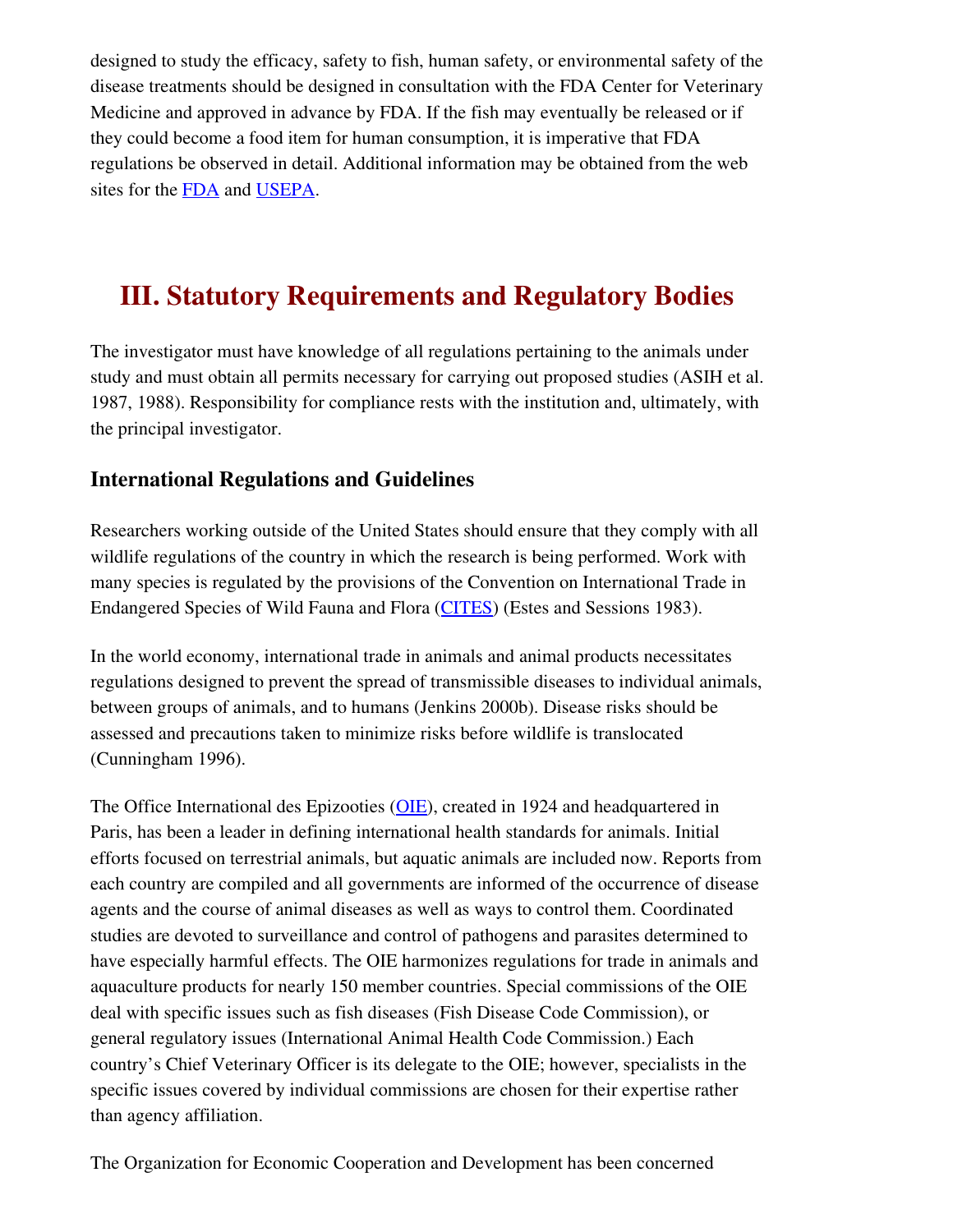primarily with traditional toxicological test methods for human health and eco-toxicology but does provide background information concerning drafting and revising toxicity test methods with fishes. Investigators conducting studies that involve toxicological tests, especially if alternative test methods are being developed or the results will be submitted for regulatory acceptance, should refer to the following [National Institutes of Health](http://iccvam.niehs.nih.gov/docs/guidelines/validate.pdf) and [Office for Human Research Protections](http://ohrp.osophs.dhhs.gov/) web sites to confirm current standards and check for additional information.

### <span id="page-13-0"></span>Federal, State, and Local Regulations

In the United States, federal authority for the use of animals in research is found primarily in two agencies, the Department of Health and Human Services (HHS) and the U.S. Department of Agriculture (USDA). If endangered species are involved, the U.S. Department of the Interior or the U.S. Department of Commerce have additional authorities. Authority for each department is found in specific acts of Congress. Legislative mandate for the Public Health Service (PHS/HHS) policy for use of animals in research is provided in the Health Research Extension Act of 1985. The Public Health Research Extension Act charged the Secretary of Health and Human Services with the responsibility to establish guidelines for proper care and treatment of animals used in research and for organization and operation of animal care committees. This act extends beyond research conducted within PHS facilities to all PHS-supported activities involving animals. Within the act, "animal" is defined as "any live vertebrate animal used or intended for use in research, training, experimentation, or biological testing or for related purposes."

<span id="page-13-1"></span>The legislative mandate for animal welfare within the USDA is contained in the Animal Welfare Act, as amended (7 USC, 2131–2156). The complete act, including all amendments (1970, 1976, 1985, and 1990) following the 1966 enactment, can be found in United States Code, Title 7, Sections 2131 to 2156. (The USDA regulations implementing the Animal Welfare Act can be found in the Code of Federal Regulations, Title 9.) The Animal Welfare Act authorized the Secretary of Agriculture to regulate transport, sale, and handling of dogs, cats, nonhuman primates, guinea pigs, hamsters, and rabbits intended to be used in research or "for other purposes." The Animal Welfare Act of 1970 (Public Law 91-579, 24 December 1970) expanded the list of animals covered by the act to include all warm-blooded animals determined by the Secretary of Agriculture as being used or intended for use in experimentation or exhibition except horses not used in research and farm animals used in food and fiber research. Although fishes are not included under the Animal Welfare Act, our committee recommends that researchers be familiar with the general content and intent of the act. The Food Security Act of 1985, subtitle F—Animal Welfare (Public Law 99-198, 23 December 1985), also called the Improved Standards for Laboratory Animals Act, clarifies what is meant by "humane care" by mentioning specifics such as sanitation, housing, and ventilation. It specifies that "pain and distress" (see [Section IV\)](#page-13-1) must be minimized in experimental procedures and that alternatives to such procedures be considered by the principal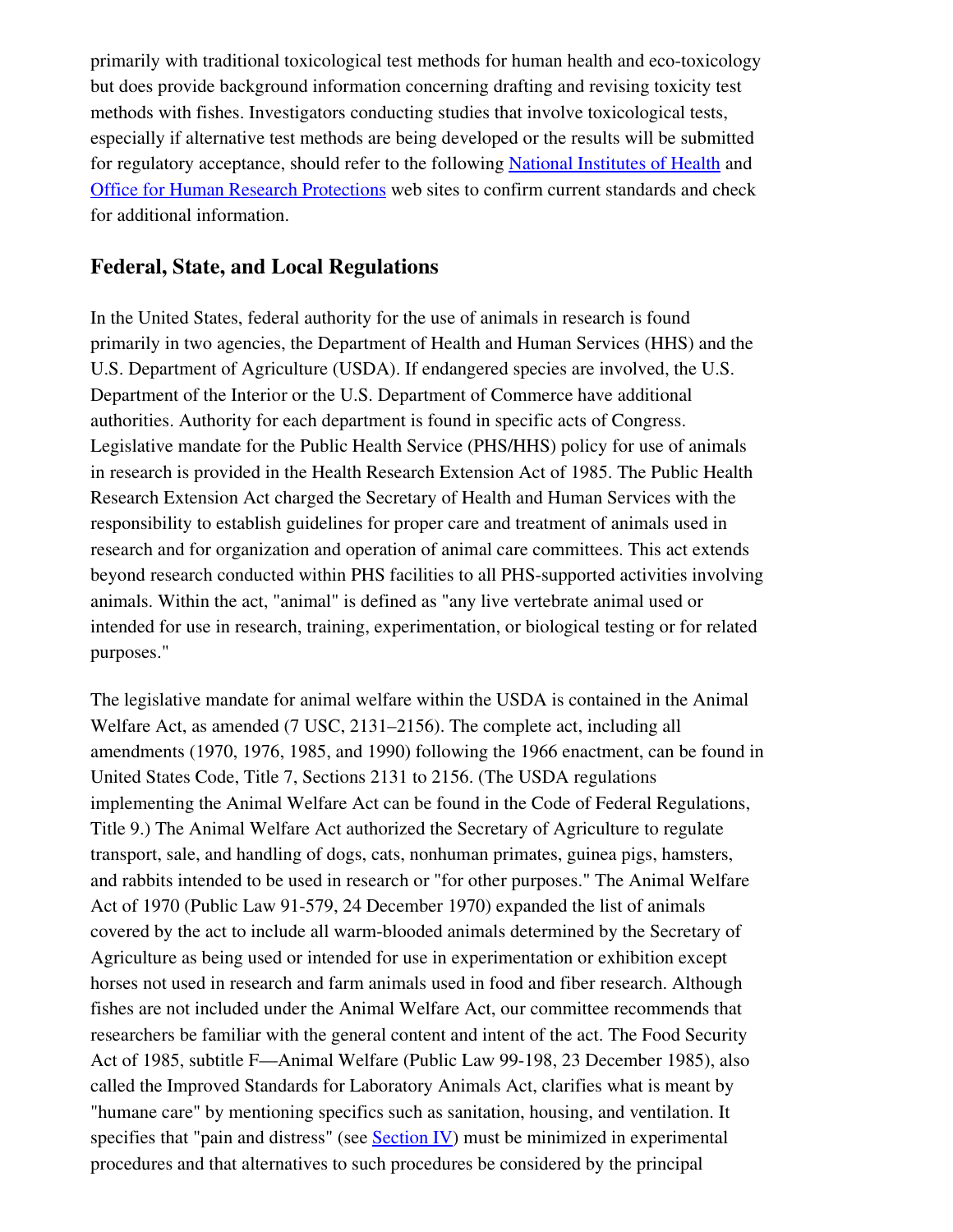investigator. The establishment of the IACUC is introduced with a description of its roles, composition, and responsibilities to the USDA Animal and Plant Health Inspection Service (APHIS). A thorough compilation of information sources related to fish welfare is available from the USDA (Erickson 2003). Current information on federal regulations may be found on the [Public Health Service](http://grants.nih.gov/grants/olaw/tutorial/) web site and [USDA Animal Welfare](http://www.nal.usda.gov/awic/legislat/awicregs.htm) [Information Center](http://www.nal.usda.gov/awic/legislat/awicregs.htm) web site.

States may have specific legislative statutes that empower them to regulate the use of animals in research. Typically, these regulations may be found in the laws pertaining to natural resources, health, and agricultural use of fishes and wildlife. Interstate transport of fishes, and in some situations intrastate transport, is usually regulated at the state level. Researchers are urged to determine which state laws may affect the conduct of their research. One source of information is the Legal Information Institute web site, "[State](http://www.law.cornell.edu/topics/state_statutes.html) [Statutes on the Internet](http://www.law.cornell.edu/topics/state_statutes.html)".

Local authorities rarely oversee the conduct of research; however, investigators should recognize that local regulations relative to the conduct of their studies may exist. Responsibility for knowledge of these regulations rests with the investigator.

# <span id="page-14-1"></span>Import–Export Permits: Health Certificates

In addition to government regulations pertaining to the conduct of research, permission usually is required for the transport of animals across state or international boundaries. Currently in the United States, authority for interstate transport of fishes is usually under the jurisdiction of the fish and game agency of the state into which the animals will be transported, while international shipments most commonly are under the control of the U.S. Fish and Wildlife Service (USFWS). The intent of these regulations is to prevent the introduction of exotic disease agents as well as to address concerns associated with endangered or threatened species of animals. The researcher should consult with the appropriate state and federal agencies as well as refer to the provisions of the CITES for further guidance.

# IV. Animal Welfare Considerations: Stress and "Pain"

### <span id="page-14-0"></span>General Considerations and Ethical Concerns

Research involving living animals, including fishes, must be based on experimental designs that can lead to scientifically valid results while also taking the welfare of the test animals into consideration. These standards are commonly accepted because of ethical concerns and because only data derived from healthy animals behaving in "normal" fashions can be considered representative of "normal" biological function. Researchers need to take great care to avoid inducing stress in experimental subjects (especially on a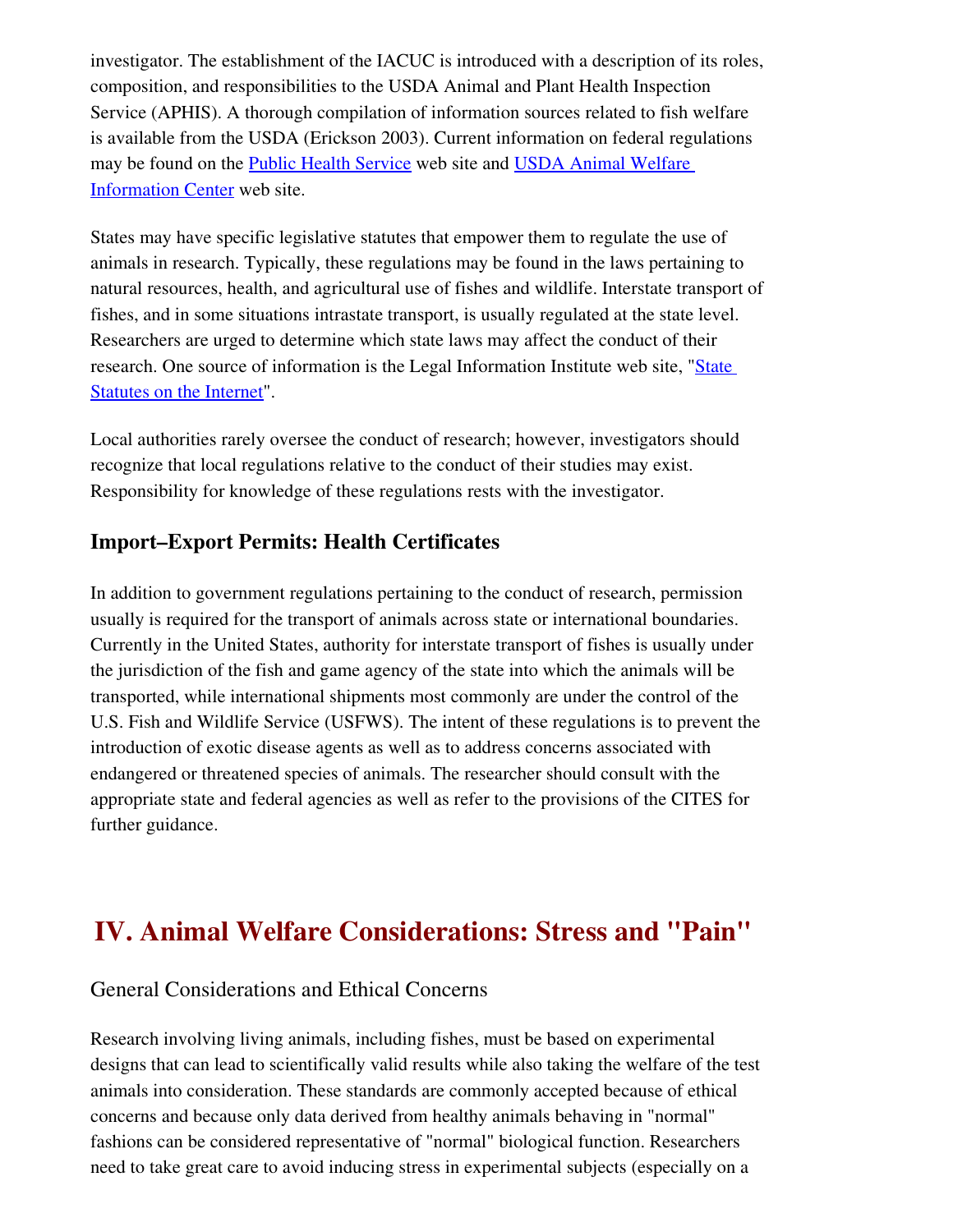prolonged basis) because it can evoke physiological and behavioral changes (Barton and Iwama 1991). Additionally, care must be taken to avoid subjecting fish to physiologically damaging (nociceptive) stimuli because they too can evoke stress or aberrations in normal physiological as well as behavioral state. Accordingly, unless the experimental objectives require actions or conditions designed to test responses to stress or nociceptive stimuli, fish should be maintained, handled, and tested under conditions that will not create such responses.

In addition to scientific considerations, ethical standards mandate a respect for all life forms and processes. However, ethical beliefs are based on human value systems, which are both diverse and are not always based on scientific information and methods. While the authors of these Guidelines respect these individual belief systems, this document addresses the conduct of scientific research and, therefore, focuses on established scientific fact and the processes through which such knowledge is developed. We recommend that research organizations develop institutional guidelines that are based on the best scientific evidence currently available concerning the biological nature of fishes. Research plans submitted to IACUCs should address animal welfare considerations as well as provide details of research goals, objectives, and procedures. The extent to which IACUCs incorporate ethical beliefs and personal values concerning animal welfare into their institutional guidelines must be determined within each institution; however, institutions should recognize that imposition of regulations based on personal beliefs and values may compromise the purpose, design, and scientific value of the research.

#### <span id="page-15-0"></span>**Stress**

Stated in general terms, the scientific study of what is "normal" and "healthy" for organisms, how they achieve their physiological balance, and consequences that result when they do not, is known as the study of stress. This field has focused on how animals have evolved physiological and behavioral mechanisms that meet the challenges of the changing environmental conditions that they typically encounter and that permit them to maintain homeostasis, or self-sustaining balance. The set of environmental variables (conditions) best suited for the well-being of each species encompasses a specific range for each factor and species. Accordingly, when fish are found or maintained within these ranges, a state of homeostatic balance will be expected. Deviations from homeostasis characterize a stress response. While many definitions for stress have been proposed, we employ the definition of Schreck et al. (2001): "a physiological cascade of events that occurs when the organism is attempting to resist death or reestablish homeostatic norms in the face of insult." When stressed, fish generally assume a different mode of operating known as "allostasis" (Sterling and Eyer 1988). While allostasis can be adaptive in terms of keeping the animal alive in the face of a stressor, it is almost always maladaptive over the long term when one considers life functions such as growth, reproduction, and immunological health. Accordingly, researchers need to understand factors that might cause stress in their experimental animal(s), the potential consequences of stress responses, and how stress might be avoided through optimization of experimental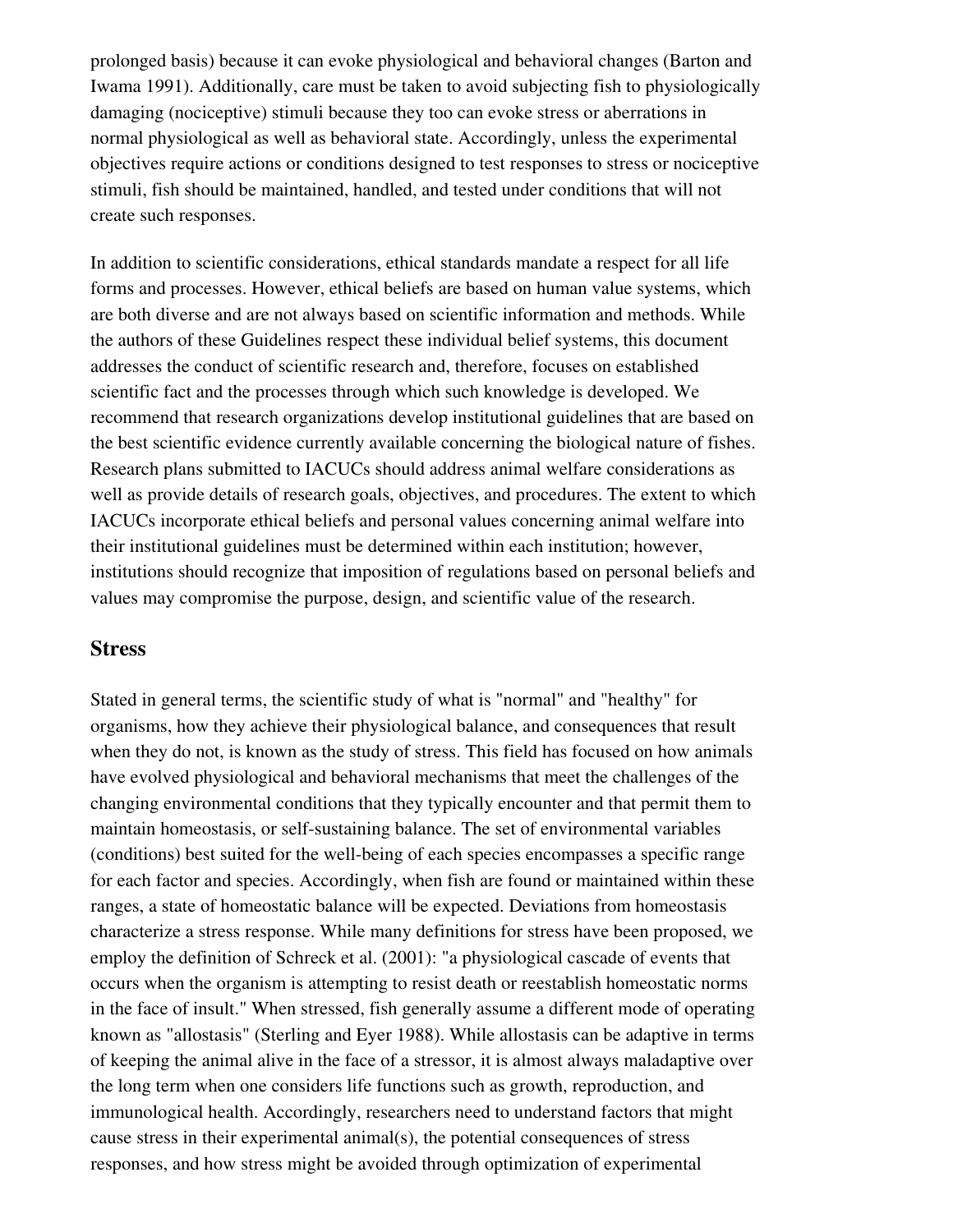conditions.

Minimizing actions and conditions that provoke stress responses also provides the benefit of avoiding behavioral responses, such as escape or aggressive behaviors, that are often interpreted by human observers as manifestations of "discomfort," "distress," or "pain." A characteristic of all "high-quality" guidelines for fish care and health management is emphasis on the importance of avoiding stress or at least minimizing it. Although these Guidelines emphasize the importance of avoiding stress as a confounding factor, we recognize that avoiding it completely is sometimes impossible. However, extensive practical experience in conducting experimental investigations has demonstrated that the stressors involved with routine handling do not compromise research results nor produce pathological effects. The relative health of fishes can be determined without further testing through careful observation of such basic functions as swimming and feeding.

Each investigator and the IACUC are responsible for knowing and understanding the conditions that minimize stress for the species in question. However, extrapolation between taxa must be avoided inasmuch as differences exist between species. The factors and range of conditions appropriate for fishes typically will deviate substantially from those used for mammals. Assumptions and perceptions based on experiences with mammals, especially primates, must not be extrapolated to fishes; however, researchers should be aware of agency policies (i.e., USDA Policy 11) which are based on human pain experiences.

#### <span id="page-16-0"></span>*Stages of Stress*

It is important to recognize and understand the stages of stress, of which three are generally identified. All three stages warrant specific consideration in the design of animal care protocols. Primary stress responses vary greatly among species and situations but, if not prolonged, usually have few, if any, adverse effects on a fish's physiological well-being. Primary stress is often demonstrated by altered behavior, such as elevated gill ventilation and changes in swimming behavior, perhaps including escape behaviors. A primary stress response is characterized by immediate neuroendocrine responses, such as catecholamine and corticosteroid release, and can be quantified by measuring blood hormones. The secondary stage of a stress response is characterized by changes in blood and tissue function that often are triggered by the primary response. Secondary stress typically occurs within 30 minutes of the primary response and is characterized by a variety of symptoms including increased blood glucose and heart rate, diuresis, alteration of leukocyte count, altered hydromineral balance, and behavioral changes (see [Handling](#page-25-0) [and Transport](#page-25-0), [Section V](#page-20-2)). Although these responses can have positive as well as negative ramifications, generally they should be avoided. Tertiary responses are associated with long-term exposure to a stressor. Effects associated with tertiary stress include decreased growth, propensity to contract disease, and decreased reproductive function (Iwama et al. 1997; see [Field Acclimation,](#page-27-1) [Section V](#page-20-2), and [Acclimation to](#page-33-1)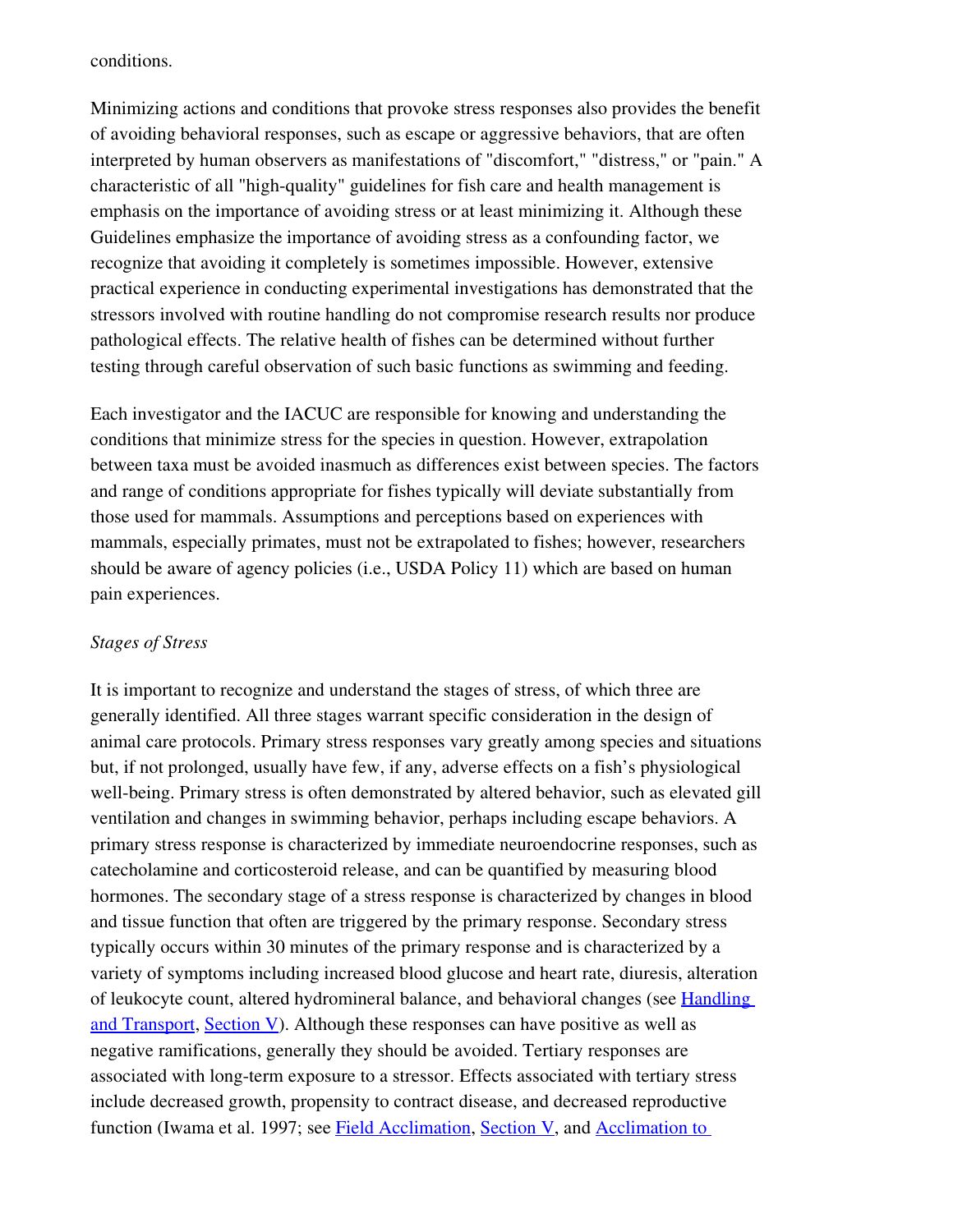#### <span id="page-17-0"></span>*Measuring and Avoiding Stress*

While the nature of stress is insidious, it also tends to be polymorphic, changing with time and taking very different forms in different species at different stages in their lives. It is rarely appropriate or feasible to measure changes in blood hormones to assess stress; therefore, investigators are advised to design experiments that avoid stress unless the purposes of the research require measurements of stress indicators. Careful experimental design and detailed planning can ensure studies that are not confounded by unrecognized or unmeasured stress. Unless the aim of the research is to establish optimal conditions for holding particular species of fish in captivity, such as captive propagation of endangered species, it is generally advisable for researchers to select species for experiments whose optimal holding conditions are known and available. Species that have been held previously in the laboratory or that are commonly used in fish culture should be selected whenever such a choice is compatible with research objectives.

Environmental factors that are likely to cause stress and the stress responses typical for the species and life history stage should be understood well enough to design optimal holding conditions, transfer procedures and equipment, and experimental procedures so that stress will not result. Information on stress will more likely be available for those species that have demonstrated utility in laboratory or culture settings. Specific factors that should be considered and that frequently can be managed to minimize stress responses in fish include the following: (1) choice of species, (2) history of the animals under study, (3) water chemistry, (4) water flow, (5) water temperature, (6) light conditions and cycles, (7) bottom substrate, (8) noise and other physical stimuli, and (9) stocking density. Other variables, such as the presence or absence of tank covers, may be important in specific studies. We emphasize again the fact that these variables include items that are different from those typically considered for other animals, homeotherms in particular.

In addition to the aforementioned factors that are associated with long-term maintenance, several additional considerations apply when fish are handled or subjected to various experimental manipulations. (1) Handling should generally be minimized. Merely catching fish in nets can induce increases in stress hormones, such as cortisol, within 30 minutes. Although these effects can be cumulative, they need not be associated with damaging tertiary responses. Generally, fish should be given time to recover from handling before being used in experiments. The amount of time needed may vary with species and conditions; therefore, preliminary tests should be conducted to establish the appropriate recovery period. (2) The effects of stressors can be reduced through the use of anesthetics or adding salts to fish holding water. (Note that marine fishes usually will be an exception to this advice. Also, the specific salts and concentrations will vary depending upon species and environmental conditions.) However, anesthetics themselves can evoke physiological stress responses, so they should be employed cautiously and in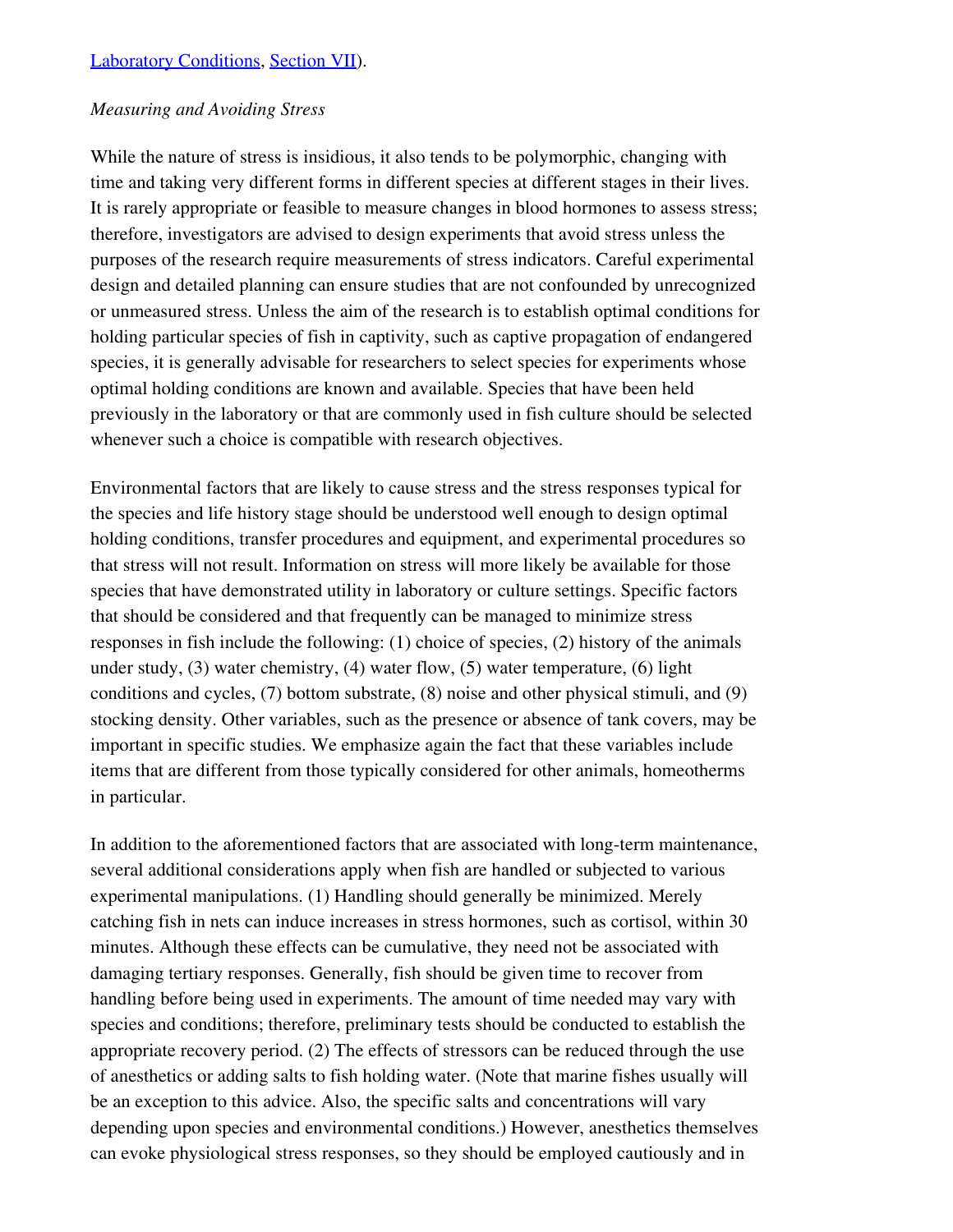accordance with established guidelines. (3) The environmental conditions under which fish are held should not be changed rapidly, especially temperature conditions (e.g., an instantaneous change of 2°C in water temperature generally is not lethal but can cause detectable stress responses). Sudden temperature changes of greater magnitude, either upward or downward, are very stressful and should be avoided. The magnitude of change that fishes can tolerate will depend on the species, the life history stage in consideration, previous thermal history, and the initial conditions. Effects of previous thermal history have been detected for as long as a month post-treatment. Rapid, substantial changes in water quality also should be avoided (see [Water Quality,](#page-36-0) [Section VII](#page-32-2)). (4) If consistent with study objectives, fish should be given considerable time to recover from disturbances. At least 1 week of recovery is preferable, and 24 hours should be considered a minimum. Although physiological responses may return to pre-stress conditions more quickly, the fish may be abnormally sensitive to subsequent disturbances for longer periods of time. Resumption of normal feeding activity is usually a good measure of recovery. As experienced fish culturists and researchers have learned, the critically important axiom for successful maintenance of fish in captivity is: "know your fish." Inexperienced researchers are advised to work closely with experienced individuals until they gain sufficient experience to understand what is normal for their fish.

Readers may obtain additional information concerning stress and stress responses in fishes from several recent reviews (Iwama et al. 1997; Wendelaar Bonga 1997; Barton 2000).

### <span id="page-18-0"></span>Nociception and "Pain"

The question of whether or not animals other than humans experience pain as it is experienced and perceived by humans continues to be a hotly debated issue. This question is central to debates over the conduct of research on living animals and whether or not it is acceptable to conduct such research. While our UFR Committee is firm in its belief that research on live fishes is acceptable and essential, we recognize the difficult task facing IACUCs that must develop institutional guidelines that are functional and acceptable for their constituents. A complete, scientifically valid discussion of "pain" and the differences between "pain" and nociception in fishes is beyond the scope of these Guidelines. Nor can we provide a general policy that will be broadly applicable to all situations in all institutions; therefore, we advise individual researchers, the institutions in which they work, IACUCs, and regulatory bodies that it is essential that they develop policies concerning pain that are appropriate for fishes and consistent with the latest scientific understanding of pain and the neurobehavioral nature of fishes (Rose 2002). The following discussion provides information to assist the process of developing institutional policies that are appropriate for fishes and are scientifically valid.

Much of the confusion concerning pain in fishes, and the controversy that results from that confusion, is due to a failure to understand nociception and how it differs from pain. Pain is a psychological experience with both a perceptual aspect and an emotional aspect.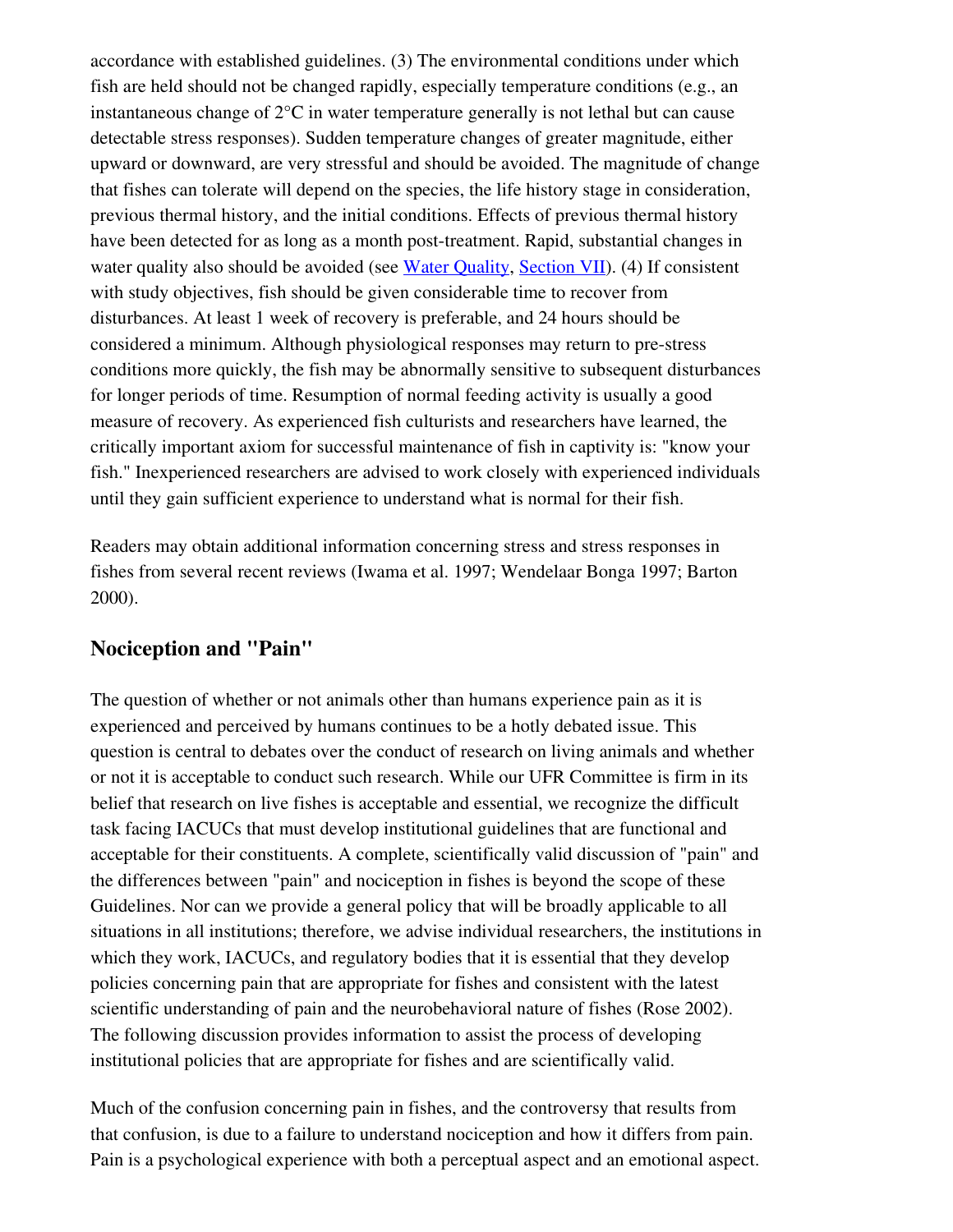The term nociception is used to refer to the detection of injurious stimuli by the nervous system, injury which may or may not lead to the psychological experience of pain. Nociception is a universal characteristic of animal life. In contrast, pain is a psychological experience of the conscious mind. Consciousness is an essential prerequisite to the experience of pain. The nociceptive behaviors of fishes, the various reactions to injury or injurious or threatening stimuli, may appear to human observers to be similar to the behavior exhibited by humans experiencing pain. However, the term "pain" may be used appropriately only in reference to the unpleasant psychological experience that can result in the conscious mind from a nociceptive stimulus.

Is it possible to determine the presence or absence of pain when no verbal report of pain can be obtained? Modern brain imaging technology has made it possible to observe directly and to quantify neural events that relate systematically with the subjective experience of pain (Bromm 2001). Positron emission tomography, single photon emission computer tomography, functional magnetic resonance imaging, magnetoencephalography, and contemporary recording methods for electroencephalography have shown repeatedly that pain experience, consisting of both sensory and emotional components, is systematically associated with activity changes in specific cortical regions of the frontal and parietal lobes. Thus, essential neural processes that are responsible for pain experience in humans can be observed objectively, even in real time. Although some of these methods, in principle, could be applied to fishes, the effort would be fruitless due to fundamental differences between fish and human brain structure. The cortical regions that are essential for human pain experience, and whose activity can be observed with contemporary methods, are not present in the brains of fishes and there are no functionally comparable structures. This known dependency of the experience of pain on specific human cortical structures and the complete absence of these structures or functional equivalents in fishes is a principal point of evidence indicating that the psychological experience of pain is a neurological impossibility for fishes (Rose 2002).

Notwithstanding the information provided above, we recognize the issues of fishes' ability to experience "pain" will continue to generate controversy. A recent study (Sneddon et al. 2003) illustrates the ongoing controversy and the ease with which observations by competent scientists can be misinterpreted. The investigators observed the presence of C-fibers, the principle nociceptive receptor, in bony fishes; however, this fact has been known for more than 30 years. They were also able to demonstrate nociceptive behavior in rainbow trout *Oncorhynchus mykiss* injected with massive amounts of bee venom or acetic acid but not in fish injected with dilute seawater. They concluded that they had proved that fish experience pain; however, they failed to address in any way the requirement for demonstrating consciousness. Until conscious reaction to injurious stimuli can be demonstrated, we can only conclude that the behavior demonstrated by the fish in this study was nociceptive behavior.

We recommend that researchers pay careful attention to controlling and minimizing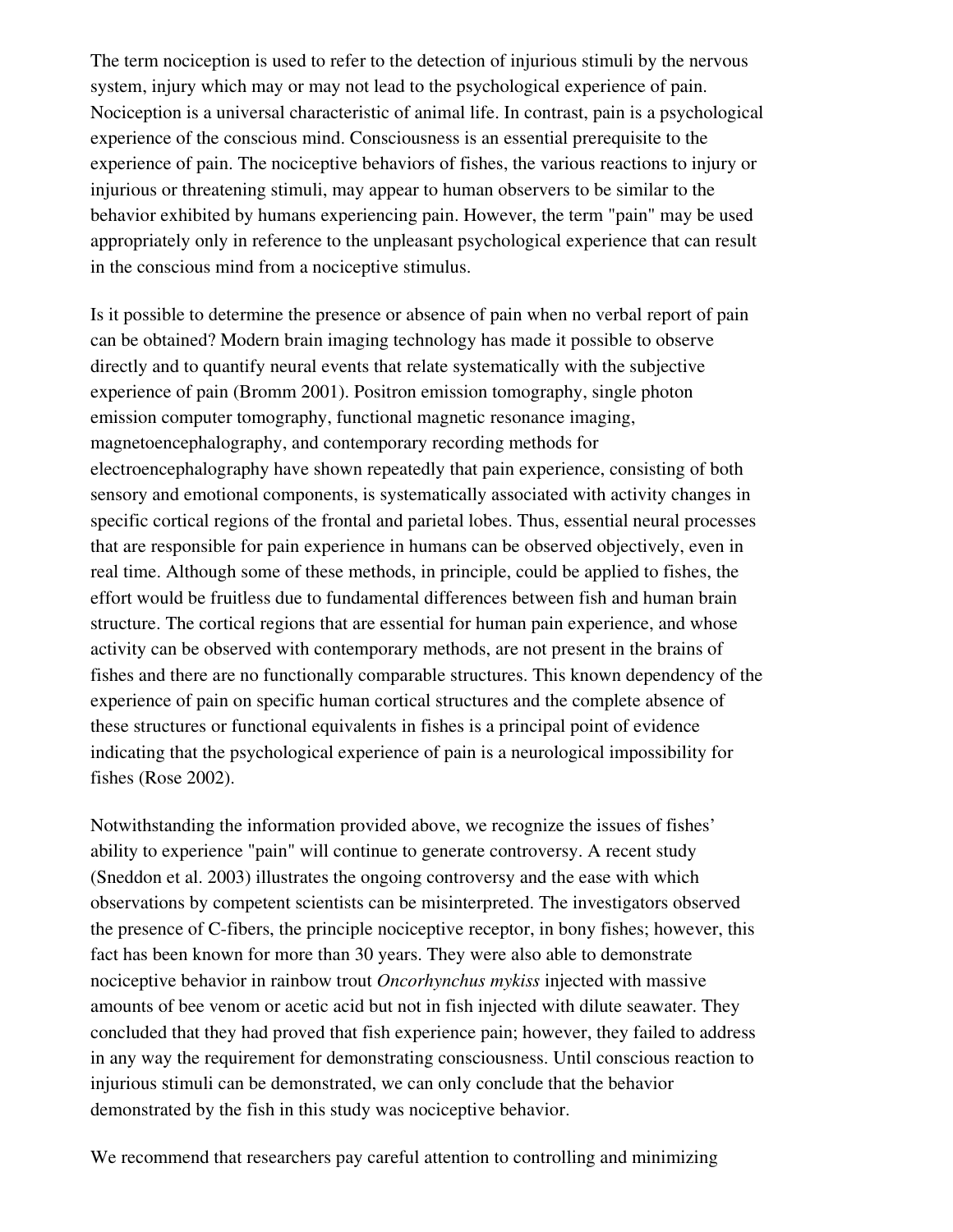physiological stress, because this will eliminate most nociceptive behavioral responses by fish that some observers may interpret as pain. We also recommend that the members of individual IACUCs study the recent review by Rose (2002) before developing specific policies, recommendations, and regulations concerning "pain" in their institutional guidelines.

# <span id="page-20-2"></span>V. Field Activities with Wild Fishes

### <span id="page-20-1"></span>Habitat and Population Considerations

Whether fishes are being collected for live study, preserved for study in a museum, or being processed to obtain data needed for fisheries management field studies, investigators should observe and pass on to students and employees a strict ethic of habitat conservation and respectful treatment of the animals (ASIH et al. 1987, 1988). Collecting should always be conducted in a way that minimizes habitat disturbance and "excessive" mortality. (The UFR Committee recognizes and accepts the fact that, at present, there is no field collection technique that will not cause any mortality in the population under study. Research goals will generally dictate appropriate sampling methods. Given a series of alternative methods and collecting gears, researchers should select the one that causes minimal disturbance and mortality in target and nontarget populations.) The collection of large series of animals from breeding aggregations should be avoided unless required to meet study objectives, as should the use of collecting techniques that damage habitat unnecessarily. Sampling equipment and strategies should be designed to minimize bycatch, the incidental capture of nontarget species. Regardless of the purpose of the experiment—whether to manipulate abundance or study behavior, reproductive potential, or survivability—disturbance should be kept to the minimum the investigator determines to be necessary to test the hypothesis accurately.

# <span id="page-20-0"></span>Collecting (General)

Research with fishes frequently involves capture of wild specimens from the field, whether for field activities, such as data recording, marking, and relocation, or laboratory study of live or preserved specimens. Except when collecting in the open ocean (waters not under the jurisdiction of any particular country), collection of fishes for all research purposes requires a scientific collector's permit. Permits are issued by state, provincial, and federal natural resource agencies. Permit applications generally request information about the research to be conducted, sampling methods, and the areas and number of fishes to be sampled. For a listing of state permitting agencies in the United States, with addresses and fees, see Walsh and Meador (1998). Collection of fishes on federal lands often requires a separate special use permit obtainable from the agency that manages the land. The state and federal agencies that issue the permits require collectors to notify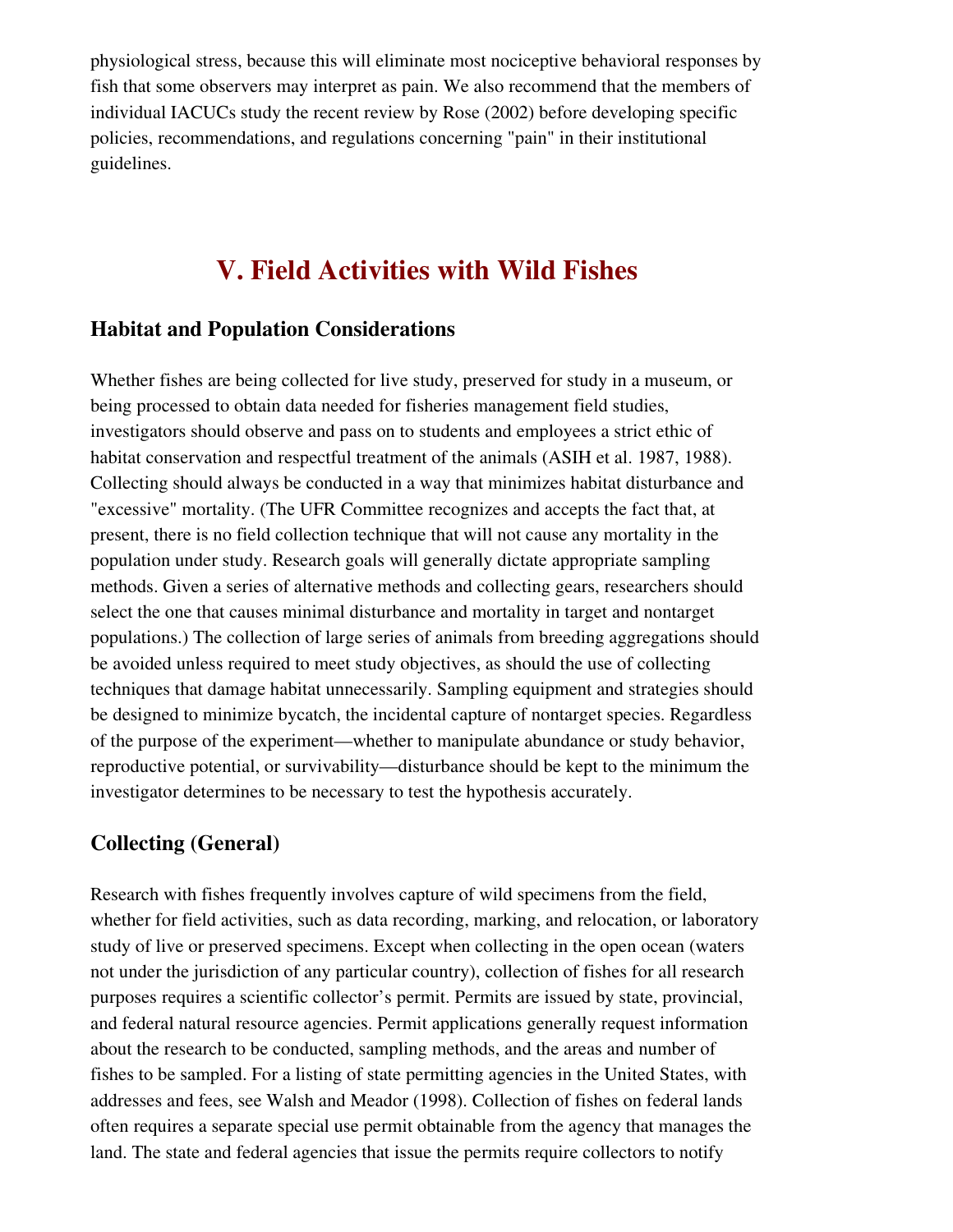them of the specific locations, dates, and proposed methods of sampling.

Systematists and taxonomists interested in conducting studies on preserved fishes should be aware of the wealth of material archived in natural history collections before removing additional specimens from the field. Additional, repeated collections, however, are often warranted to provide information on temporal changes in the health and well-being of the populations being studied. The holdings of many ichthyological collections are accessible on the Internet (e.g., [University of Kansas Natural History Museum\)](http://www.nhm.ku.edu/fishes) or by contacting the curators at museums, such as the [National Museum of Natural History](http://www.nmnh.si.edu/vert/fish.html), Smithsonian Institution, Washington, D.C.; [American Museum of Natural History,](http://www.amnh.org/) New York; [Field](http://www.fieldmuseum.org/research_collections/default.htm) [Museum](http://www.fieldmuseum.org/research_collections/default.htm), Chicago; [California Academy of Sciences](http://www.calacademy.org/naturalhistory/), San Francisco; [Harvard Museum of](http://www.mcz.harvard.edu/) [Comparative Zoology,](http://www.mcz.harvard.edu/) Cambridge, Massachusetts; [Royal Ontario Museum](http://www.rom.on.ca/), Toronto; or various other state and university natural history collections (for a listing of fish collections in the United States and Canada, see Leviton et al. 1985; Poss and Collette 1995; Walsh and Meador 1998).

#### <span id="page-21-1"></span>*Representative Samples*

Generally, the questions being explored and the study design dictate the number of specimens required for an investigation. Sampling fishes for study generally involves the taking of a portion of the population or community present at the sampling location. The general principle that should be applied when sampling fishes is to take the smallest number of animals necessary to answer reliably the questions being posed. It should be emphasized, however, that where sampling is quantitative, the sample is based on a specific unit of effort applied or an area or volume of habitat sampled. For abundant fish species, such sampling may result in the capture of large numbers of specimens. Moreover, depending on the sampling method used and the amount of handing required to process the sample, such sampling may result in high mortality. This is especially true of sampling fish eggs and early life stages. However, high juvenile mortality and rapid recovery from population reductions are natural characteristics of the life histories of many fish species.

#### <span id="page-21-0"></span>*Collection of Imperiled Species*

The term "imperiled species" applies not only to species listed officially as threatened or endangered by state or federal agencies but also to species that have been identified as candidates for such listings. It is important to know if an area to be sampled supports imperiled species and how to identify those species in the field (Warren and Burr 1994). We emphasize that collection of imperiled species should be avoided unless they are the subjects of the research being conducted. In many instances, imperiled species are protected by federal and state laws which prohibit collection except with special permits. If the goal of the research is to collect an imperiled species for live study, or if incidental capture of an imperiled species is a likely consequence of collecting other species, then collection techniques that are injurious or lethal (e.g., ichthyocides) should be avoided.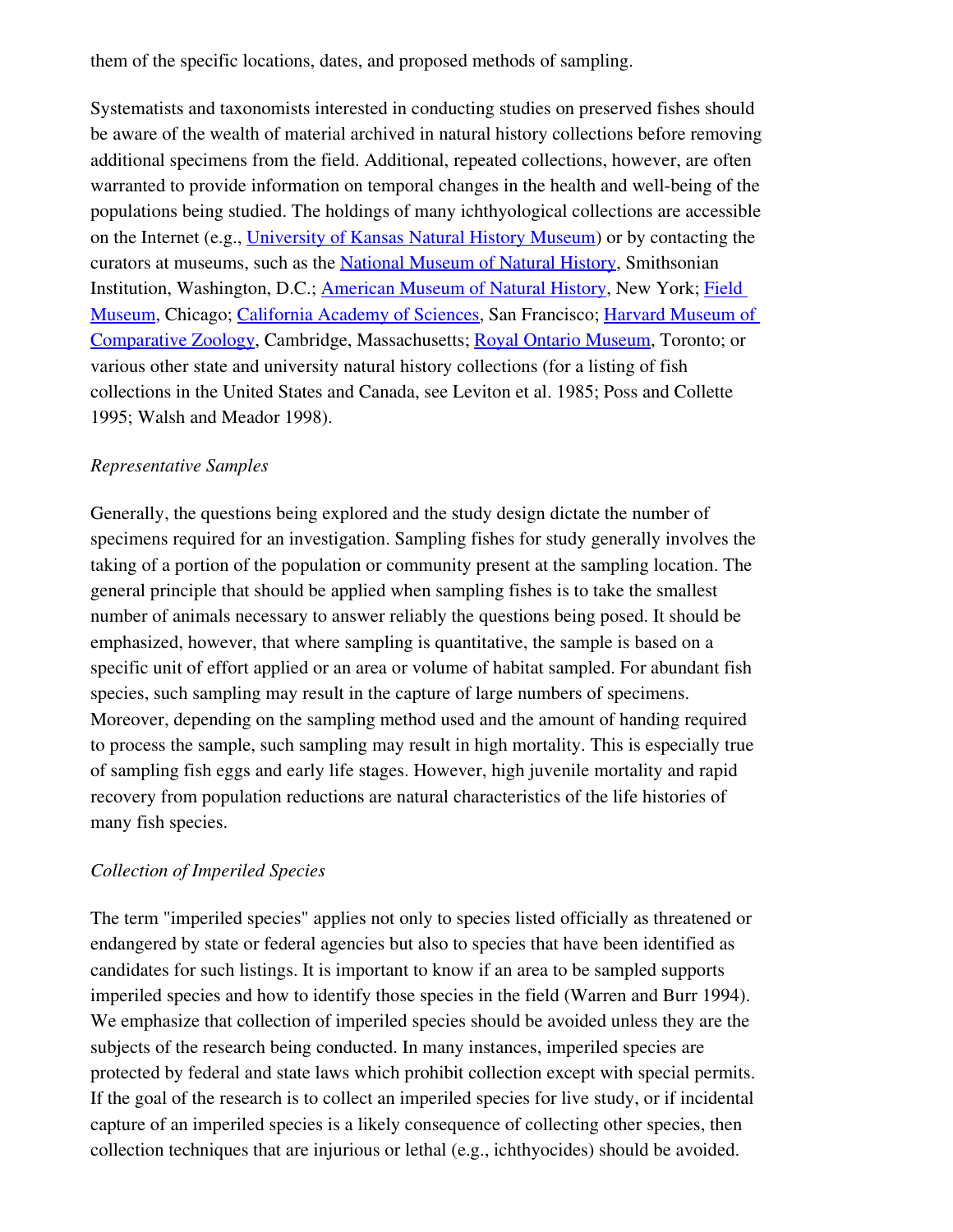Appropriate state and federal permits must be obtained in advance. Lists of stateprotected species may be obtained from offices that issue collection permits and from the web sites of [NatureServe](http://www.natureserve.org/visitLocal/index.jsp) (originally known as the Association of Biodiversity Information) and the [USFWS.](http://endangered.fws.gov/wildlife.html#Species) The list of [federally threatened and endangered fishes](http://endangered.fws.gov/wildlife.html) may be obtained from the Division of Endangered Species, MS 452, U.S. Fish and Wildlife Service, 4401 North Fairfax Drive, Arlington, Virginia 22203, USA; or [NatureServe](http://www.natureserve.org/getData/dataResources.jsp). Lists of [protected marine or anadromous fishes](http://www.nmfs.noaa.gov/) are available from the Division of Endangered Species, National Marine Fisheries Service-F/PR3, 1315 East-West Highway, Silver Spring, Maryland 20910, USA). Lists of protected fishes in Canada [\(Canadian Wildlife Service](http://www.cws-scf.ec.gc.ca/) or the [Species at Risk Act Public Registry](http://sararegistry.gc.ca/species/default_e.cfm)) and [Mexico](http://www.conabio.gob.mx/institucion/estrategia_nacional/pecesnom.htm) can be viewed electronically as well.

Conservation efforts for imperiled fish species frequently involve translocations, either among natural localities or from nature to propagation facilities then back to nature. The environmental laws governing translocations of imperiled fishes are complex and based on such matters as resource use, suitability and security of transplant sites, and appropriateness of transplanted individuals (i.e., sufficient numbers or freedom from disease; Minckley 1995). All translocation efforts must be conducted by the agency with authority and responsibility for the species and area in question and should not be attempted by individuals.

#### <span id="page-22-0"></span>*Museum Specimens and Other Preserved Specimens*

The collection of fishes from natural populations for museum preservation is critical for (a) understanding basic biology and life history; (b) documenting and recording biodiversity; and (c) establishing reference collections essential for understanding evolutionary relationships and environmental impacts (ASIH et al. 1987, 1988). Studies of geographic variation and delineation of new species frequently require collection of relatively large series (sufficient for computing statistics on counts and measurements) from across the geographic ranges of species. Studies of molecular systematics typically involve very small numbers of specimens, or small amounts of tissue removed from study fish. However, it is just as important in these studies, as in general ecological surveys, to deposit voucher specimens in natural history museums for future reference (Wheeler 2003). Such samples should be frozen or preserved in 95 percent alcohol. The fact that the specimens are maintained in museums means that they are available for use in other types of research. Two important principles that should be followed in collecting fish for museum preservation are: (1) the numbers of specimens collected should be the minimum necessary to accomplish study goals; and (2) each animal collected should serve as many types of study as possible.

Specimens collected for museum deposition should be preserved in a manner that maximizes their utility for study and minimizes the need for additional collecting. Formalin fixation is the standard practice used to ensure long-term preservation quality of fish specimens. The preferred method for archival storage is direct immersion in a 10%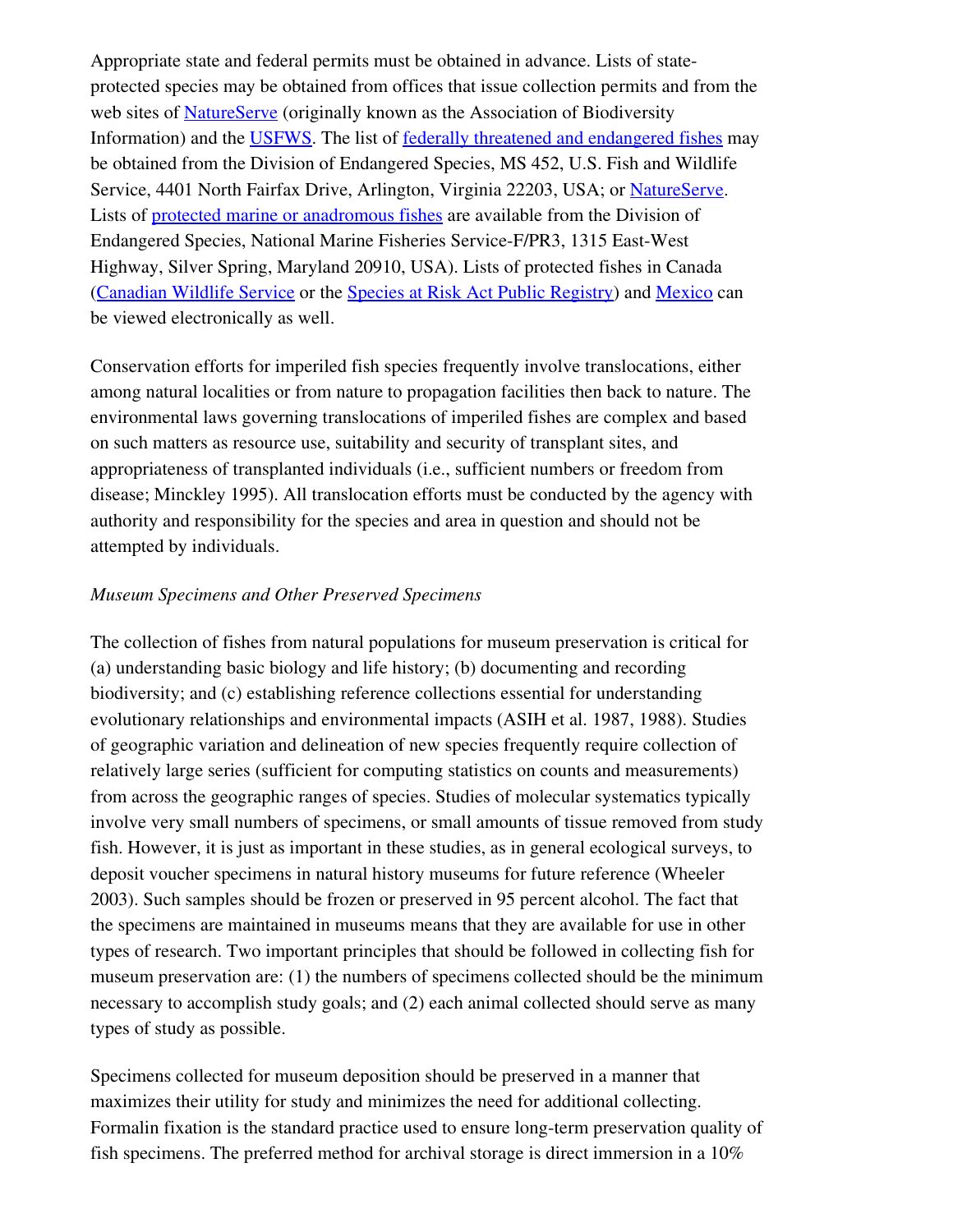formalin (formaldehyde) solution, followed by transfer to alcohol for long-term preservation. Chemicals are sometimes added to formalin to buffer the solution or to preserve color (e.g., Ionol) (Fink et al. 1979). Although formalin is the fixative of choice for vertebrate tissues, other fixatives are sometimes used for specialized study purposes such as histology (Bouin's or Gilson's fluid) and electron microscopy (glutaraldehyde). Fixation by these methods typically involves small pieces of tissue dissected from specimens that may be sacrificed by means other than immersion in formalin. However, if the carcasses will be archived as voucher specimens in long-term storage, they should be fixed in formalin and transferred to alcohol.

Euthanizing fish prior to immersion in formalin should be considered, provided that the anesthetic does not cause effects detrimental to the objectives of the research. A variety of chemicals may be used to anesthetize or euthanize fish (see [Restraint of Fishes:](#page-39-0) [Anesthetics and Related Chemicals,](#page-39-0) [Section VII](#page-32-2)). When study interests demand that specimens be fixed without prior treatment with anesthetics, the specimens can be numbed in ice water or, for fishes less than 10 centimeters in length, immersed directly in liquid nitrogen.

# <span id="page-23-0"></span>Live Capture Techniques and Equipment

The choice of a sampling method should be dictated by worker safety, research objectives, seasonal considerations, and the habitat type to be sampled. Capture techniques should prevent or minimize injury to study animals (McMichael et al. 1998; Henry and Grizzle 2003; Henry et al. 2003). Live wells or tanks should be provided if fish are to be kept for more than the time needed to take essential measurements. Care should be taken to avoid accidental capture of nontarget species and to insure release with minimal injury (ASIH et al. 1987, 1988). Species that may be dangerous to workers due to size or species-characteristic behavior or capabilities require additional precautions (see [Dangerous Species and Specimens,](#page-24-0) [Section V](#page-20-2), [Dangerous Species and Specimens](#page-39-1) [\(2\)](#page-39-1), [Section VII\)](#page-32-2).

Several studies have shown electrofishing to be the most effective technique for obtaining fish assemblage data in freshwater habitats (Yoder and Smith 1999). Pulsed direct current electrofishing can be performed by wading methods or boat-mounted methods. Appropriate electrofishing protocols should consider the sampling purpose and physical constraints of the environment, salinity, water depth, and presence of snags. Alternative sampling methods include seining, gill nets, hook and line, lift nets, slat traps, hoop nets, angling, and snorkeling. The sampling method chosen should provide a relatively accurate estimate of abundance with operational efficiency, accuracy, and minimal injury, as well as a reasonable cost (Nielsen 1998). If certain species or sizes of fish are needed, it is desirable to select a sampling method that will not collect nontarget species from the entire aquatic community. A decision tree can be followed to decide which method is the most appropriate. Murphy and Willis (1996) provide additional information concerning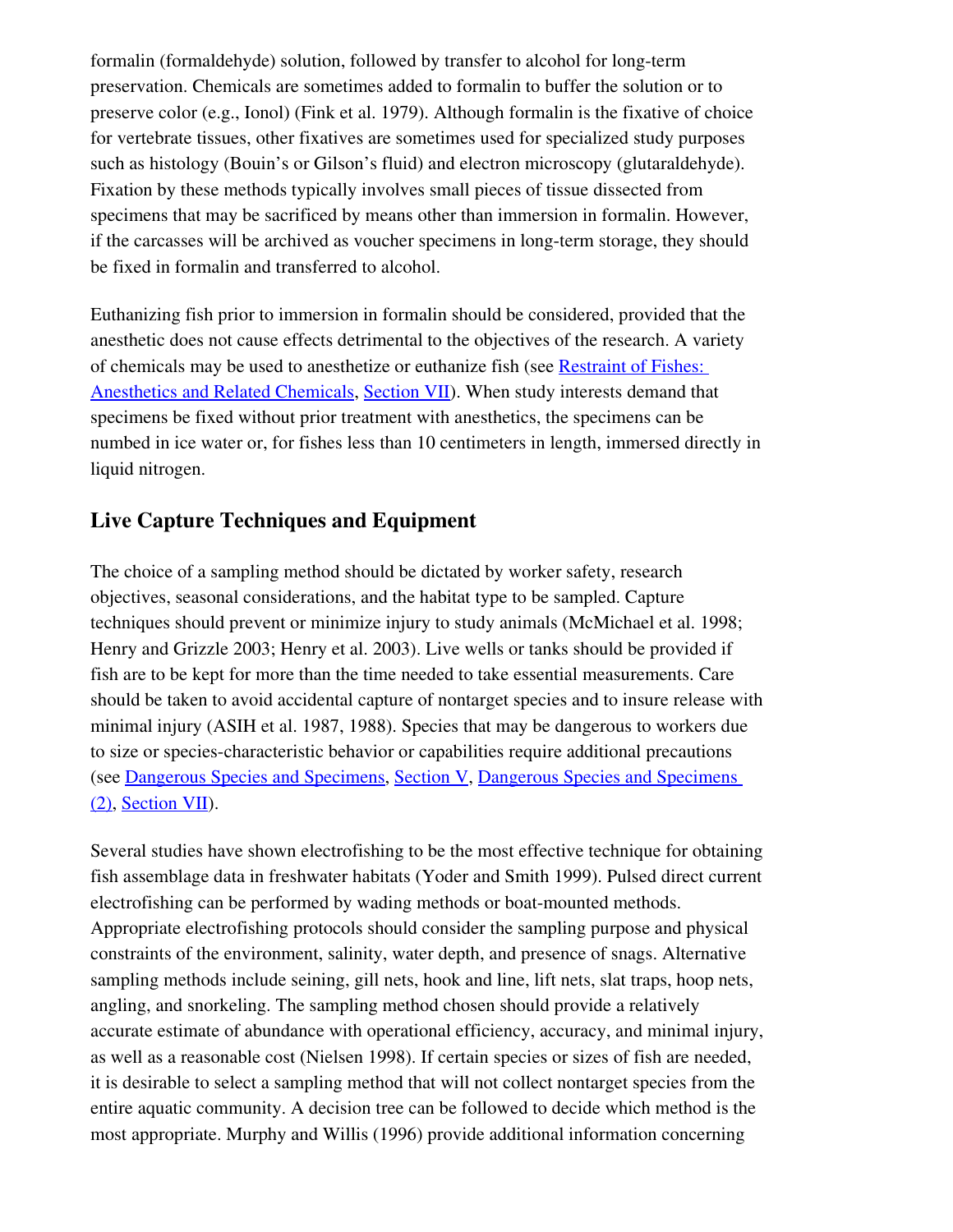the efficiency and specificity of various collecting gears.

### <span id="page-24-1"></span>Field Restraint of Fishes: Anesthetics

Prolonged restraint under conditions that cause physiological stress should be avoided. In some cases, utilization of general anesthesia for restraint may be advisable. The only substance approved by the FDA for field anesthesia of fishes is tricaine methane sulfonate (MS-222). However, use of this agent in the field is limited due to an FDA requirement that food fish, including feral fishes that may be caught and eaten, must go through a 21-day (minimum) withdrawal period prior to release (Anderson et al. 1997). Addition of an appropriate buffering compound, such as sodium carbonate, to MS-222 is recommended to increase post-treatment survival (Smit et al. 1979). One or two fish should be tested to ensure that the species will return rapidly to normal physiological and behavioral status. The animals must be kept under observation until appropriate recovery occurs. Disposal of used anesthetic must be done in accordance with local, state, and federal regulations (see also [Physical Facilities for Temporary Holding and Maintenance](#page-26-0), [Section V,](#page-20-2) and [Restraint of Fishes: Anesthetics and Related Chemicals](#page-39-0), [Section VII\)](#page-32-2).

### <span id="page-24-0"></span>Dangerous Species and Specimens

Most frequently, dangerous species will be encountered only under field conditions; however, the recommendations that follow are equally applicable to laboratory situations. Dangerous species should be handled in a manner that is safe for both the investigator and the animal being handled. Researchers should be cognizant of the safety regulations of their institution regarding the use of dangerous or venomous animals. Those regulations may include SOPs that limit access to dangerous animals to only authorized individuals, specify use of protective clothing or handling devices, and dictate treatment of individuals injured by the animals, including first aid and procedures for obtaining follow-up medical care. Special handling methods will depend upon the species being handled, the nature of the danger to the investigator, and the nature of the research effort. Adherence to the following general guidelines is recommended:

(a) Procedures should minimize the amount of handling time required and reduce or eliminate contact between handler and animal.

(b) The researcher should never work alone. A second person, who is knowledgeable in capture, handling techniques, and emergency measures, should be present at all times.

(c) Prior consultation with colleagues who are experienced with the species, as well as review of any relevant literature, is of particular importance. Much of the information on handling dangerous species has not been published but has simply been shared among investigators working with these species.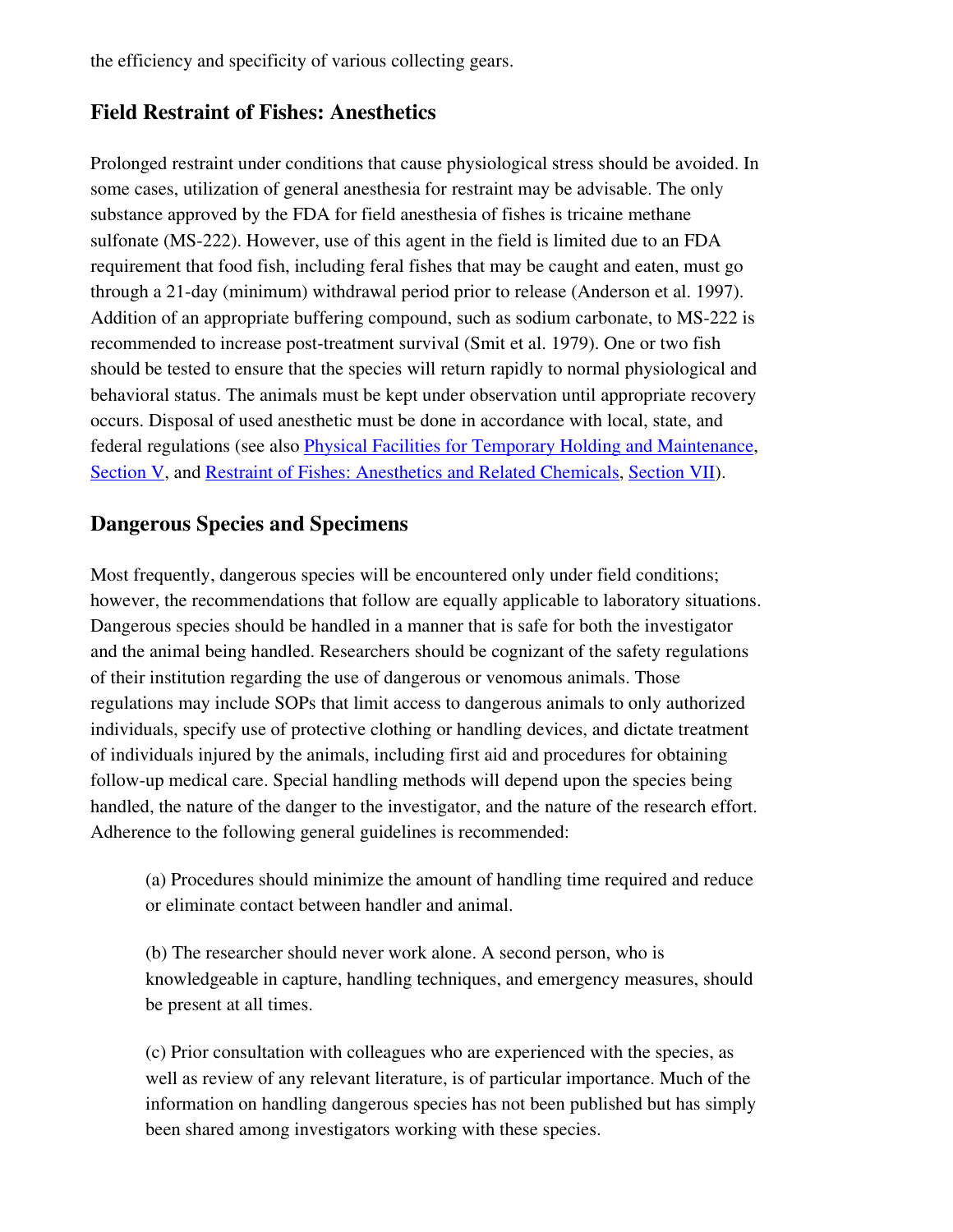### <span id="page-25-0"></span>Handling and Transport

Fish will exhibit some degree of stress response when handled and transported. Methods of handling fishes vary with the species, the environment in which they are found, and the tradition and resources of a particular region or country (Avault 1996). Stress responses can be reduced, however, by eliminating rough handling, rapid temperature changes, sudden changes in water quality, abrasion, and excessively tight confinement. Inappropriate handling and transport procedures can contribute to changes in blood profiles (Ellsaesser and Clem 1986) and substantial mortalities (Weirich 1997; Carmichael et al. 2001). Handling and transport procedures must be designed to minimize the effects of stress and thereby reduce immediate and delayed losses.

Some physiological changes that occur in response to handling and transport stressors are measurable and can be monitored. These changes include increased cardiac output, increased gill vascularity, and release of catecholamines and corticosteroid hormones (Carmichael et al. 1984a; Weirich 1997). Handling of fish in the field or in the laboratory is frequently characterized by increased susceptibility to disease thought to be mediated by immunologic suppression (Wedemeyer 1970). Lymphopenia, neutrophilia, and lymphocyte nonresponsiveness have been noted as results of handling and transport stress (Ellsaesser and Clem 1986). Clinical hematological values are available for some species (Stoskopf 1992a). Depending on the severity of the stressors and exposure time, mortality usually results from osmoregulatory dysfunction and immunosuppression. To mitigate stress associated with handling and transport, one can reduce the number and severity of the stressors, minimize the duration of stressors, and minimize increases in metabolic rate. Harvesting techniques and preshipment treatment are important to the successful shipping of live fish (Dupree and Huner 1984). Pre-conditioning treatments can involve the addition of anesthetics to reduce metabolic rate or salt or calcium to the transport water to prevent or reduce osmoregulatory dysfunction and resulting ionic imbalances (Carmichael et al. 1984b). Feed can be withheld for 1 or 2 days prior to transport (Weirich 1997). Generally, transports are less damaging to animals if done in cool weather. Proper equipment for transport should be used.

Transport tanks should be well constructed and should be disinfected before use (Avault 1996). The weight of fish that can be transported safely in a livehauling vehicle depends on efficiency of the aeration system, duration of the haul, water temperature, fish size, and fish species (Avault 1996). Maintaining acceptable levels of dissolved oxygen, carbon dioxide, temperature, ammonia, and pH during transport is essential. Fish can be transferred between capture and transport units, or between transport units and holding units, by wet or dry transfer methods. Wet transfer involves transport of fish in a container of water and minimizes direct contact with nets. Wet transfer usually results in less stress than does dry transfer, where the net is used alone. Ideally, fish should be allowed to recover in the same or similar medium used for transport (Carmichael et al. 1984b; Weirich 1997). The length of time for recovery may be variable depending upon conditions, the amount of handling, and research objectives, but 72 hours typically is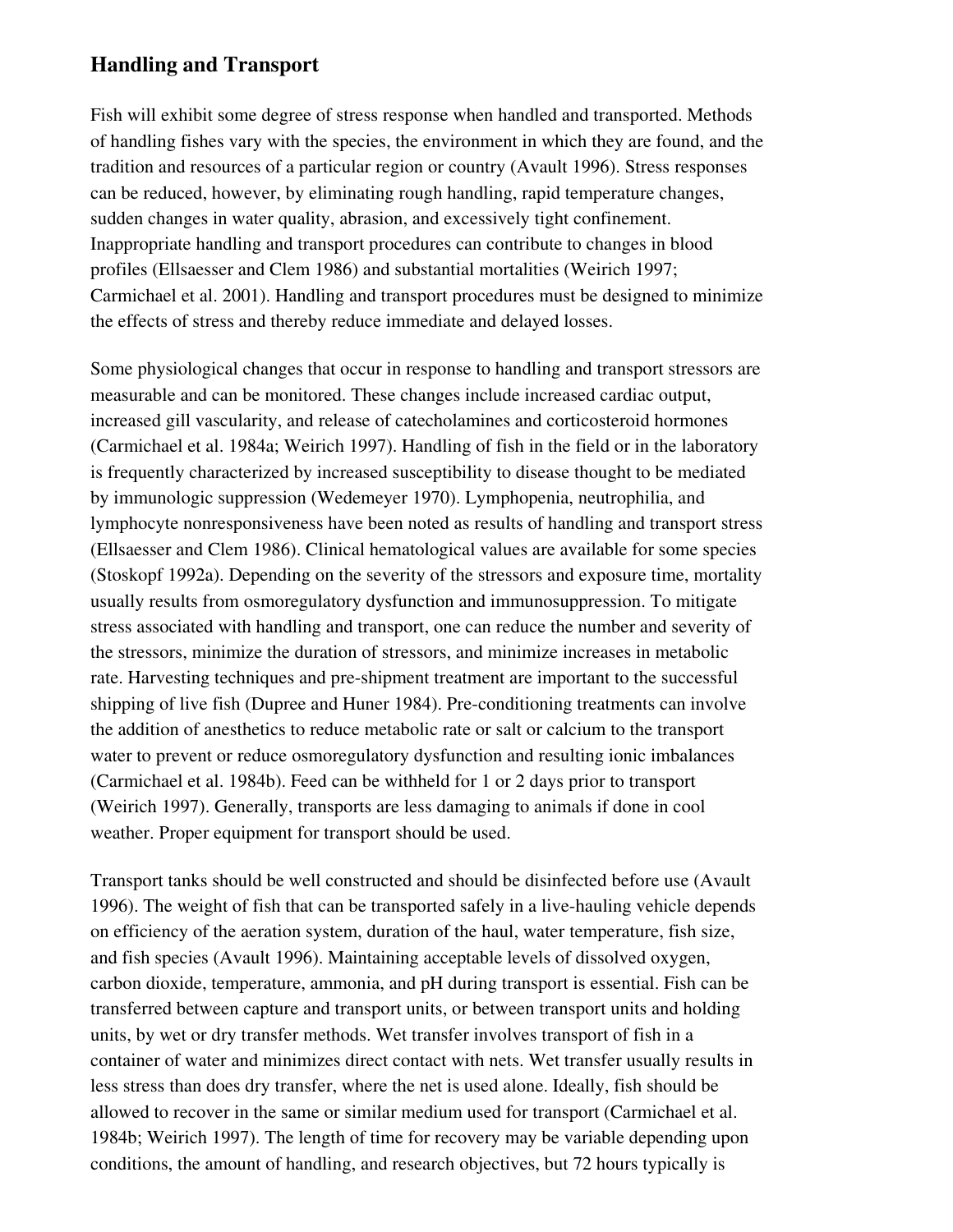considered a minimum following extensive handling (see additional information below under [Field Acclimation,](#page-27-1) [this Section\)](#page-32-2).

### <span id="page-26-0"></span>Physical Facilities for Temporary Holding and Maintenance

Because the biological needs of each species and the nature of individual projects vary, only the most general recommendations on temporary holding and maintenance can be made. When dealing with unfamiliar species, testing and comparing several methods of housing to find the most appropriate for the needs of the animal and the purposes of the study may be necessary. Ease of maintenance by animal keepers, though important, should not be the prime determinants of housing conditions; however, such ease generally ensures greater compliance with established maintenance protocols (ASIH et al. 1987, 1988).

Normal field maintenance facilities should incorporate those aspects of the natural habitat deemed important to the survival and well-being of the animal. Adequacy of the maintenance facility can be monitored by observing changes in growth and weight, survival rates, activity levels, general behavior, and appearance (Snieszko 1974). Nutritionally balanced diets should be provided or natural foods should be duplicated as closely as possible. Natural light and temperature conditions should be followed unless alteration of these are factors under investigation (ASIH et al. 1987, 1988). Frequency of tank cleaning should represent a compromise between the level of cleanliness necessary to prevent disease and the amount of stress imposed by frequent handling (ASIH et al. 1987, 1988).

For culture, bait, or sport fish species, fish are usually held in vats or tanks before they are shipped. This holding enables the producer to grade fish according to size and to apply the appropriate parasite removal treatments. Holding also acclimates them for handling and transport (Huner et al. 1984). When harvesting from a pond, live cars or fish holding bags are used in the industry for channel catfish *Ictalurus punctatus* (Huner et al. 1984) and can be coupled with a harvesting seine to serve as temporary holding containers and graders. These methods generally are applicable to all pondreared species. In pond holding situations, it is beneficial to move the fish to deeper water and to use recirculating pumps or aerators, if needed.

As with other containment systems, the holding tank needs to take into account the stocking density or the relationship of fish biomass to available water volume. Water inflow and turnover time must be taken into account because sufficient water exchanges are needed for good water quality. Oxygen available in the incoming water needs to exceed the metabolic oxygen consumption of fish in the tank (Casebolt et al. 1998). Sufficient aeration can be supplied by compressed air, bottled oxygen, or agitation. Anesthetics can also be used to reduce the physical activities of fish, if consistent with research objectives. Excess noise and vibrations that are not present normally should be avoided because such factors can produce acute or chronic stress response in fish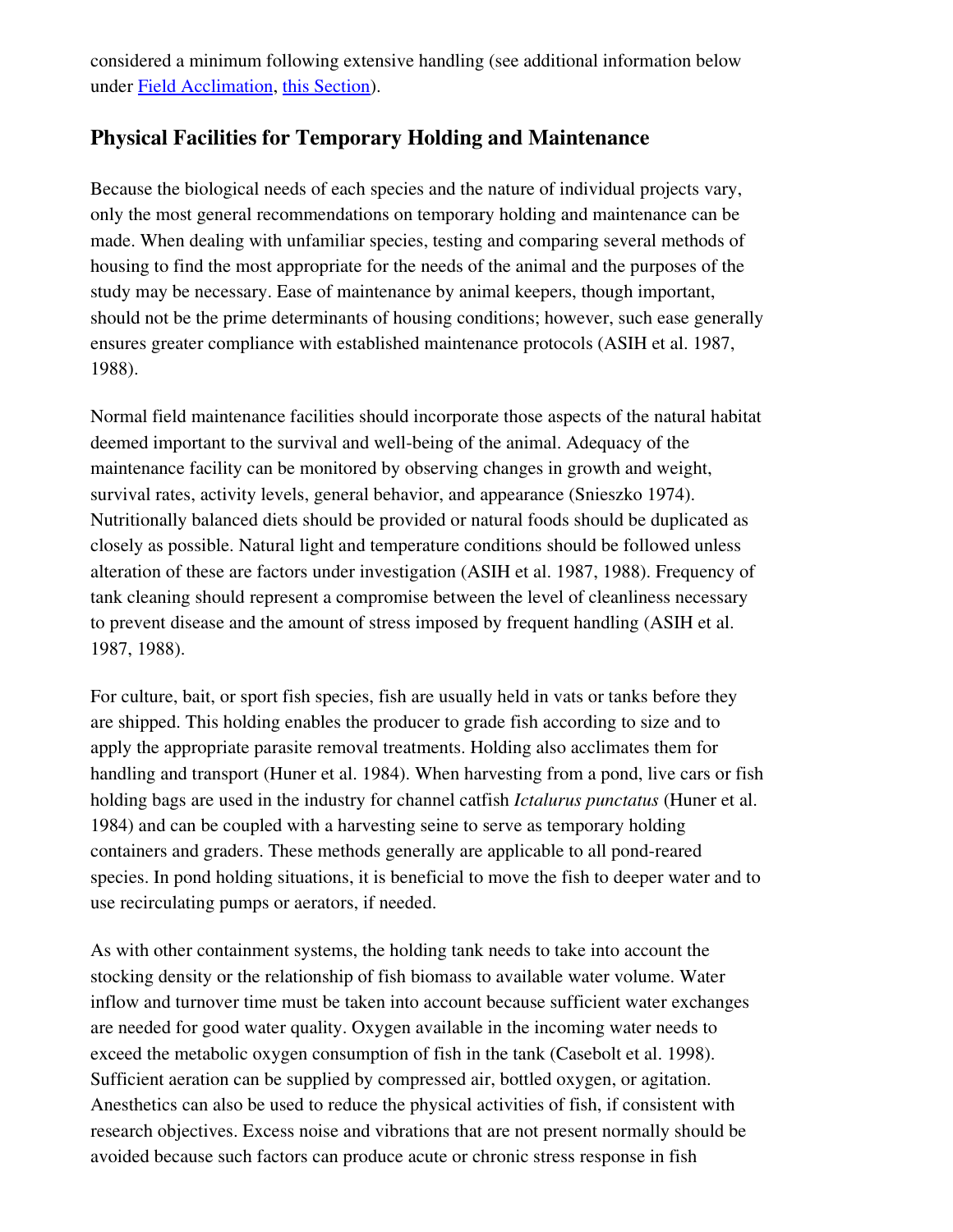(Stoskopf 1992b).

#### <span id="page-27-1"></span>Field Acclimation

Because myriad physiological processes are altered upon handling and transferring fish, an effort should be made to acclimate or condition fish to their new environment. If the physical and chemical qualities of the water supply for the temporary holding facility are different than those of the water from which the fish were taken, care should be taken to provide water as similar as possible. Plastic bags, with an atmosphere of oxygen over the water, may be used to allow the captured fish to acclimate to the new temperature conditions. Gradually replacing the water in transport units with water from the source for the holding unit is a commonly used practice to provide time for acclimation to new temperature and water quality conditions. However, this practice should be used only when the differences between the water from which the fish were taken and the water in the holding or transport unit do not exceed tolerance limits for the species. Useful notes on how to transport and acclimate live freshwater fishes may be found at the [Maryland](http://www.mdsg.umd.edu/Research/fishtemp.html#intro) [Sea Grant Research](http://www.mdsg.umd.edu/Research/fishtemp.html#intro) web site.

### <span id="page-27-0"></span>Collection of Blood and Other Tissues

Results obtained from careful collection and examination of blood and body fluids are often critically important to research on fishes (Blaxhall 1972; Fange 1992). Sterile conditions for these procedures are impossible to provide under field conditions; however, care must be exercised to prevent injuries and stresses that are not essential to the collection of the tissues or fluids. Samples of blood and body fluids can be obtained from fish without compromising their survival, even from small specimens under 100 grams (Stoskopf 1992a). Plastic syringes containing a small amount of anticoagulant, such as lithium-ammonium heparin or sodium citrate, can be used to avoid clotting. Study objectives will determine the proper selection of type, volume, and concentration of anticoagulant. Three main techniques have been devised for collecting blood from fish: cardiac puncture, venous puncture, and caudal bleeding (Blaxhall 1972; Stoskopf 1992a). The tail is the preferred site for blood sampling. The vessels running beneath the vertebrae of the fish can be sampled by using a lateral or ventral approach. Cardiac punctures from the ventral side are sometimes used in fusiform fishes or through the operculum in laterally compressed species. For repeated sampling, cannulae have been implanted in the dorsal aorta through the buccal cavity. Blood from the caudal vessels may be collected directly into collection tubes by cutting off the tails of anesthetized fish that will be euthanized following the procedure. However, extraneous fluids and proteins may be collected with this procedure. Caution must be exercised to ensure that the method of anesthesia will not interfere with subsequent analyses. Additional information on sampling methods for the collection of blood from fish and the various anesthetic agents used has been described by Klontz and Smith (1968), Smith et al. (1999), and Marino et al. (2001).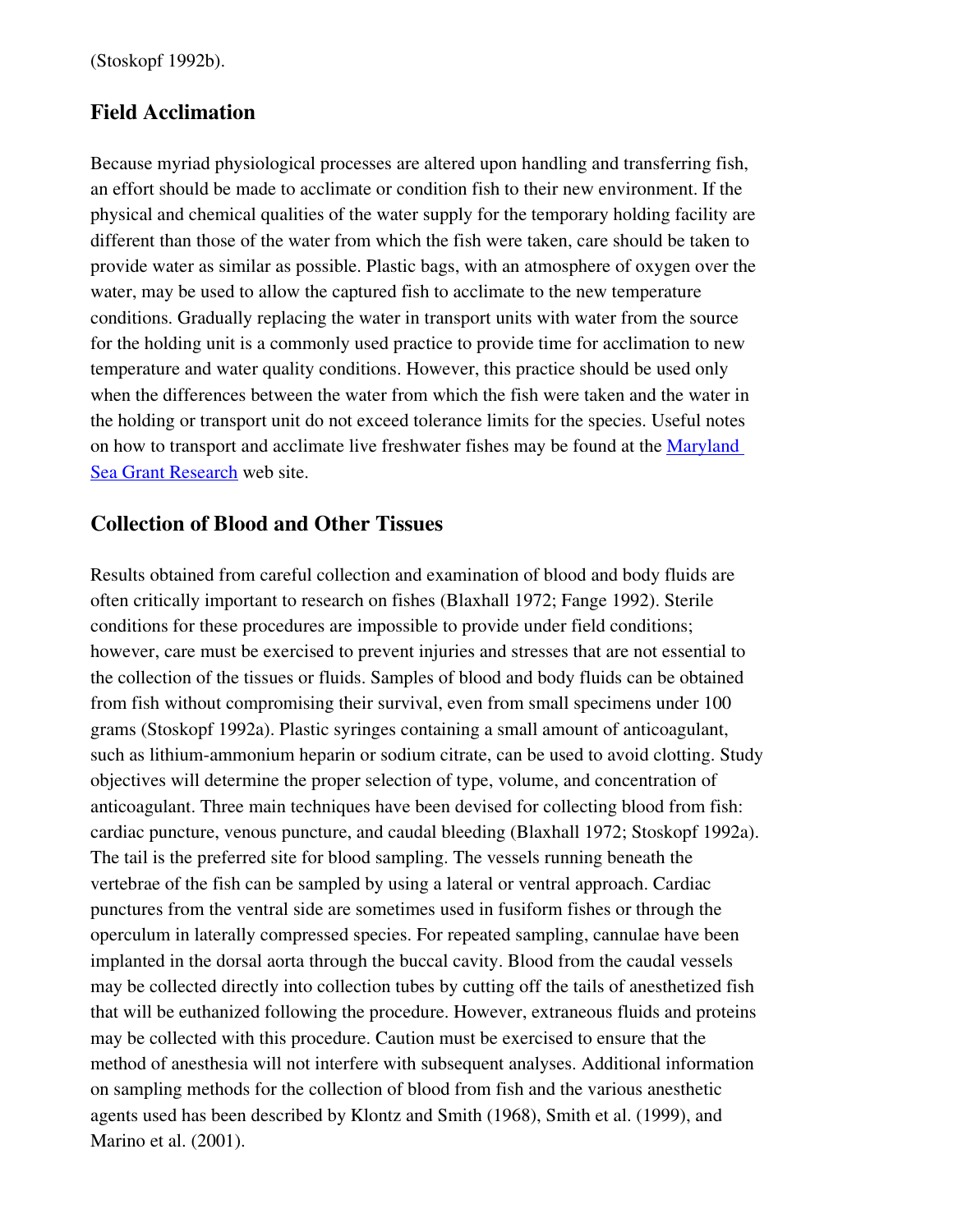Additional tissues that are useful for collection include otoliths, gills, kidney, thyroid, spleen, testes, ovaries, liver, heart, brain, and muscle. Collection of internal tissues normally requires sacrifice of the subject animals and must be preceded by appropriate anesthesia or euthanasia. These tissues can also be used in biopsy or necropsy and may be examined prior to fixation and histological processing. Depending on the purpose for the sample, tissues may be used fresh, frozen, or placed in a fixation or preserving medium such as buffered formalin, ethanol, or methanol (Luna 1968, 1992; Humason 1979). The purposes of some studies may be served by collections of scales, spines, or small pieces of fin, which can be accomplished with minimal effects on the fish from which they are taken.

When transporting live tissues, the medium must have appropriate ionic and osmotic concentrations and contain a sugar as an energy source. Experienced researchers have found Hank's Solution, Earle's Balanced Salt Solution, or Holtfreter's Solution to be effective transport media (Holtfreter 1931). Noncytotoxic antibiotics or antimycotic agents may be included to prevent the growth of bacterial and fungal organisms.

It is becoming increasingly common to remove small pieces of fin tissue to obtain DNA for sequencing and other types of molecular studies. Pieces of fin preserved in 70% or higher concentrations of ethanol can yield adequate amounts of DNA, and the fin clips are not harmful to the fish. This technique is especially important when working with imperiled species and small populations.

# <span id="page-28-1"></span>VI. Marking and Tagging

### <span id="page-28-0"></span>General Principles

Tags and marks have been used to obtain information on the biology of tagged organisms and to develop rational management strategies. The identification of fish over time is required for studies focusing on ecology, fish behavior, age, mortality rates, abundance, population dynamics, migrations, stock identification, and stocking success (Wydoski and Emery 1983; Buckley and Blankenship 1990). Major advances in tagging methodologies occur when investigators apply their understanding of the target animal's biology to the design or modification of a tag (McFarlane et al. 1990). Many tags and marks developed initially for freshwater, marine, or anadromous fishes have been applied subsequently to other species regardless of habitat. Researchers can use both intrinsic and extrinsic identification systems, where the nature of the study dictates the type of tag or mark employed. Integrated use of more than one tagging or marking technique helps to ensure fish identification.

Prior to marking fish, investigators must consider the amount of tissue affected, and whether or not the effects of handling will be momentary or prolonged. Investigators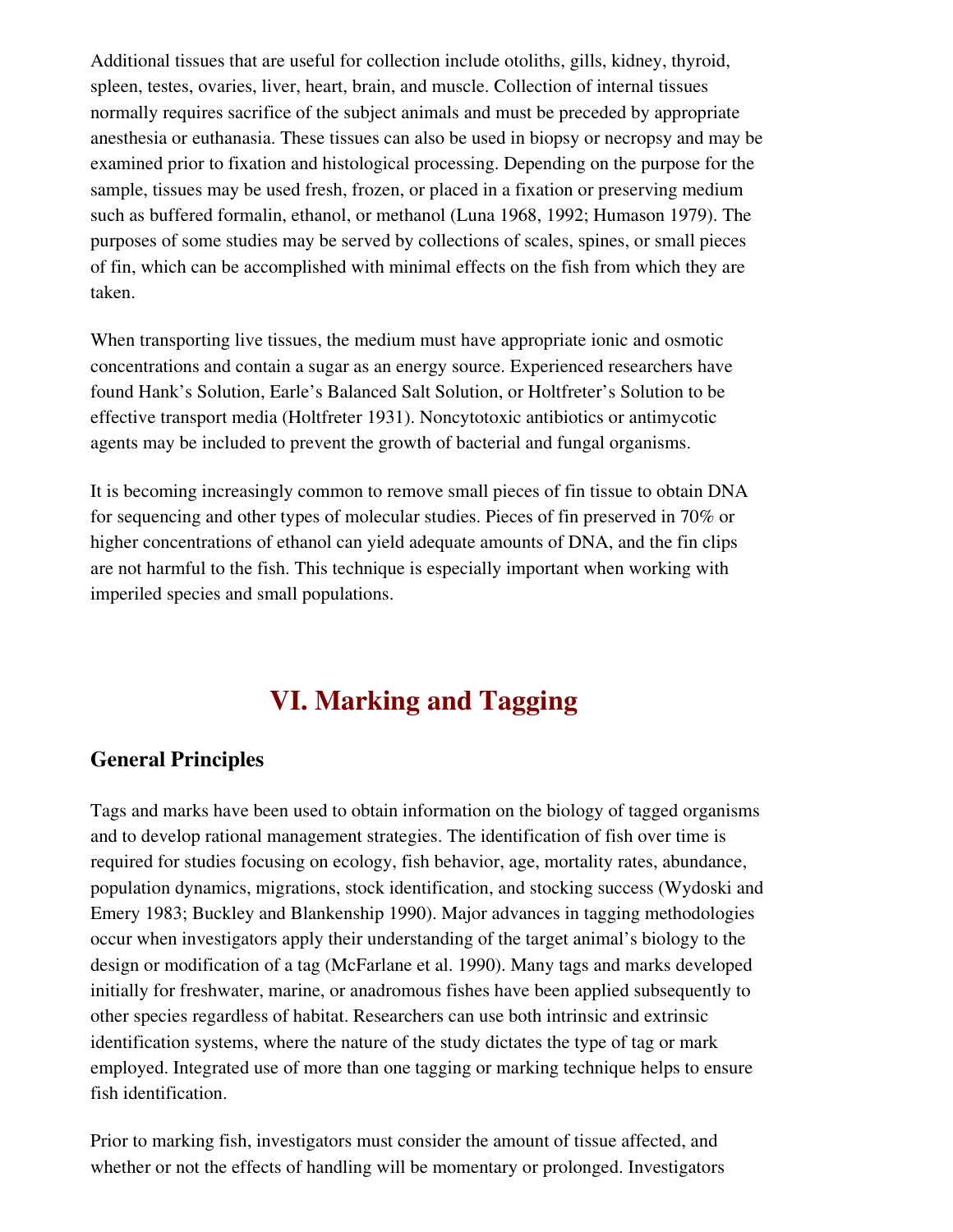should also determine if the animal will be at greater than normal risk to predation, if its desirability as a mate will be reduced, and if a risk of infection is increased substantially (ASIH et al. 1987, 1988). Marking techniques for fishes have been extensively reviewed and are constantly evolving; therefore, investigators should review recent literature (Wydoski and Emery 1983; Emery and Wydoski 1987; McFarlane et al. 1990; Parker et al.1990; Nielsen 1992).

# <span id="page-29-0"></span>External Tags, Marks, Biotelemetry

External tags and marks have evolved over a long period of time (McFarlane et al. 1990). Basic considerations for selecting an external mark or tag are the objectives of the study; effect on survival, behavior, and growth; permanency and recognition of the mark; number and size of the organisms to be marked; stress of capture, handling, and marking; cost; recovery of tagged fish; and coordination required among agencies, states, or countries (Wydoski and Emery 1983). Extrinsic methods most commonly used for fisheries research involve natural tags or artificial tags, and each type has different capabilities and limitations.

Natural biological marks include meristic, pigmentation, morphometric, and scale characteristics, but their use is limited because they are subjected to environmental and genetic influences. The shape, size, and circulus patterns of scales are the most frequently used natural marks. Using biological marks generally requires much knowledge about the life history of the organism.

Multiple artificial tagging methods are available. Alteration of fins or other body parts has been in practice for over 100 years and is accomplished by clipping or hole-punching fins or other body parts. Fins selected for clipping or removal can depend upon the species selected; for example, clipping the anal fin of poeciliid males would be inappropriate, but removal of the adipose fin of a salmonid would have negligible impact (ASIH et al. 1987, 1988). Hot branding or cold branding, the processes of marking an organism by placing either a hot or cold instrument with written characters against the body for a few seconds, may be effective marking techniques in specific situations and do not cause substantial injury to underlying tissues in fishes.

The development of physical tags has offered much versatility to answer biological questions. Tags are conspicuous by their color, shape, size, or attachment location and are made from a variety of materials. The dye and pigment category includes dyes, stains, inks, paints, liquid latex or plastics, metallic compounds, tetracycline antibiotics, and radioactive isotopes that are administered by immersion, injection, tattooing, or feeding. Technological advances in design of tags and tagging systems will continue to evolve. Interpretation of tagging data can be affected by tag loss and the failure to report recovered tags. Data logging tags may present unique problems because of large size and potential effects on the ability of fish to swim and feed normally.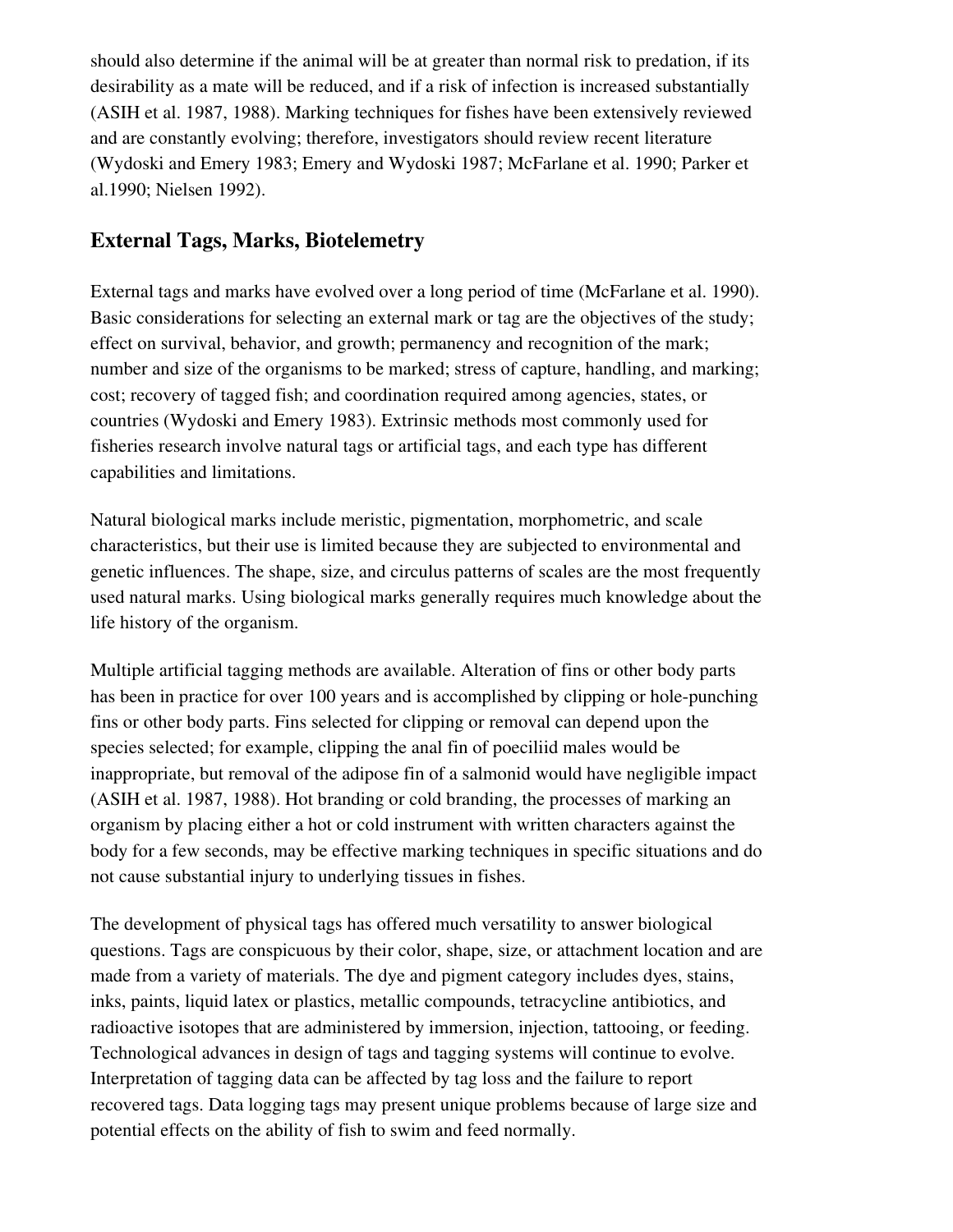Underwater biotelemetry involves attachment of a device that relays biological information via ultrasonic or radio signals from a fish to a remote receiving system (Winter 1983, 1996). Radio transmission is practical only in freshwater at relatively shallow depths (AISH et al. 1987, 1988). The selection of a tag or transmitter and the method and site of attachment or implantation should be appropriate for the species and size of fish under consideration to meet the objectives of the project. Personnel should be appropriately trained in specific tag implantation.

The effects of marking on the animals depend on the physical condition of the fish at the time of release. Occurrence of injury is species and size specific, where particular species and smaller fish are more susceptible than others. Wounds that are caused by marking normally heal satisfactorily without the use of antibiotics; however, unnecessary or inappropriate marks and tags may provide inaccurate data and, therefore, should be avoided. All anesthetics or antibiotics administered must be used in a manner consistent with government regulations.

# <span id="page-30-0"></span>Internal Tags and Marks

Implanted wire tags, passive integrated transponder (PIT) tags, otolith marks, and natural parasites are internal marking systems used to identify fish (Prentice et al. 1990). The coded wire tag identification system has been tested for management and research applications with multiple genera of fishes (Buckley and Blankenship 1990) and does not cause adverse tissue reactions. The coded wire tag is normally injected into cartilage, connective tissue, or muscle and is later detected electronically with a hand-held device. The use of transparent tissues as injection sites can decrease the necessity for external indicators. Shallow implantation of tags facilitates benign surgical recovery of the tags.

The PIT tags consist of small computer chips that are injected into specimens for permanent identification. These tags are assumed to be reliable for the duration of the lifespan of the fish (Freeland 1995). These tags can be read easily through soft and hard tissue, seawater, freshwater, glass, plastic, metal, and when tags are moving at some velocity (Prentice et al. 1990). The reading device may be powered by alternating current or battery for convenient use in the field as well as the laboratory. Information may be downloaded directly to a computer.

Manipulations of environmental temperature, feeding rates, photoperiod, or external chemical baths can induce specific marks in fish otoliths. Otolith microstructural features are permanent and can be viewed and analyzed in fish of any age. Tetracycline and other fluorescent compounds are well-known markers for calcified structures in fish (Brothers 1985). (Such treatments are regulated by the FDA as a drug treatment.) A strength of this system is the ease of application to otoliths at any time during the growth period of the fish. Fish that are propagated under controlled conditions are readily available for such manipulations. Fisheries that require stock definitions and assessment of success of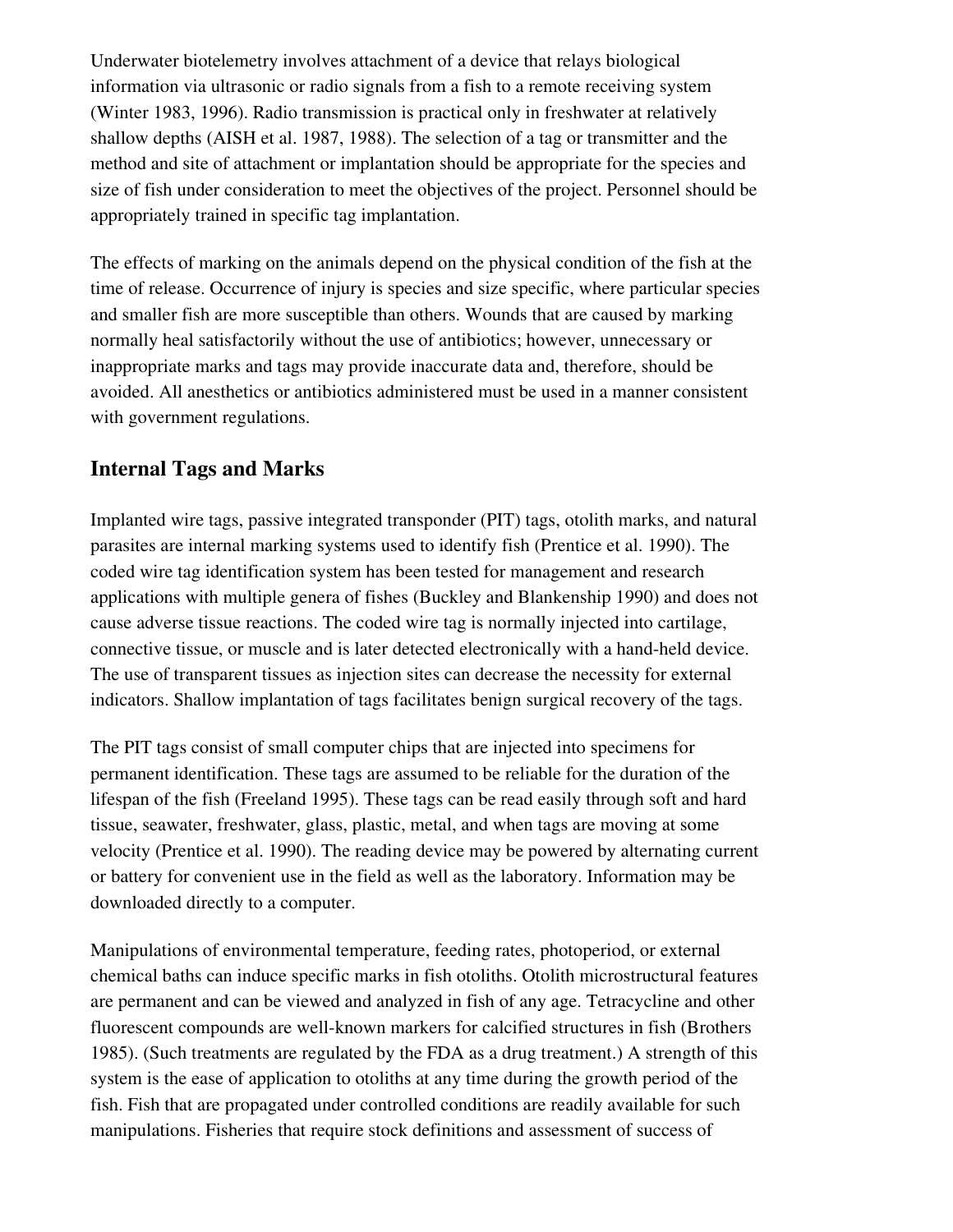stocking early life stages benefit from the otolith marking system.

Several taxonomic groups of fish parasites have been used as biological tags, and this method is best suited to the separation of relatively self-contained stocks of fish (MacKenzie 1983). Recovery of internal parasites used as biological tags is enhanced if parasites are associated with a specific anatomical site of the fish. The decision to use a parasite as a natural mark on fish is determined by calculating the ratio of incidence of that parasite on one fish population to its incidence on another (Wydoski and Emery 1983).

# <span id="page-31-1"></span>Genetic Markers

The development of techniques employing markers based on chromosome and nuclear DNA polymorphisms has been very rapid. The potential uses for such markers in selective breeding programs, evaluating the contribution and effects of stocked species, or delineating specific habitat requirements have emerged quickly. The fact that adequate samples of the tissues needed for analyses of such markers can be obtained nonlethally (e.g., fin clipping) and with minimal handling provides additional incentives for their use in a wide array of studies.

The use of genetic markers is not new, but prior to the development of recent DNA techniques, allozymes were used as the genetic markers to differentiate fish populations. The use of these markers required the examination of dividing cells and, in some cases, killing fish to obtain appropriate samples. The use of DNA markers for fish stock identification was initially limited to differences in mitochondrial DNA (Phillips and Ihssen 1990), but newer technologies, such as restriction-fragment-length polymorphisms and random amplified polymorphic DNA, allow for screening for genetic variation to obtain different molecular fingerprint patterns. Small laboratory fishes such as Japanese medaka *Oryzias latipes* and zebrafish *Brachydanio rerio* (also known as zebra danio *Danio rerio*) have been used extensively as models for studies in vertebrate developmental genetics and for transgenic investigations (Ozato and Wakamatsu 1994). The genetic structure of specific fish assemblages can contribute to biomonitoring programs (Gyllensten and Ryman 1985).

In the face of questions concerning stocking programs and native species, the use of molecular techniques can provide additional information to address these issues. Genetic markers will be valuable for managing performance traits such as long-term reproductive success and assessing habitat restoration. Fisheries scientists dealing with such questions will need to update their knowledge of the most current, scientifically accepted genetic identification systems and their potential applications (Lincoln 1994; Poompuang and Hallerman 1997).

### <span id="page-31-0"></span>Isotopes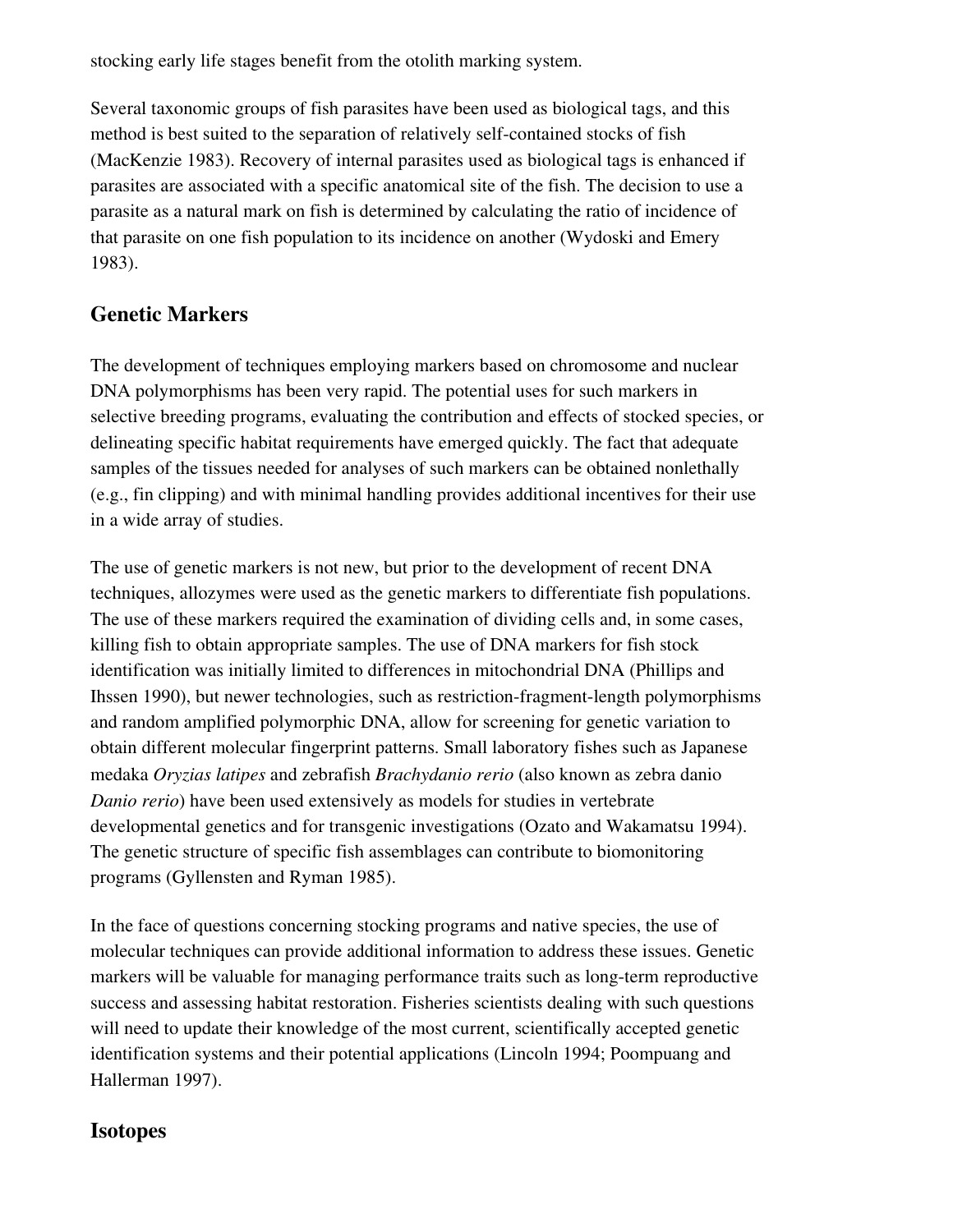The use of stable isotopes, such as 13C, 15N, or 34S, as marks to identify places of origin, nutrient pathways, feed efficiencies, and an array of physiological or ecological processes is becoming relatively common. Stable isotopes occur naturally, behave identically to the "typical" isotope, and can be identified with a high degree of accuracy and reliability. Variation in the ratios of the stable isotope to the more common form can be used to identify sources of materials and to trace them within individual animals, populations, or ecosystems. In contrast to radioisotopes, the uses of which are regulated very tightly, the use of stable isotopes does not require special facilities and permits. (Information on potential uses of radioisotopes have not been included in these Guidelines because the detailed, specific information needed to comply with regulations would exceed the space limitations for this document.) Depending upon the objectives of the research, nonlethal sampling is possible, by using scales or fin clips for stable isotope analyses. Different tissues have different elemental turnover rates; therefore, each researcher must determine which tissues may provide materials needed to satisfy the requirements of their studies. Representative information on the use of stable isotopes have been provided by Peterson and Fry (1987) and Wada et al (1991).

# <span id="page-32-2"></span>VII. Laboratory Activities with Fishes

### <span id="page-32-1"></span>General Principles

Working with live fish under laboratory conditions requires attention to many details concerning the requirements and limits of tolerance for each species. Acceptable physical facilities and an adequate supply of appropriate quality water must be provided even if the fish are to be held only for short periods of time. Although fish may tolerate marginal facilities and conditions for a few hours or even several days, holding them under less than optimal conditions will affect the results of the research. Standards for humane treatment of animals must also be maintained, regardless of the length of time that the fish are held.

### <span id="page-32-0"></span>Confinement, Isolation, and Quarantine

Prior to bringing fish into a laboratory, facilities and plans should be in place to ensure that the fish cannot escape from the facility, especially species not native to the watershed, and that the introduced fishes can be isolated physically from fishes already present. Each holding unit should have its own set of nets and other equipment. Facilities and equipment used for previous studies should be disinfected prior to use in new studies, typically with a chlorinated disinfectant. If the introduced fishes may carry disease agents, especially pathogens or parasites that are not endemic to the area, quarantinelevel facilities should be used. The level of quarantine required will vary with the seriousness of the known or suspected disease agent.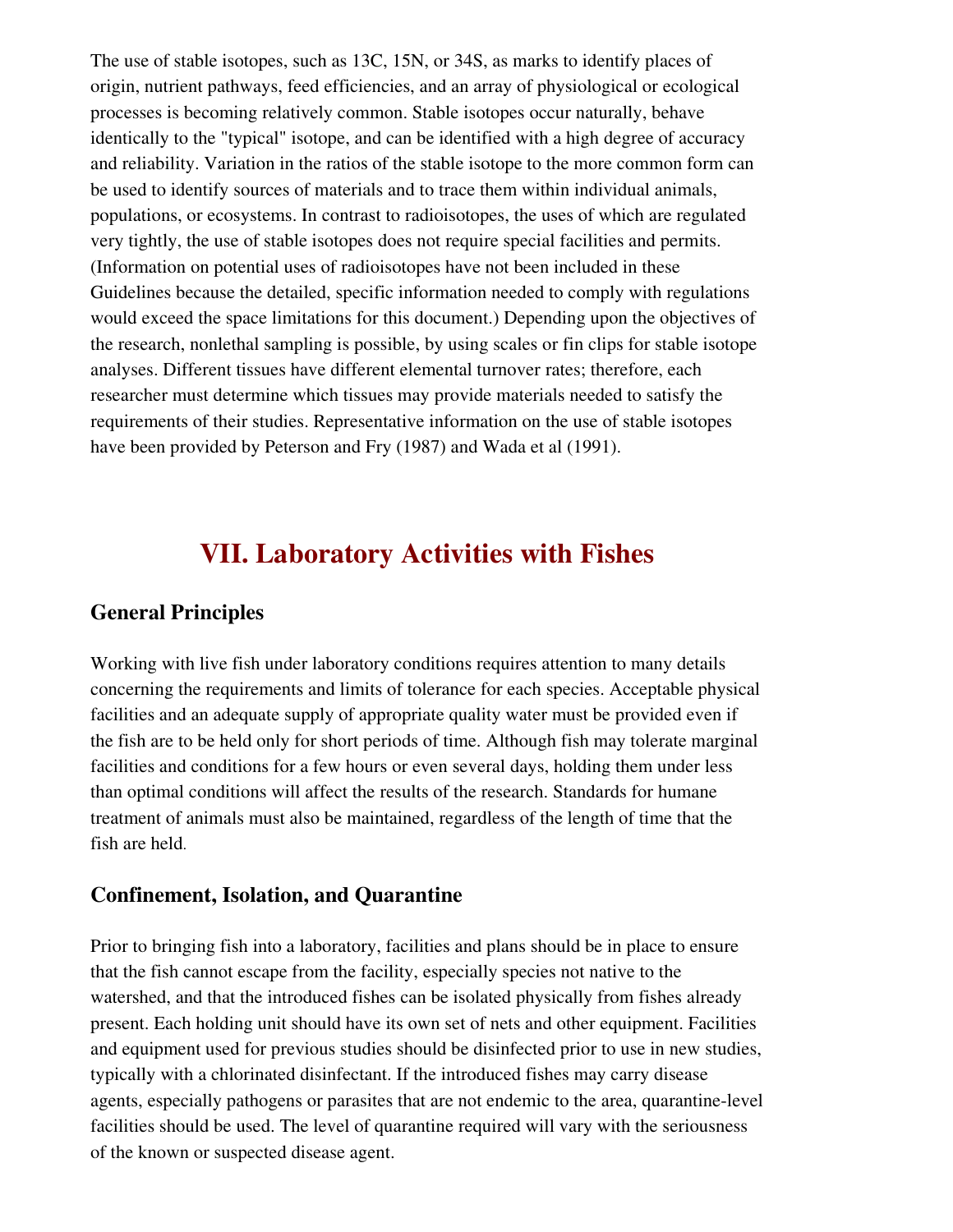Experimentation with nonindigenous fishes, transgenic fishes, or other genetically modified fishes is a special situation that requires additional precautions to preclude the escape of such animals. The specific barriers may be similar to those used to prevent the escape of disease agents but must be developed to fit the physical characteristics of the laboratory or experimental facility. The USDA has developed specifications for its own facilities and published voluntary guidelines (USDA 1995a, 1995b) intended to ensure appropriate consideration of the potential genetic and ecological effects of such research activities. These publications assist in determining appropriate procedures and safeguards so that research can be conducted without causing potentially adverse effects on the environment. Suggestions are provided for developing facility inspection guidelines and risk management procedures, appropriate siting, construction of containment structures, and nonstructural containment strategies. Institutional guidelines for work with transgenic or other genetically modified animals must be variable to adapt to sitespecific and studyspecific activities but should be sufficient to ensure that accidental release cannot occur during floods, other natural disasters, or equipment failures. Ultimately, individual scientists are responsible for ensuring the containment of animals that may cause adverse effects on free-ranging populations of fishes or the environment.

Effluents from units used to hold newly introduced fishes should, at a minimum, pass through screens with openings sufficiently small to retain any escaped fish, followed by mechanical grinding devices and, in turn, chemical or other treatment sufficient to kill all pathogens and parasites that can be expected to be present. Facilities conducting research on controlled disease agents (see **[OIE](http://www.oie.int/)** lists) must have isolated, self-sufficient units for the conduct of the research and must restrict access of unauthorized individuals to these units. In addition, physical barriers must be in place with sufficient capacity to prevent outflow of any water in the event that all holding units are emptied (USDA 1995a, 1995b).

### <span id="page-33-1"></span>Acclimation to Laboratory Conditions

Fish should be given time to acclimate to new environments, feeds, and routine activities before being used in studies. Slow acclimation to change often is critical (Casebolt et al. 1998). It is not uncommon for fish to exhibit acute health problems 48 to 72 hours following transfer. The time used for acclimation within and between experiments should be standard and specific for a species. Preliminary studies may be needed to establish the most appropriate time to be used during individual studies. A commonly used acclimation period is 2–4 weeks. However, investigators should note that laboratory holding conditions may cause physiological changes in wild animals brought into the laboratory, such as immunosuppression, or loss of tidal or diel rhythmicity, even though no visual signs of stress are present. For example, Miller and Tripp (1982) described a differential inhibitory effect on lymphocyte subpopulations in such animals (see [Stress](#page-15-0), [Section IV\)](#page-33-2).

### <span id="page-33-2"></span><span id="page-33-0"></span>Physical Facilities (Permanent)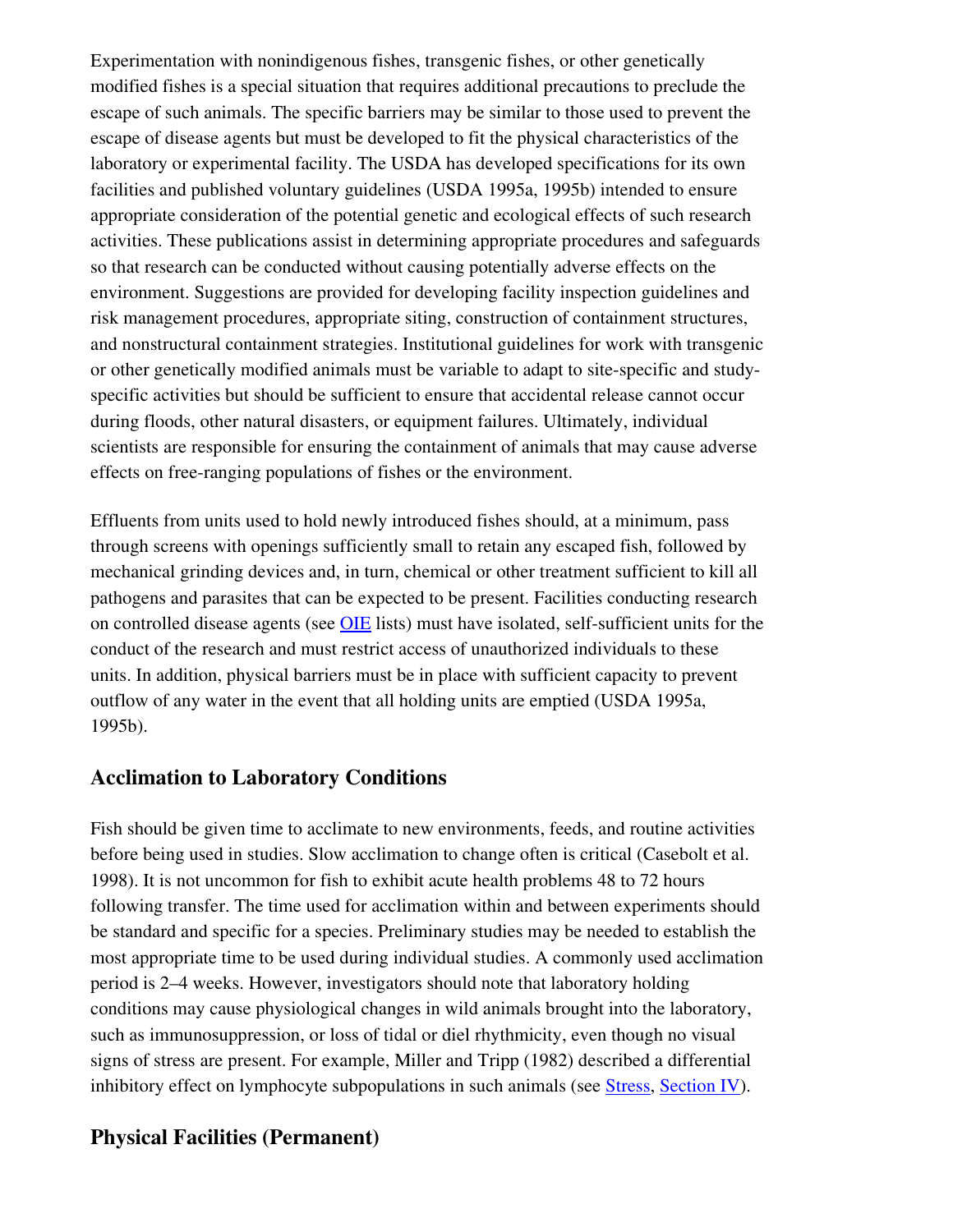Laboratory culture systems are based upon a variety of designs, ranging from a few aquaria to large systems with a full complement of aquaria, raceways, and ponds. The numerous fish species have a variety of requirements; therefore, the laboratory should be designed to be flexible and to accommodate all species of potential interest. Generally, water supplies are flow-through systems of freshly input water; however, well-designed and operated recirculation systems can maintain water of adequate or even superior quality.

Culture systems will vary according to the physical size of the lab, availability of water, the species chosen for research, the number and density of test animals, and cost considerations. Fishes can be raised successfully in many types of systems, but there are optimum conditions for each species. In the design of a laboratory culture system, minimizing stress should be the paramount factor to consider to assure quality research animals. Adequate water flow, with consideration to both volume and flow patterns to provide adequate dissolved oxygen and to flush metabolic waste products, is one of the most important considerations (Piper et al. 1982). Consideration should also be given to eliminating, or at least reducing, the potential spread of disease agents within a system. Not only should such items as nets and other laboratory equipment be suspect as vehicles for pathogen transmission, but airborne movements of aerosols containing pathogens are also important means by which fish pathogens may spread (Wooster and Bowser 1996; Bishop et al. 2003).

Facilities that are poorly designed and constructed can hinder research activities because they cannot maintain the required quality, number, sizes, or species of fish. Water of excellent quality and quantity may be rendered useless for fish if pipes and valves release heavy metals or other contaminants into the water (Brauhn and Schoettger 1975; also see [Water Quality,](#page-36-0) [this Section\)](#page-32-2). Researchers must be alert to the possibilities for long-term chronic effects of toxic materials on the physiology and behavior of captive fishes. There are many construction materials available that minimize contact with potentially toxic substances. Good components for construction of holding systems (tanks, valves, delivery lines, and drains) for culture facilities include glass, type 316 stainless steel, nylon , fluorocarbon plastics, concrete (ASTM 1998), polyethylene sheeting, rigid PVC, Teflon, and fiberglass (U.S. Army Corps of Engineers 1991). Brass, copper, lead, zinc, and rubber should be avoided (ASTM 1998). The chemical content and solubility of cements or other bonding products should be reviewed to determine the possible presence of toxic substances. Regular monitoring of water quality is essential. Systems designed for saltwater fishes will require additional attention to factors related to salinity and potential effects of corrosion, but the same general design considerations discussed above are applicable.

### <span id="page-34-0"></span>Density of Animals

The density with which fish can be held in an experimental unit depends on a series of environmental factors and also the behavioral characteristics of the species. The most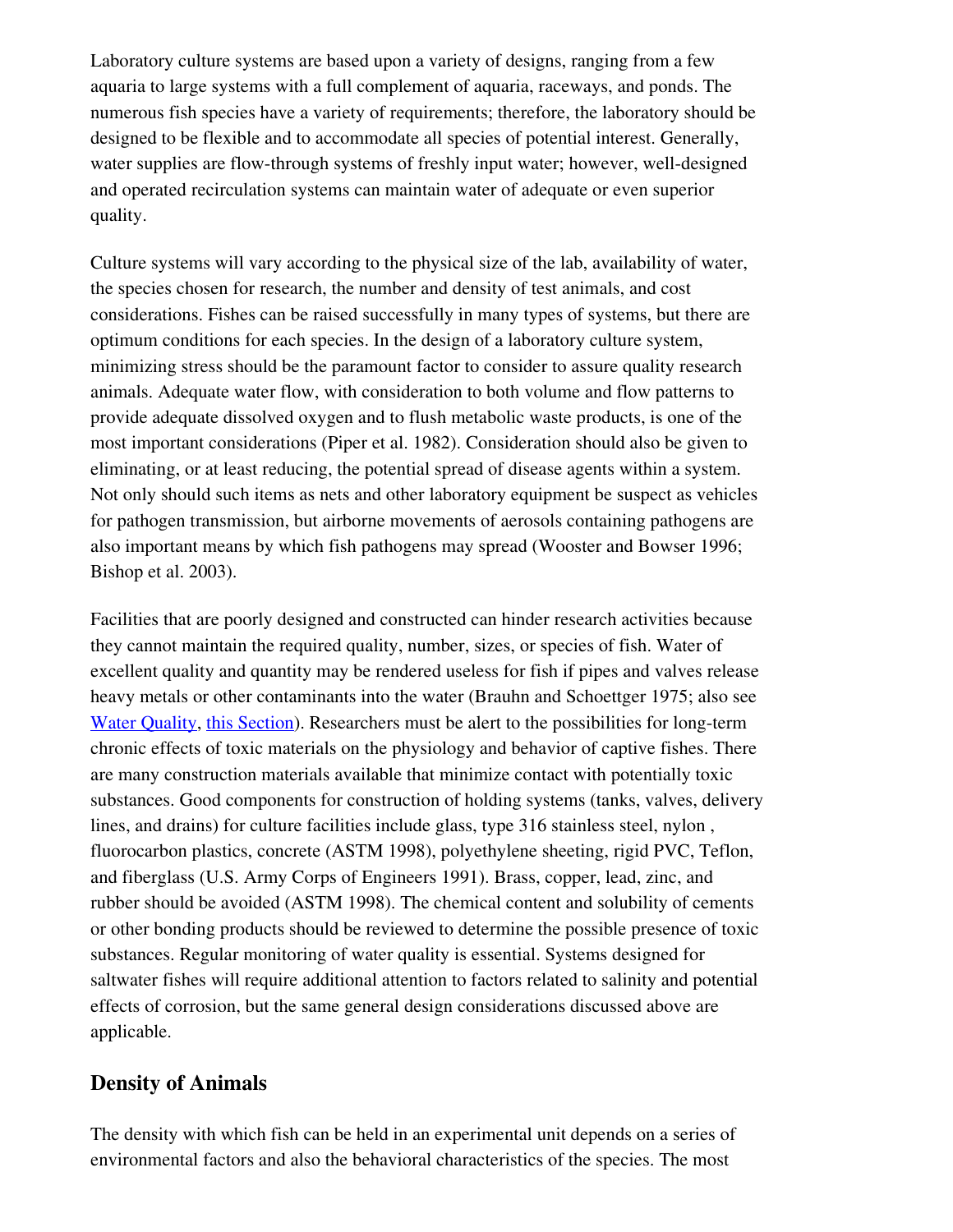immediate concern is maintaining a supply of dissolved oxygen that is appropriate for the species, the temperature of the water, and the elevation (Piper et al. 1982). Accumulation of waste products, especially ammonia, is generally the next factor limiting density (Piper et al. 1982). Interrelationships of density, physiological stress, susceptibility to disease agents, and transmission of disease agents are additional factors that must be considered when density levels are established.

Oxygen demand and excretion of ammonia are directly related to the amount of feed supplied to the fish. The amount of feed is in turn determined by the number and the size of the fish in the unit. In general, flow-through systems can sustain a greater density of fish than can static units due to continual replenishment of dissolved oxygen and removal of ammonia. However, the bead filter technologies used in new recirculation systems have improved the densities that can be maintained in these systems (Malone and Beecher 2000; see [Water Recirculation Units,](#page-37-0) [this Section](#page-32-2)). Static units must be equipped with aeration and filtration equipment if the density of fish is to be more than the minimal levels that can be sustained through direct atmospheric exchange. In general, it is desirable to maintain dissolved oxygen concentrations near saturation and, for most species, never below 5 milligrams per liter. Ammonia concentrations should be near zero, especially at higher pH levels.

Fish vary from species to species, and even within species, as to the degree of crowding that they will tolerate before their behavioral patterns are disrupted. No specific guidelines can be provided, but the potential effects of crowding should be included in each research design (Piper et al. 1982). For the most part, practical density is determined by the water treatment system and feed delivery system and reaches the maximum at the density determined by social interactions. This "social point" can be very high in schooling species, assuming dissolved oxygen levels, other water quality factors, and feeding problems have been addressed. Investigators and IACUCs are cautioned to recognize that appropriate densities for various species and specific studies are variable. No standard, preferred density applies to all species.

### <span id="page-35-0"></span>Feeds and Feeding

Although most species of adult fish can survive several weeks without food, especially at lower temperatures, they must be provided with food that is acceptable to them and that will provide basic nutritional requirements, within a few days if they are to remain in satisfactory condition as research subjects. Migratory fishes may be exceptions to this general rule. A review of the life history of each species will provide the information to determine feeding requirements. If the nutritional requirements for the species and life stage are not known, a balanced mix of items found in the diet of free-ranging individuals of the species should provide adequate nutrition for longer periods of time. It cannot be assumed that supplying live prey, especially of a single species, will meet the complete nutritional requirements of the captive fishes. Some piscivorous species can be trained with relative ease to accept formulated feeds, thereby eliminating the problems inherent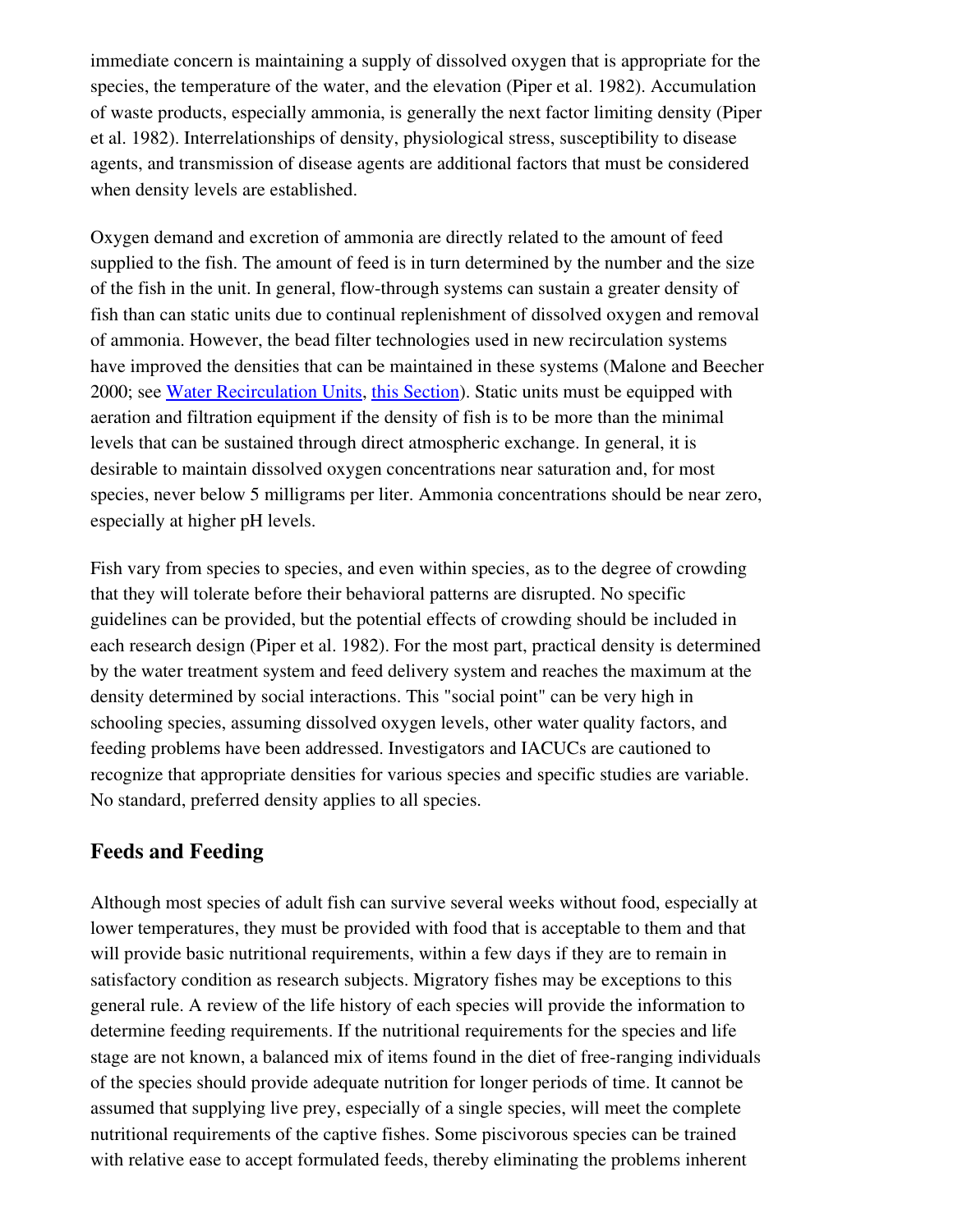in providing live food.

Formulated feeds can be expected to provide the nutritional requirements of the species for which those feeds were designed, especially if manufactured to the specifications of a specific list of ingredients (an open formula). Although captive fish frequently will consume feeds designed for other species, their requirements may not be met if such feeds are used for extended periods of time. Commercial formulated feeds usually are not based on a specific list of ingredients (closed formulas) but, rather, are designed to meet the broad nutrient requirements for protein, carbohydrates, and fats. Specific ingredients selected to accomplish the proximate analysis listed on the feed container can vary considerably from batch to batch, even though the relative amounts of major ingredients (protein, carbohydrate, fat) remain constant. As a result, the capability of these feeds to meet specific nutrient requirements is variable. Investigators must consider the possible effects of variability in ingredients on the physiology of their experimental subjects when the studies are designed (Barrows and Hardy 2001).

The amount of feed to be provided will vary with the nutrient and energy content of the food as well as the age and size of the fish. Feeding to satiation is the normal practice unless the research design requires lesser amounts. Fish that are maintained on live feeds typically should be fed to satiation. The weight of formulated feed to be fed, per manufacturers' instructions, is generally lower than that required for live feeds. Typically formulated feeds are fed at levels ranging from 3% to 8% of the weight of the fish, depending on water temperature and the species, size, and age of the fish.

Optimal feeding times depend on species-specific behavior but generally can be modified to accommodate the schedules of the fish caretakers. If the species of fish typically feeds at night or at dusk and dawn, it is desirable to provide feed at the times when they would feed naturally. Most formulated feeds can be dispensed by a variety of mechanical feeders or demand feeders triggered by the fish. Feeding by machine prevents habituation by the fish on "the hand that feeds them" and allows flexibility in feeding schedules. Excess uneaten feed should be removed from the tank within a short time following feeding. Water quality will be diminished by accumulated feed and water-soluble nutrients will be leached from the water-soaked pellets.

# <span id="page-36-0"></span>Water Quality

Providing water of appropriate physical and chemical quality is probably the most important single factor for the care and maintenance of captive fishes. Inasmuch as each of the 25,000+ species of fishes has its own optimum conditions and limits of tolerance, each investigator is responsible for determining the preferred conditions for the species under study. Transferring fish into water having a temperature outside their limits of tolerance, or even in excess of their capacity for change, can lead to death, either immediately or delayed, usually within 72 hours. Sudden changes in water temperatures as small as 5°C can cause serious stress responses in fishes that are otherwise healthy.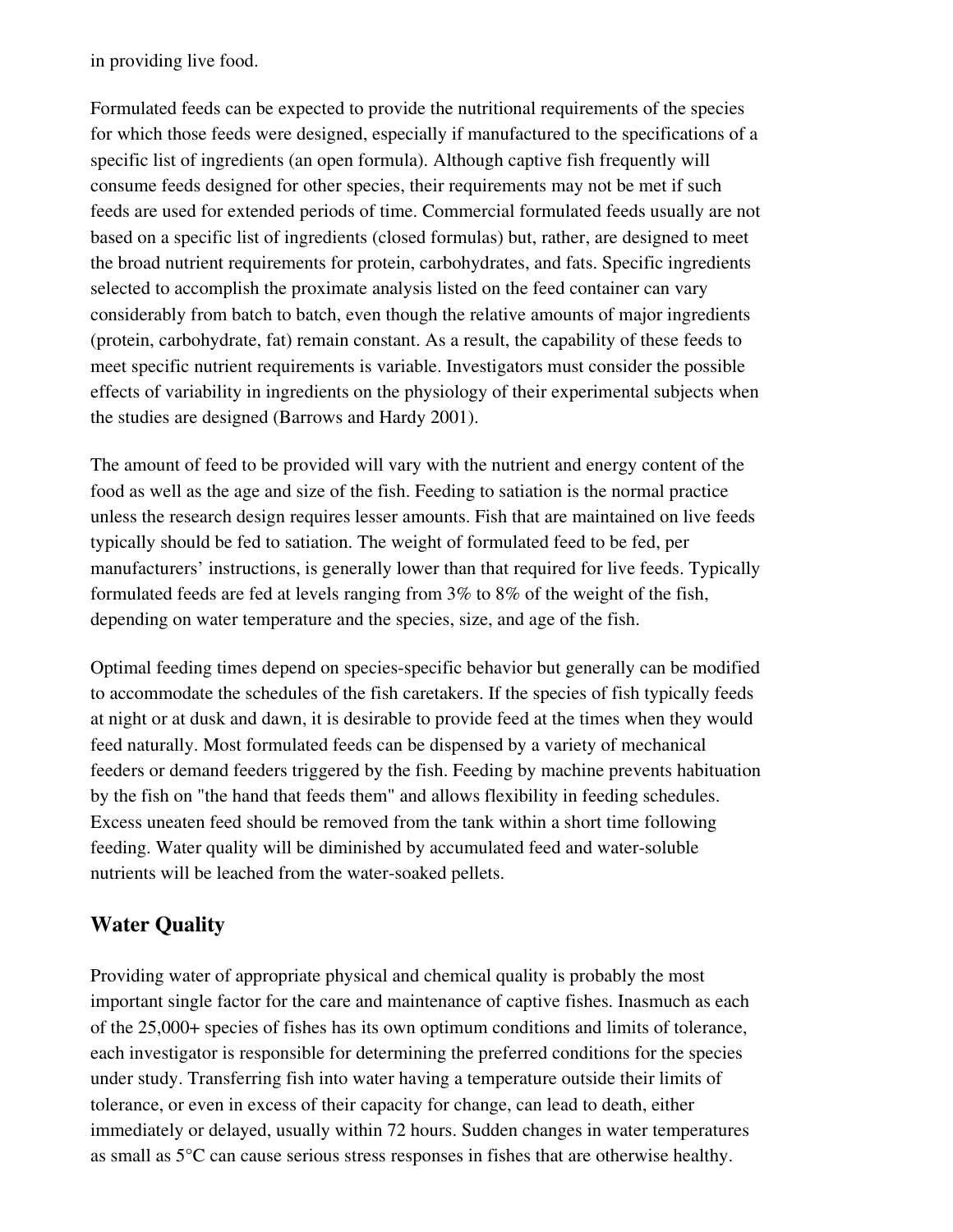Most experienced researchers do not routinely expose fishes to temperature changes greater than 2°C. Limits of tolerance and ability to tolerate changes in temperature are influenced by the previous thermal histories of individual fish as well as species characteristics (Carmichael et al. 1984a).

The presence of toxic substances in water or the absence of sufficient dissolved oxygen can cause immediate death to fish placed in such water. Chronic water quality problems, such as elevated nitrite levels, may not cause obvious reactions but can seriously affect the physiology of the fish and research results. Prior to introducing fish, water supplies used to hold fish should be analyzed in detail for parameters, such as hardness, alkalinity (buffering capacity), major cations (Na, K, Ca, Mg), major anions (CO3, Cl, HCO3, SO4), heavy metals, and pesticides, prior to the introduction of fish into holding units receiving the water. In addition, routine monitoring of temperature, dissolved oxygen, ammonia, alkalinity, nitrite, and pH should be conducted. In the case of "soft" waters that are poorly buffered, substantial changes in pH may cause adverse effects on animals held in such water. Unionized ammonia is quite toxic to fishes and can cause stress or even mortality, especially at higher pH levels. Careful monitoring and addition of buffering agents may be warranted in such situations. The effects of temperature and elevation on water quality parameters must be known and managed to maintain conditions within acceptable limits (Boyd 1985; Avault 1996; Colt and Tomasso 2001).

If the water supply is city water or any supply that has been chlorinated, it should be monitored regularly, especially for free chlorine, which can produce immediate toxic reactions. Dechlorinating equipment, such as activated charcoal filters, and chemicals are available that can reduce free chlorine to undetectable concentrations; however, very low concentrations of chlorine by-products or metabolites may remain in the water. Normally these chemicals do not cause any short-term adverse effects; but the potential effects of such by-products and metabolites should be considered, and their concentrations monitored, if they could affect results.

### <span id="page-37-0"></span>Water Recirculation Units

The emergence of water recirculating systems in aquaculture over the past three decades has provided several benefits to fish culturists and researchers. The substantial water supply requirements and specific climatic conditions required by traditional fish culture systems are eliminated; fish can be produced and maintained year-round, and environmental impacts of organic effluent discharges are reduced (see [Effluents](#page-38-0), [this](#page-32-2) [Section](#page-32-2)). Recirculating technology has been employed for continuous loading with very high fish densities (Van Gorder 1991; Malone and Beecher 2000) and other purposes, such as hatcheries for prawn *Macrobrachium* sp. and broodstock maturation (Millamena et al. 1991).

The efficiency of a recirculating system depends on the components used in its design. Typically, each system will include units with capabilities for biofiltration, clarification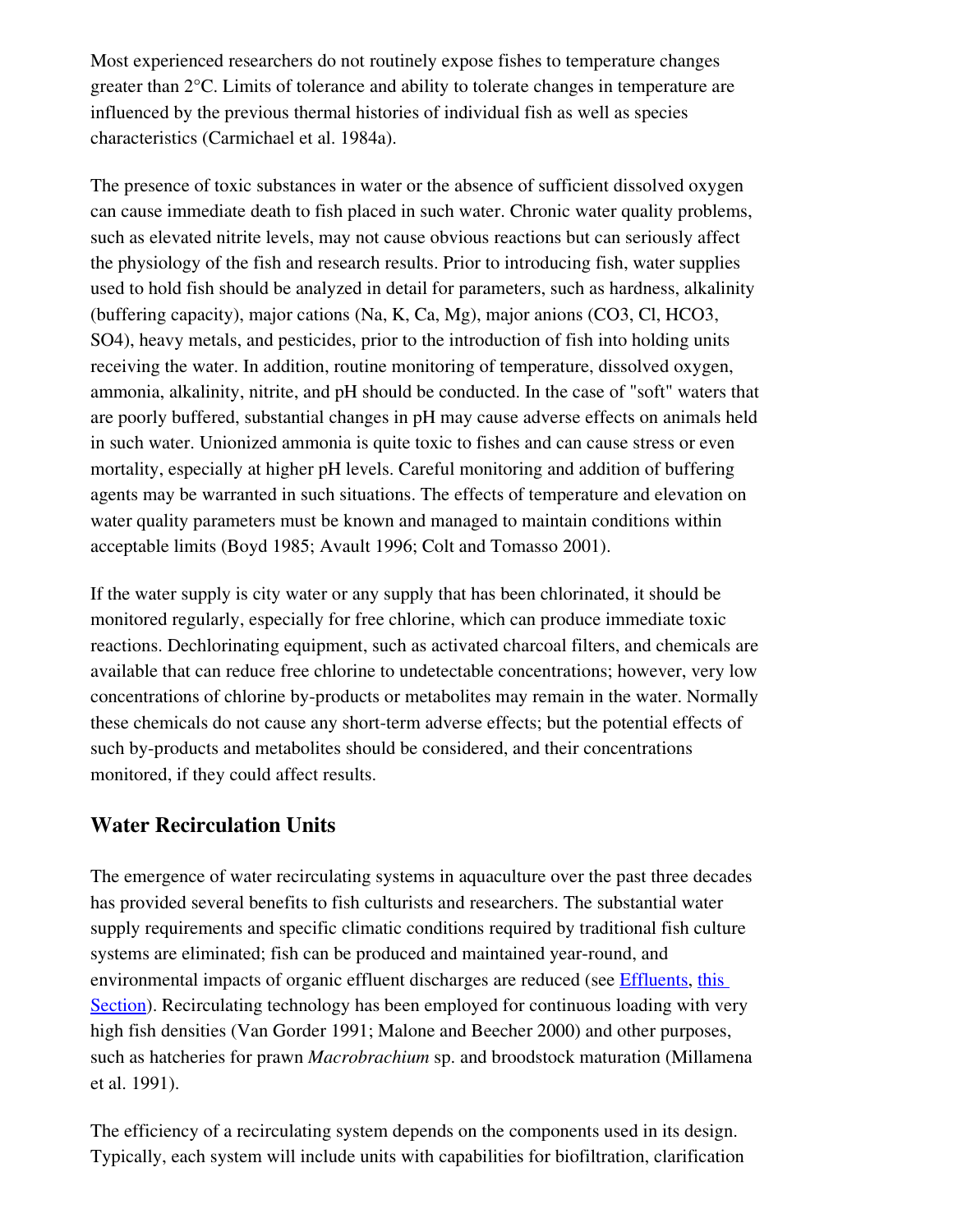of solids, aeration, pH control, reduction of biological oxygen demand, water circulation, and maintenance of appropriate alkalinity, ammonia nitrogen, and nitrite nitrogen levels. The biological filter, or biofilter, is the central component in recirculating aquaculture systems. Additional components may include pumps, tanks, clarifiers, aeration and oxygenation capabilities, UV light or ozonation, and sumps.

Several types of biofilters are available. Those with the highest nitrification efficiencies function best to control the ammonia and nitrite levels. Nitrification is the process of ammonia removal and consists of successive oxidation of ammonia to nitrite and finally to nitrate, accomplished by bacteria in such genera as *Nitrosomonas*, *Nitrospira*, and *Nitrobacter*. In order to establish an active nitrifying bacterial population, it is necessary to precondition the biological filter for a period of several weeks prior to stocking with high fish densities. It must be noted that the maximum nitrification capacity is lower in saltwater systems than in freshwater systems; however, adaptation of freshwater biofilters to higher salinities can provide a tool for shorter start-up of a seawater system (Nijhof and Bovendeur 1990).

When designing and operating a recirculating system, management plans and systems should be developed to maintain the function of the system under unusual conditions such as disease outbreaks. It is important to understand that biofilter bacteria can be killed by therapeutic agents, such as antibacterial agents and parasiticides, that may be used during disease outbreaks (Heinen et al. 1995). It is also highly important to follow start-up procedures and preconditioning schedules prior to the introduction of fish into recirculating systems.

#### <span id="page-38-0"></span>**Effluents**

Facilities holding fish will produce wastewaters, and the potential effects of these wastewaters on the receiving ecosystems must be considered. Effluents may be discharged continuously or periodically, may combine with other wastewaters, and may discharge directly to a sewage treatment plant or into other city drainage systems, but ultimately, they will move into a public water body. Most effluents from laboratory wet labs can be safely added to treatment plants or even public water bodies. Regulatory authority and determination of acceptable effluent contributions rests with the USEPA or an EPA-designated authority state or local authorities. Discharge of wastes or pollutants entering waters of the United States requires a National Pollutant Discharge Elimination System (NPDES) permit. The NPDES permit specifies pollutants and concentrations that can be safely discharged. Pollutants not identified in the permit are prohibited from discharge. Such permits are often held by a research institution unless discharge occurs into a sewage treatment facility. In the latter case, the treatment facility would hold the NPDES permit. Individual NPDES permits are required for direct dischargers such as fish farms.

Fish farms are designated by the USEPA as concentrated aquatic animal production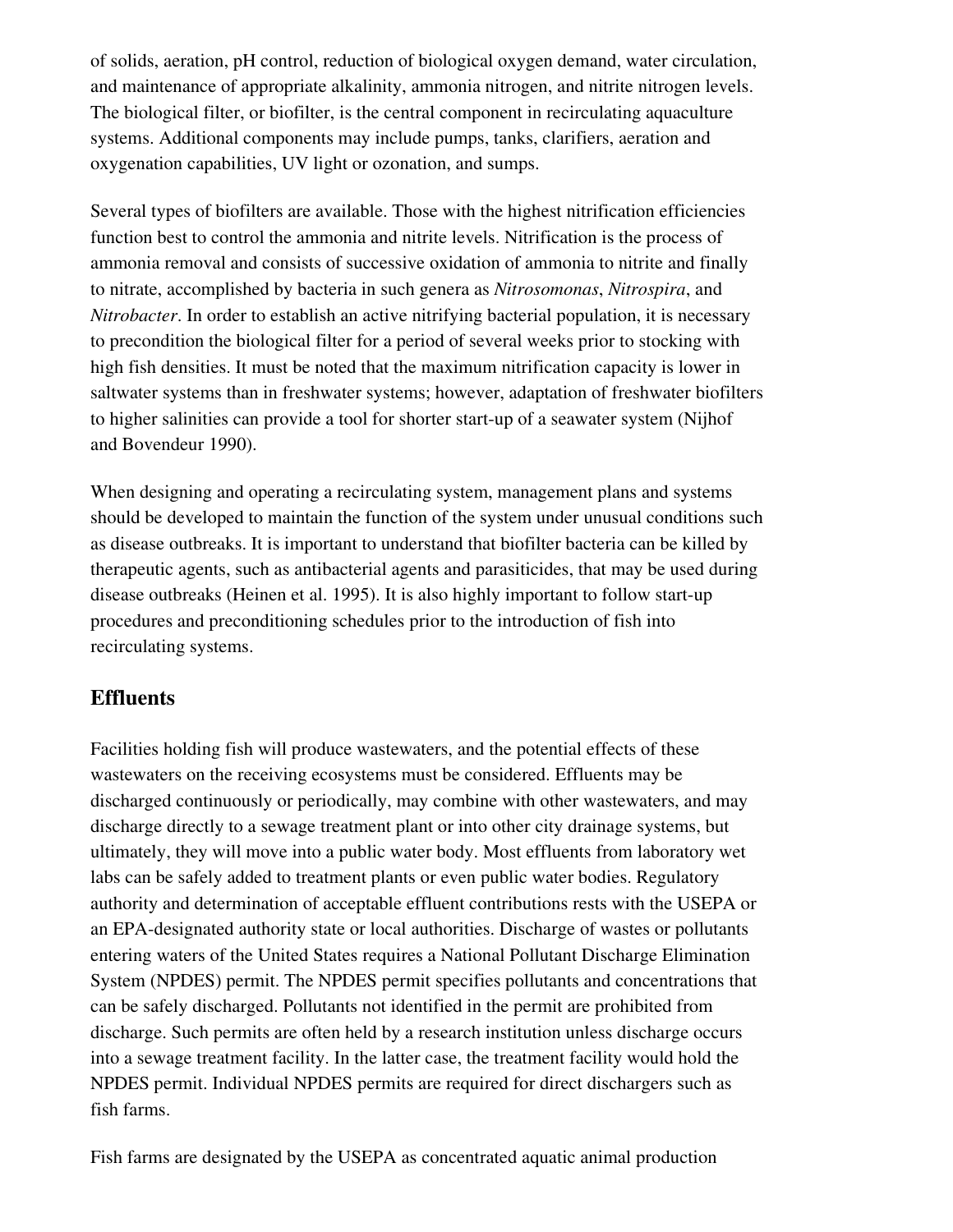facilities according to their size and the type of fish produced (40 CFR 122.24). Coldwater fish facilities, such as farms and hatcheries for trout and salmon (family Salmonidae) that produce 9,090 kilograms per year of fish or feed 2,272 kilograms feed per month are classified as a concentrated aquatic animal production facilities and need NPDES permits. Warmwater facilities that discharge effluents 30 days per year or produce greater than 45,454 kilograms per year fish also need NPDES permits. Smaller aquaculture facilities may need permits. Researchers conducting tests in aquaculture facilities where an undeclared pollutant, such as a new drug treatment, might be discharged need to contact the USEPA or its designee to determine safety. Failure to secure discharge approval can result in substantial fines and incarceration.

### <span id="page-39-1"></span>Dangerous Species and Specimens

In addition to the recommendations provided in [Section V,](#page-20-2) researchers holding dangerous species under laboratory conditions should provide special holding units designed to control the specific problem presented by the dangerous animals. As with field studies, individuals working in a laboratory with dangerous species must be provided with training that addresses the specific problems related to each species.

### <span id="page-39-0"></span>Restraint of Fishes: Anesthetics and Related Chemicals

Prolonged stressful restraint should be avoided. In some cases, utilization of general anesthesia for restraint may be advisable (Mundy and Wilson 1997); however, the benefits of anesthesia and potential effects on data derived from anesthetized fish should be weighed against results obtained from fishes that have not been anesthetized. The full range of potential effects on the subject fish, not just the anesthetic qualities, must be considered. The anesthetic chosen should be one that permits a rapid return to normal physiological and behavioral status (Smith et al. 1999) and is a lowrisk compound for humans as well as fish. It should be tested on a small sample of fish prior to use on larger numbers. Anesthetized animals must be kept under observation until appropriate recovery occurs.

The following substances have been used by various researchers (some are controlled substances available only through appropriately licensed sources, such as veterinarians): benzocaine, clove oil, diazepam (valium), sodium pentabarbitol, and tricaine methane sulfonate (MS-222). Hypothermia and exposure to sublethal levels of carbon dioxide (a Low Regulatory Priority drug, see below) have been used in situations where anesthetics were contraindicated. The only anesthetic approved by the FDA for general use on fishes is MS-222, but a 21-day withdrawal period is required.

The FDA allows researchers some degree of choice in the selection and use of drugs, including anesthetics, if the intended purpose of the fish is for research only and the fish will not be consumed or released. Strict interpretation of FDA policies would allow such choice only for approved studies on drugs; however enforcement practices typically allow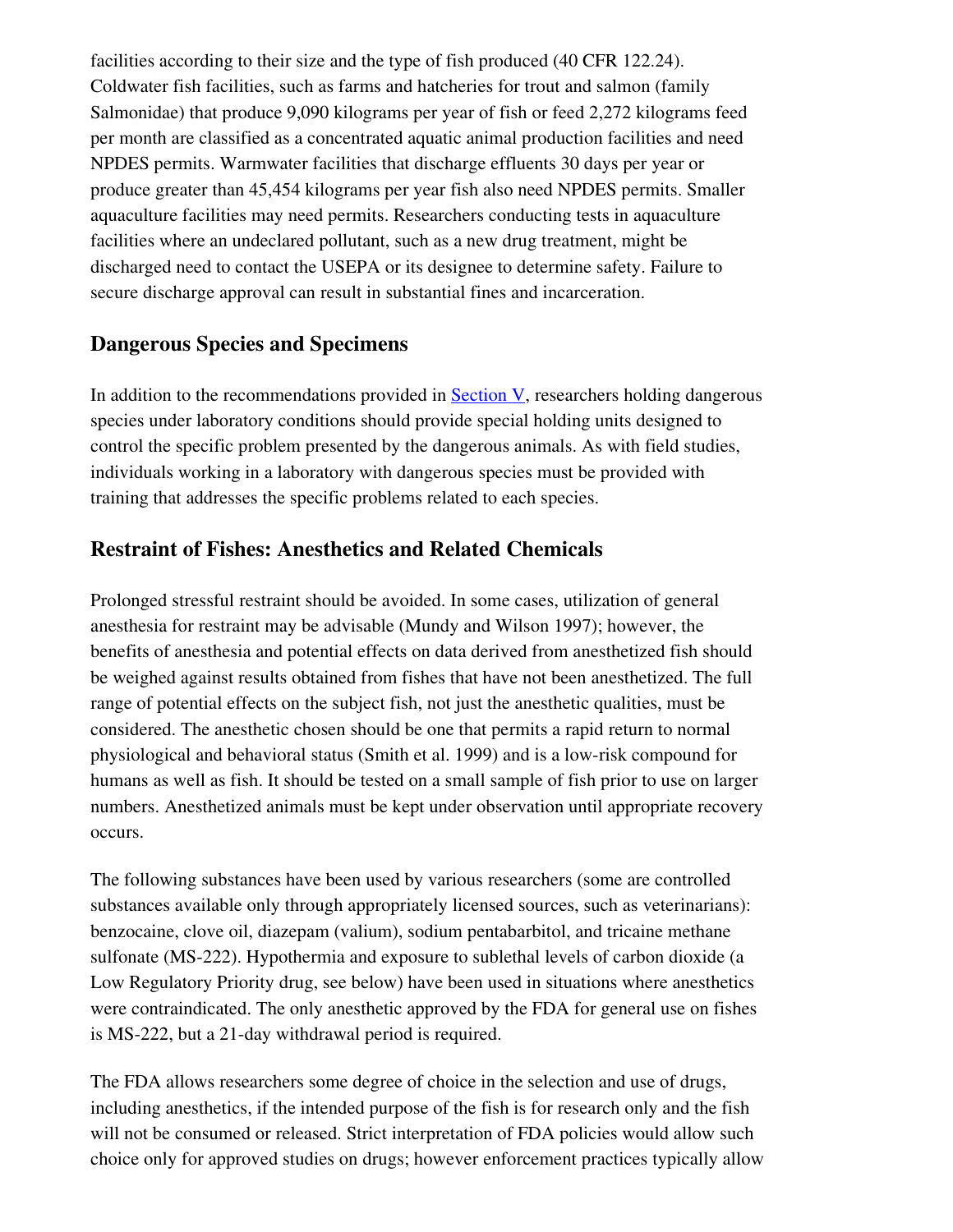greater flexibility. The UFR Committee recommends contact with the [FDA Center for](http://www.fda.gov/cvm/default.html) [Veterinary Medicine](http://www.fda.gov/cvm/default.html) to determine current practices and priorities.

The complexities related to FDA drug approvals and the experimental use of drugs in research situations is illustrated by recent actions relative to clove oil. Clove oil or eugenol may not be used in any form on fish that could possibly be consumed by humans, even if the treatment occurs in a laboratory setting. This includes endangered species or species that otherwise may be released into public waters where they would be available for human consumption. The only exception would be under the auspices of an Investigational New Animal Drug (INAD) exemption in which a treatment authorization, including an appropriate withdrawal time, has been obtained from the [FDA](http://www.fda.gov/cvm/index/updates/2003updates.html). (Isoeugenol is a possible substitute for clove oil or eugenol. At this time, there is one publicly disclosed INAD exemption file for the use of isoeugenol as a fish anesthetic and it is held by the USFWS. The product has been given an investigational withdrawal time of 21 days for the dosing regimen being used in the current studies. Studies that could be cited to help demonstrate the safety or effectiveness of isoeugenol in fishes should be coordinated with the [USFWS National INAD Office.](mailto:dave_erdahl@fws.gov)

# <span id="page-40-1"></span>Surgical Procedures

Surgical procedures, such as implanting tags and transmitters, or examining gonads have become part of many research plans. Given the aquatic environment in which fishes live, it is impossible to conduct surgical procedures under sterile conditions, even within laboratory settings. Care should be exercised to prevent the introduction of additional infective agents and to minimize the physiological stress of such procedures. Animals subjected to surgical procedures in the laboratory should be observed carefully for at least 72 hours following the surgery.

# <span id="page-40-0"></span>Administration of Drugs, Vaccines, Hormones, and Other Chemicals

As a general rule, the use and administration of drugs and hormones should be done only in the manner approved by the FDA. The label on the substance describes acceptable uses.

Regulations published in the Code of Federal Regulations allow the use of investigational drugs in a laboratory setting without specific notification to the FDA (21 CFR 511.1[a]). However, these uses are intended for preliminary studies to support the approval of the drug, not for routine clinical use on laboratory animals for another purpose. There is also a provision in the CFR for use of drugs in animals in teaching settings, etc. (21 CFR 201.125). Under this provision, instructors in the fields of pharmacy, chemistry, medicine, law enforcement, research, and analysis are exempt from having to have adequate directions for use. Access to the full citations for the above statements is possible through the [Government Printing Office](http://www.gpoaccess.gov/cfr/index.html) web site*.*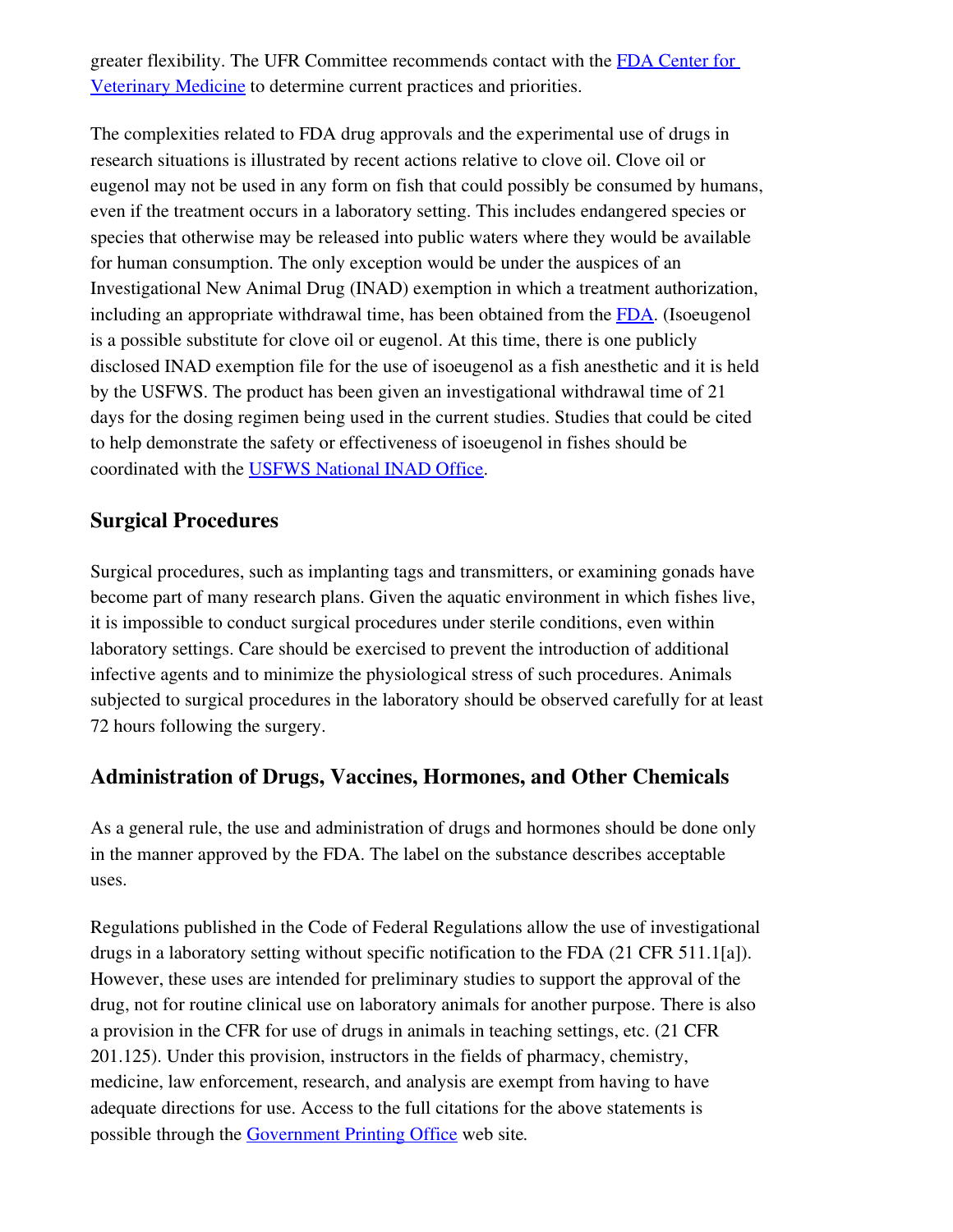Further information on drugs for use in research facilities can be obtained at the following links:

[Low Regulatory Priority drugs](http://www.fda.gov/cvm/index/aquaculture/LRPDrugs.pdf) [Drugs in outdoor research facilities](http://www.fda.gov/cvm/index/policy_proced/4270.pdf) [Extra label use](http://www.fda.gov/cvm/index/policy_proced/4210.pdf) [Safe levels of unapproved drugs in aquaculture](http://www.fda.gov/cvm/index/policy_proced/4240.pdf)

The FDA can require researchers to provide complete records of the kinds of drugs used, the amounts used, and the intended purpose for using the drugs; therefore, researchers must keep detailed records of drug purchases, storage, uses, and disposal. Any chemical or other substance that is used to treat a disease condition may be considered to be a drug.

The APHIS approves vaccines and all biologics. Uses must be in accord with those approved by [APHIS.](http://www.aphis.usda.gov/) Individuals in charge of a research investigation are responsible for using drugs, biologics, and other chemicals in accordance with federal, state, and local regulations and must maintain records to document all uses. It is advisable to establish a client relationship with a veterinarian. Some substances can be administered only by or under the direction of a licensed veterinarian. In addition to their broad expertise in animal health, licensed veterinarians have the authority to prescribe extra-label uses for drugs that may be of value in specific situations and can advise on required tracking, record-keeping, and proper storage of therapeutic agents.

# <span id="page-41-1"></span>VIII. Storage or Disposition of Experimental Animals

# <span id="page-41-0"></span>Euthanasia

There are several ways to euthanize fishes humanely. Various regulatory or granting agencies may require specific euthanasia methods and written protocols that demonstrate sufficient attention to humane treatment. In general, it is essential that the procedure be performed quickly. The methods for euthanasia listed by the Royal Society and Universities Federation for Animal Welfare (1987) may be followed.

Pithing, spinal cord dislocation, or decapitation generally are acceptable methods, provided the procedure is performed quickly and accurately. Small fish, less than 10 cm in length, may be euthanized instantly by immersion in liquid nitrogen. Depending on the size of the fish and experimental needs, some form of physical anesthesia, such as hypothermia, may be indicated prior to euthanasia. Cold shock and electrical shock are used commonly by fish processors preparing large numbers of animals for slaughter. Small numbers of fish can be euthanized by exposure to relatively high concentrations of anesthetics such as MS-222; however, the use of MS-222 and other chemical anesthetics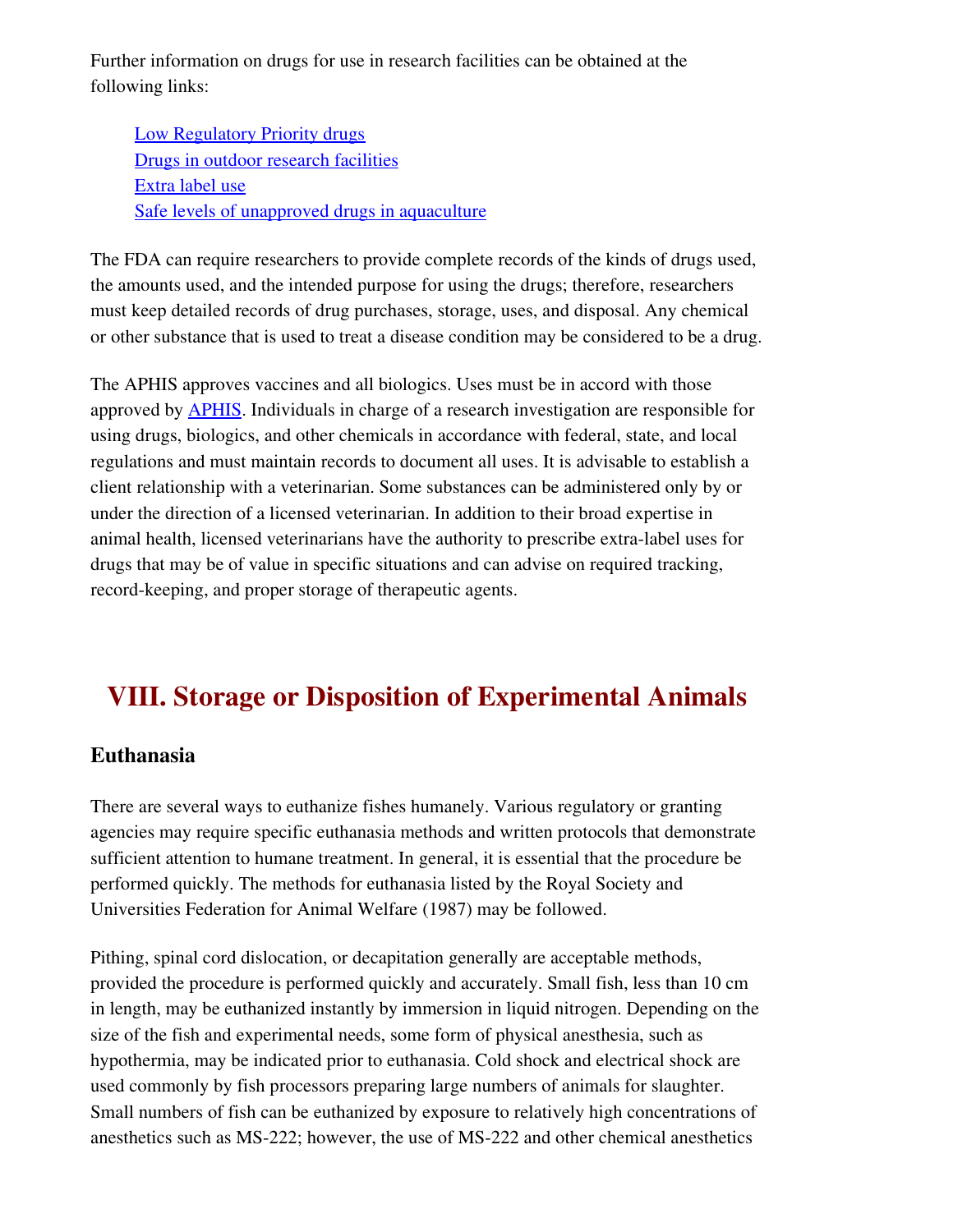as euthanizing agents has not been approved officially by the FDA.

Euthanasia through simple oxygen deprivation (dewatering) is sometimes practiced during mandated depopulation of production-level facilities; however, this procedure is not recommended for research situations. Stunning with an electroshock followed by rapid decapitation or cold shock are suggested alternatives if large numbers of fish must be euthanized. Selection of euthanasia methods should be done in coordination with the institutional IACUC. Additional information, including the 2000 Report of the AVMA Panel on Euthanasia, can be obtained from the **[American Veterinary Medical Association](http://www.avma.org/resources/euthanasia.pdf)** (AVMA 2001) .

Marine fish surveys conducted at sea present a special set of conditions with respect to euthanasia. The capture methods tend to collect substantial numbers of specimens at one time. Information on sex, maturity state, and stomach contents may be taken from individual fish that are not dead when processed. Decapitation or pithing of individual fish for otolith removal may be used on such surveys, but these techniques are not suited to processing large numbers of fish. The largest possible portion of the catch must be worked up in the shortest possible time to get the maximum amount of data within the time allotted for each station or sampling event. Euthanasia of individual fish could result in a significant compromise in the amount of data collected. With the exception of certain shark species (subclass Elasmobranchii), or threatened species such as sea turtles (family Chelonidae) and sturgeon (family Acipenseridae), the entire catch may be treated as sampling without replacement. Under such conditions, with constraints of time and the cost of ship time, researchers and agencies should be granted exemptions from standard practices for euthanasia.

### <span id="page-42-0"></span>Storage, Disposition, or Return to the Wild

Applications for animal use submitted to IACUCs typically require the principal investigator to state where fish or fish carcasses will be located after the study. Whether required or not, plans for disposition of fishes used in experimental studies should be included in study plans. As a general humane practice, it is preferable that fish be released to appropriate sites (when possible and lawful). Such releases must be approved in advance by the fisheries management agency with jurisdictional authority for the proposed receiving site.

Upon completion of studies, wild-caught specimens should be returned to the wild when practical, ecologically appropriate, and approved by the management authority. Nonnative fishes should never be released into the wild by scientists not specifically authorized to do so. Study specimens that cannot be returned to the wild should be euthanized and archived or disposed (ASIH et al. 1987, 1988). As a general rule, field captured fishes should only be released under the following conditions: (a) at the site of the original capture; (b) if their ability to survive in nature has not been irreversibly impaired; (c) where it can be reasonably expected that the released animal will function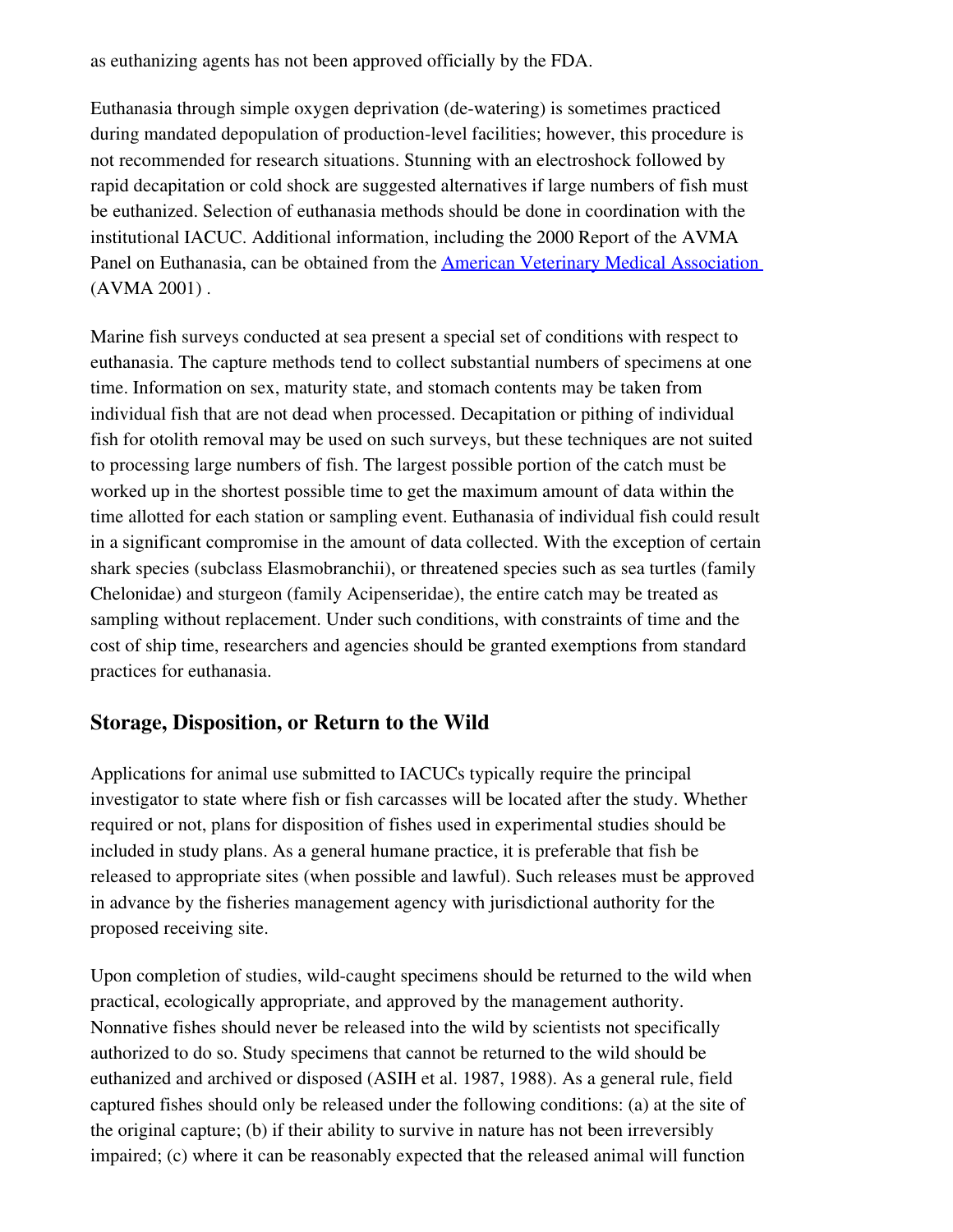normally within the population; (d) where local and seasonal conditions are conducive to survival; and (e) where release is not likely to spread pathogens (ASIH et al. 1987, 1988). Federal, state or local laws may prohibit release of study animals under any circumstances. Study fishes should never be released into water bodies where they are not native nor in violation of any regulation.

Standard operating procedures should be in place for the disposal of study animals that cannot be released. In some instances, study animals may be distributed to colleagues for further study. After proper euthanization and preservation, study animals may be useful as teaching specimens or as voucher specimens in research collections (see [Section V](#page-20-2)). Otherwise, protocols for disposal established by the research institution and local government should be followed. Study animals that contain toxic substances or drugs should never be disposed of in a way that allows these substances to enter the local environment. Incinerating or autoclaving may be required if the fish may be carriers of disease agents that are not indigenous to the area. Large numbers of dead fish may require use of properly managed "mortality pits." These are graves dug into the ground in which fish are placed with periodic application of hydrated lime. The lime raises the pH to lethal levels, destroying pathogenic agents. If the fish contain contaminants that could enter ground waters, the pit must be sealed in an appropriate manner. Eventually the pit should be filled, at which time it should be completely covered with soil. Such pits should be established in locations where they are isolated from natural waters.

# <span id="page-43-1"></span>IX. Future Revisions

Periodic revisions of these Guidelines are expected. Although the basic philosophies of "the scientific method" are quite constant, specific techniques and procedures for research investigations evolve over time, sometimes quite rapidly. Investigators are encouraged to send new information and constructive criticisms to the officers of the respective societies.

# <span id="page-43-0"></span>X. Literature Cited

Anderson, W. G., R. S. McKinney, and M. Colaveccia. 1997. [The use of clove oil as an](http://afs.allenpress.com/afsonline/?request=get-abstract&issn=0275-5947&volume=017&issue=02&page=0301) [anesthetic for rainbow trout and its effects on swimming performance.](http://afs.allenpress.com/afsonline/?request=get-abstract&issn=0275-5947&volume=017&issue=02&page=0301) North American Journal of Fisheries Management 17:301–307.

APHIS (Animal and Plant Health Inspection Service). 1992. Title 9, Code of Federal Regulations, subchapter A—animal welfare, parts 1–4. U.S. Government Printing Office, Washington, D.C.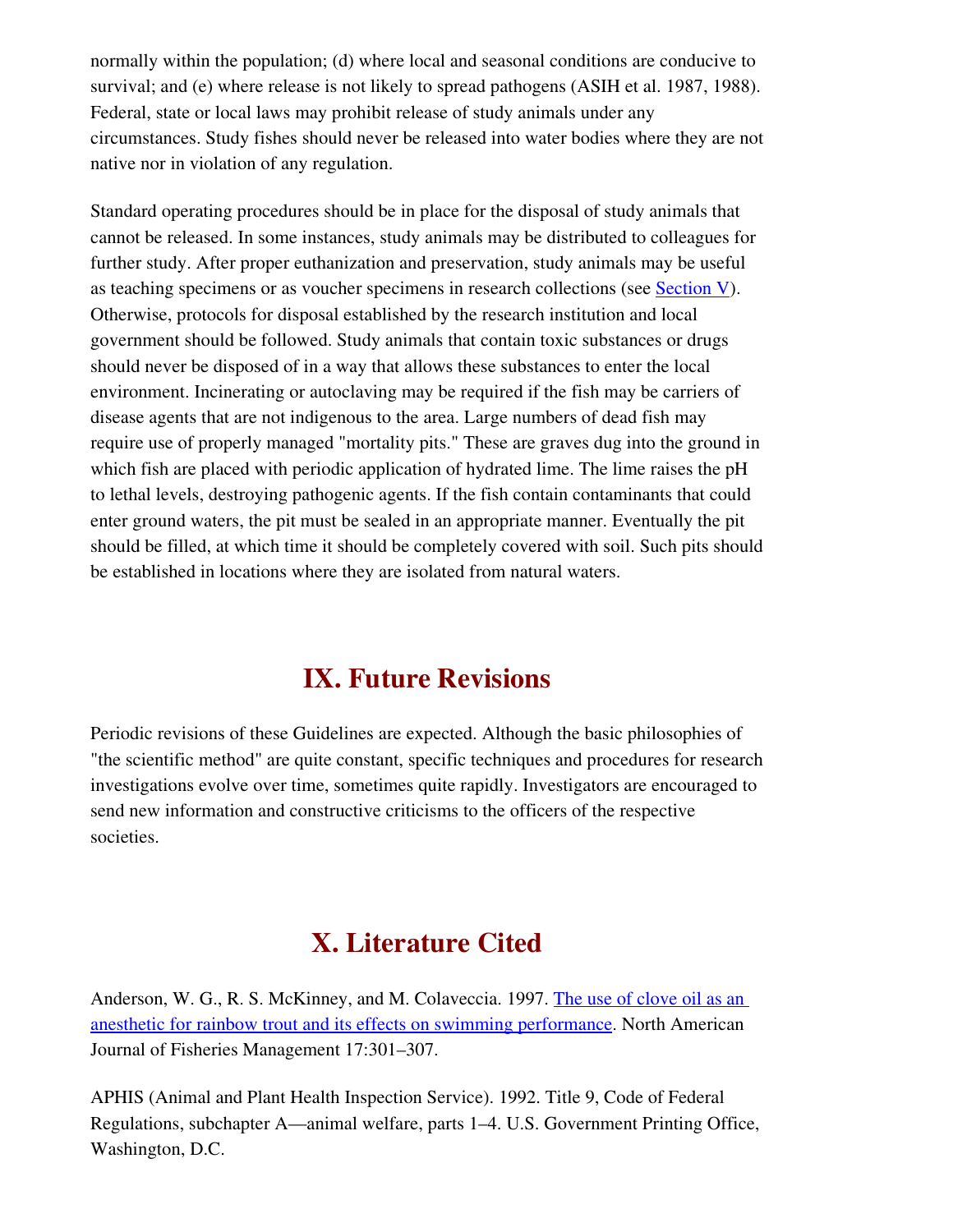ASIH (American Society of Ichthyologists and Herpetologists), AFS (American Fisheries Society), and AIFRB (American Institute of Fishery Research Biologists). 1987. Guidelines for use of fishes in field research. Copeia Supplement:1–12.

ASIH (American Society of Ichthyologists and Herpetologists), AFS (American Fisheries Society), and AIFRB (American Institute of Fishery Research Biologists). 1988. [Guidelines for use of fishes in field research.](file:///home/jeuker/Desktop/1988Guidelines.pdf) Fisheries 13(2):16–23.

ASTM (American Society for Testing and Materials). 1998. Annual book of ASTM standards. Water and environmental technology section 11, volume 11.05. Biological effects and environmental fate; biotechnology; pesticides. ASTM, West Conshohocken, Pennsylvania.

Avault, J. W. 1996. Fundamentals of aquaculture. AVA Publishing Company, Baton Rouge, Louisiana.

AVMA (American Veterinary Medical Association). 2001. Report of the AVMA panel on euthanasia. Journal American Veterinary Medical Association 218(5):670–696.

Barrows, F. T., and R. W. Hardy. 2001. Nutrition and feeding. Pages 483–558 *in* G. A Wedemeyer, editor. Fish hatchery management, second edition. American Fisheries Society, Bethesda, Maryland.

Barton, B. A. 2000. Stress. Pages 892–898 *in* R. R. Stickney, editor. Encyclopedia of aquaculture. Wiley, New York.

Barton, B. A., and G. K. Iwama. 1991. Physiological changes in fish from stress in aquaculture with emphasis on the response and effects of corticosteriods. Annual Review of Fish Diseases 1:3–26.

Bishop, T. M., A. Smalls, G. A. Wooster, and P. R. Bowser. 2003. Aerobiological (airborne) dissemination of the fish pathogen, *Ichthyophthirius multifiliis* and the implications in fish health management. Pages 51–64 *in* C.-S. Lee and P. O'Bryen, editors. Biosecurity in aquaculture production systems: exclusion of pathogens and other undesirables. The World Aquaculture Society, Baton Rouge, Louisiana.

Blaxhall, P. C. 1972. The hematological assessment of the health of freshwater fish: a review of selected literature. Journal of Fish Biology 4:593–604.

Boyd, C. E. 1985. Chemical budgets for channel catfish ponds. Transactions of the American Fisheries Society 114:291–298.

Brauhn, J. L., and R. A. Schoettger. 1975. Acquisition and culture of research fish: rainbow trout, fathead minnows, channel catfish, and bluegills. National Environmental Research Center, Office of Research and Development, U.S. Environmental Protection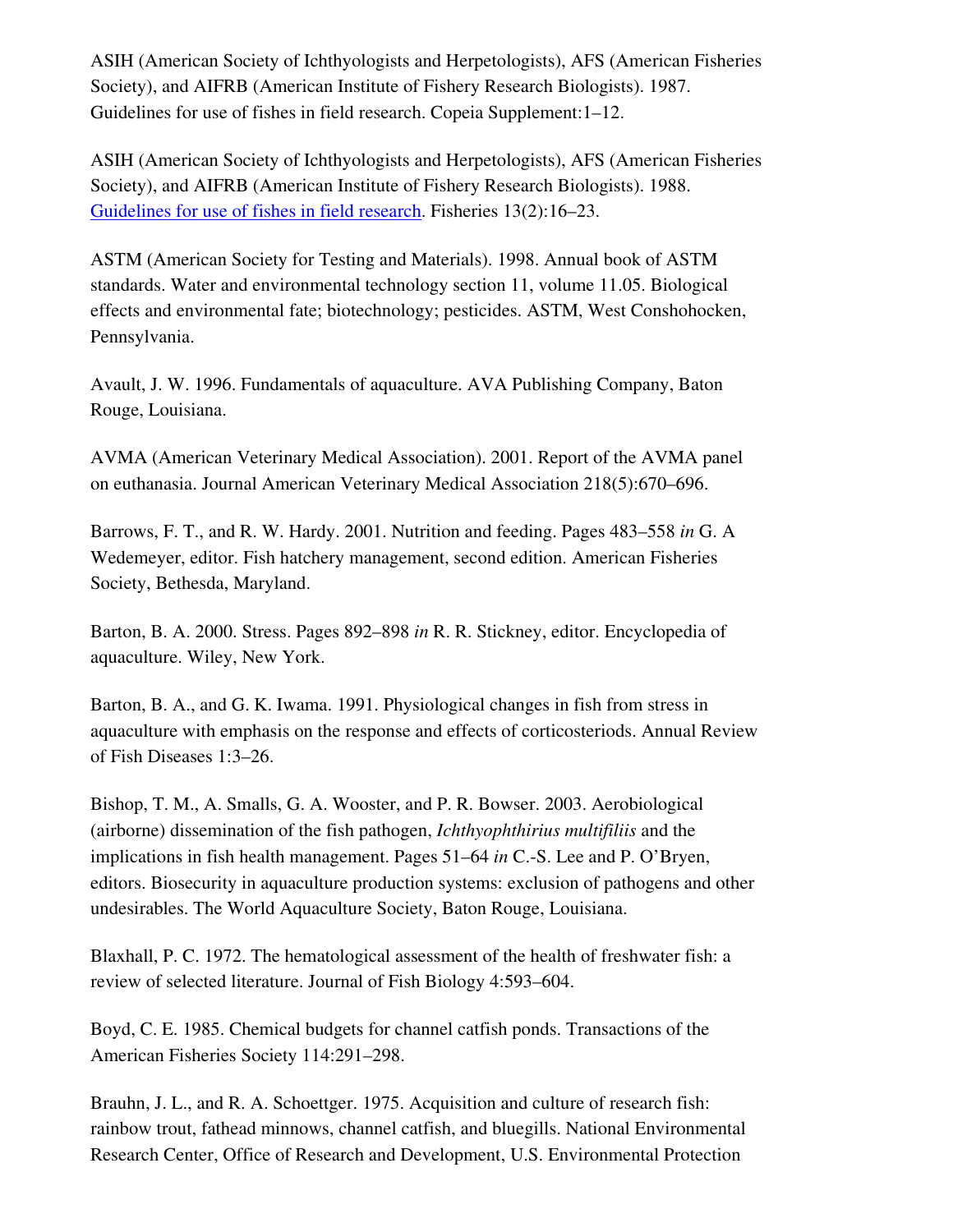Agency, EPA-660-3-75-011, Corvallis, Oregon.

Bromm, B. 2001. Brain images of pain. News in Physiological Sciences 16:244–249.

Brothers, E. B. 1985. Methodological approaches to the examination of otoliths in aging studies. Pages 319–330 *in* R. C. Summerfelt and G. E. Hall, editors. Age and growth of fish. Iowa State University Press, Ames.

Buckley, R. M., and H. L. Blankenship. 1990. Internal tags and marks: internal extrinsic identification systems: overview of implanted wire tags, otolith marks, and parasites. Pages 173–182 *in* N. C. Parker, A. E. Giorgi, R. C. Heidinger, D. B. Jester, Jr., E. D. Prince, and G. A. Winans, editors. Fish-marking techniques. American Fisheries Society, Symposium 7, Bethesda, Maryland.

Carmichael, G. J., J. R. Tomasso, and T. E. Schwedler. 2001. Fish transportation. Pages 641–660 *in* G. A. Wedemeyer, editor. Fish hatchery management, second edition. American Fisheries Society, Bethesda, Maryland.

Carmichael, G. J., J. R. Tomasso, and B. A. Simco. 1984a. Confinement and water quality-induced stress in largemouth bass. Transactions of the American Fisheries Society 113:767–777.

Carmichael, G. J., J. R. Tomasso, and B. A. Simco. 1984b. Characterization and alleviation of stress associated with hauling largemouth bass. Transactions of the American Fisheries Society 113:778–785.

Casebolt, D. B., D. J. Speare, and B. S. Horney. 1998. Care and use of fish as laboratory animals: current state of knowledge. Laboratory Animal Science 48:124–136.

Colt, J., and J. R Tomasso. 2001. Water quality and management. Pages 91–186 *in* G.A. Wedemeyer, editor. Fish hatchery management, second edition. American Fisheries Society, Bethesda, Maryland.

Cunningham, A. A. 1996. Disease risks of wildlife translocations. Conservation Biology 10: 349–353.

DeTolla, L. J., S. Srinivas, B. R. Whitaker, C. Andrews, B. Hecker, A. S. Kane, and R. Reimschuessel. 1995. Guidelines for the care and use of fish in research. ILAR (Institute for Laboratory Animal Research) Journal 37(4):159–173.

Dupree, H. K., and J. V. Huner. 1984. Transportation of live fish. Pages 165–176 *in* H. K. Dupree and J. V. Huner, editors. Third report to the fish farmers: the status of warmwater fish farming and progress in fish farming research. U.S. Fish and Wildlife Service, Washington, D.C.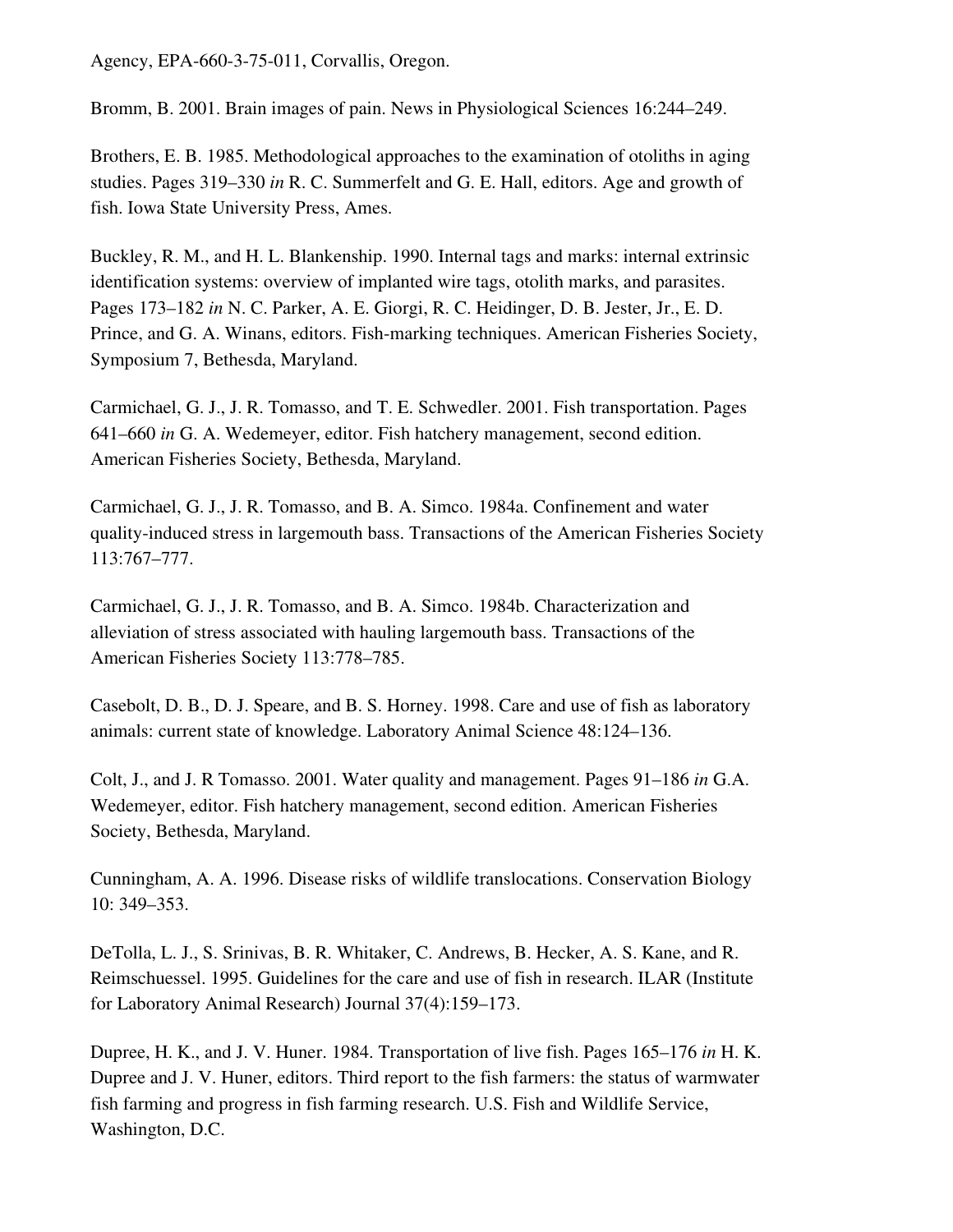Ellsaesser, C. F., and L. W. Clem. 1986. Haematological and immunological changes in channel catfish stressed by handling and transport. Journal of Fish Biology 28:511–521.

Emery, L., and R. Wydoski. 1987. Marking and tagging of aquatic animals: an indexed bibliography. U.S. Fish and Wildlife Service Resource Publication 165.

Erickson, H. S. 2003. Information resources on fish welfare: 1970–2003. U.S. Department of Agriculture, Agricultural Research Service, National Agricultural Library, Animal Welfare Center, Beltsville, Maryland.

Estes, C., and K. W. Sessions. 1983. Federally controlled species, volume 2. *In* Controlled wildlife: a three volume guide to U.S. wildlife laws and permit procedures. Association of Systematic Collections, Museum of Natural History, University of Kansas, Lawrence.

Fange, R. 1992 Fish blood cells. Pages 1–54 *in* W. S. Hoar, D. J. Randall, and A. P. Farrell editors. Fish physiology, volume 12, part B, the cardiovascular system. Academic Press, San Diego, California.

Fink, W. L., K. E, Hartel, W. G. Saul, E. M. Koon, and E. O. Wiley. 1979. A report on current supplies and practices used in curation of ichthyological collections. ASIH, Ichthyology and Herpetology Collections Committee, Miami, Florida.

Freeland, W. J. 1995. Suitability of passive integrated transponder tags for marking live animals for trade. Wildlife Research 22:767–773.

Gyllensten, U., and N. Ryman 1985. Pollution biomonitoring programs and the genetic structure of indicator species. Ambio 14:29–31.

Heffner, R. A., M. J. Butler, and C. K. Reilly. 1996. Pseudoreplication revisited. Ecology 77:2558–2562.

Heinen, J. M., A. L. Weber, A. C. Noble, and J. D. Morton. 1995. Tolerance to formalin by a fluidizedbed biofilter and rainbow trout *Oncorhynchus mykiss* in a recirculating culture system. Journal of the World Aquaculture Society 26:65–71.

Henry, T. B., and J. M. Grizzle. 2003. Electroshocking-induced injuries in newly [transformed juvenile fish](http://afs.allenpress.com/afsonline/?request=get-abstract&issn=0899-7659&volume=015&issue=02&page=0147). Journal of Aquatic Animal Health 15:147–157.

Henry, T. B., J. M. Grizzle, and M. J. Maceina. 2003. **Electroshocking-induced mortality** [of four fish species during posthatching development.](http://afs.allenpress.com/afsonline/?request=get-abstract&issn=0002-8487&volume=132&issue=02&page=0299) Transactions of the American Fisheries Society 132:299–306.

Holtfreter, J. 1931. Uber die Aufsucht isolierter Teile die Amphibienkeimes. Archiv fur Entwicklungsmechanik der Organismen (Wilhelm Roux) 124:404.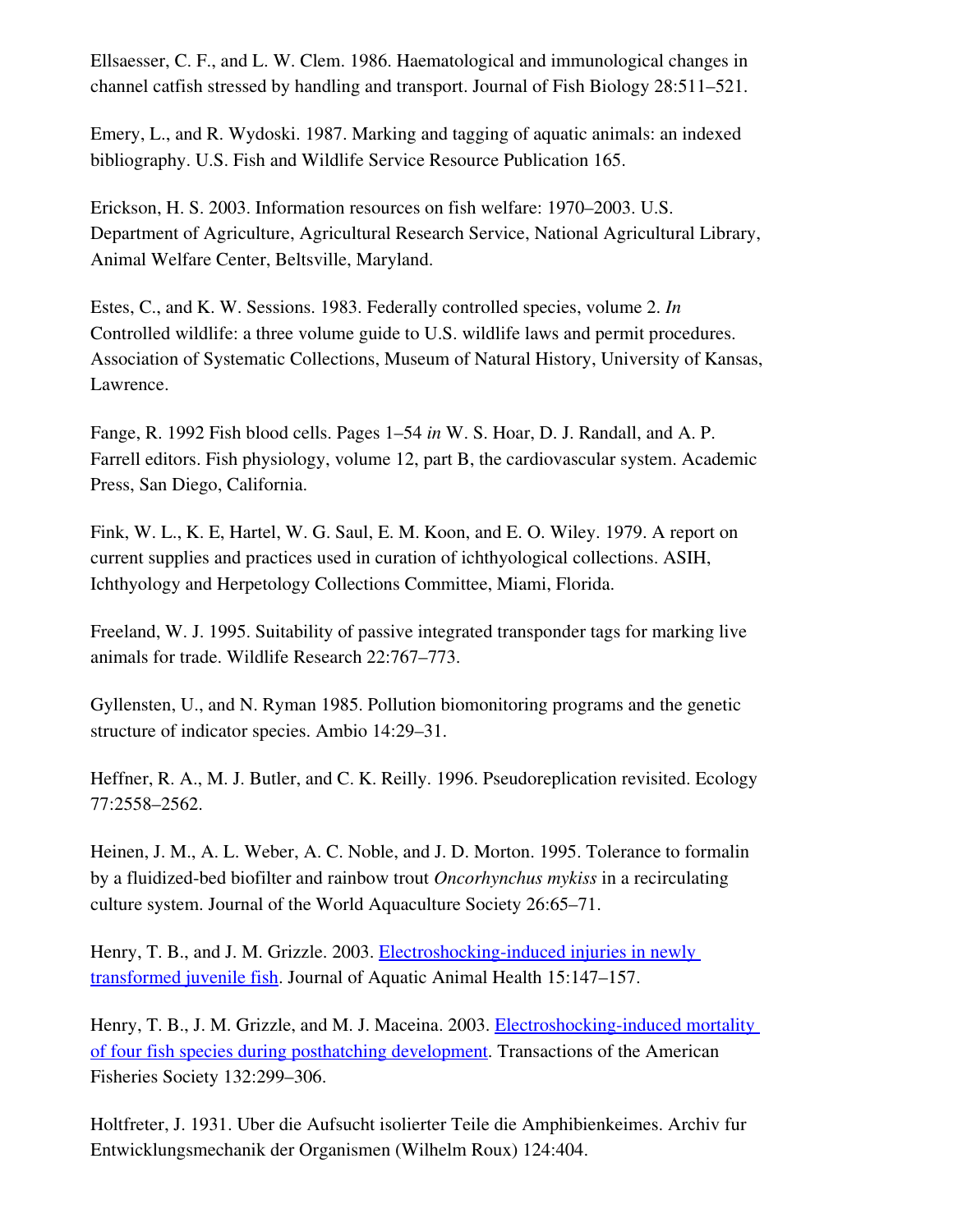Humason, G. L. 1979. Animal tissue techniques, fourth edition. W. H. Freeman and Company, San Francisco, California.

Huner, J. V., H. K. Dupree, and D. C. Greenland.1984. Harvesting, grading, and holding fish. Pages 158–164 *in* H. K. Dupree and J. V. Huner, editors. Third report to the fish farmers: the status of warmwater fish farming and progress in fish farming research. U.S. Fish and Wildlife Service, Washington, D.C.

ILARC (Institute of Laboratory Animal Resources, Commission on Life Sciences). 1996. Guide for the care and use of laboratory animals. National Research Council, National Academy Press, Washington, D.C.

Iwama, G. K., A. D. Pickering, J. P. Sumpter, and C. B. Schreck, editors. 1997. Fish stress and health in aquaculture. Society for Experimental Biology, Seminar Series 62, Cambridge University Press, Cambridge, UK.

Jenkins, J. A. 2000a. Infectious disease and quality assurance considerations for the transfer of cryopreserved fish gametes. Pages 343–363 *in* T. R. Tiersch and P. M. Mazik, editors. Cryopreservation in aquatic species. World Aquaculture Society, Baton Rouge, Louisiana.

Jenkins, J. A. 2000b. Regulatory considerations for the global transfer of cryopreserved fish gametes. Pages 364–379 *in* T. R. Tiersch and P. M. Mazik, editors. Cryopreservation in aquatic species. World Aquaculture Society, Baton Rouge, Louisiana.

Klontz, G. W. 1995. Care of fish in biological research. Journal of Animal Science 73(11):3485–3492.

Klontz, G. W., and L. S. Smith. 1968. Methods of using fish as biological research subjects. Pages 323–385 *in* W. R. Gray, editor. Methods of animal experimentation. Academic Press, London.

Leviton, A. E., R. H. Gibbs, Jr., E. Heal, and C. E. Dawson. 1985. Standards in herpetology and ichthyology: standard symbolic codes for institution resource collections in herpetology and ichthyology. Copeia 1985:802–832.

Lincoln, R. 1994. Molecular genetics applications in fisheries: snake oil or restorative? Reviews in Fish Biology and Fisheries 4:389–392.

Luna, L. G., editor. 1968. Manual of histologic staining methods of the Armed Forces Institute of Pathology, third edition. McGraw-Hill, New York.

Luna, L. G. 1992. Histopathologic methods and color atlas of special stains and tissue artifacts. Johnson Printers, Downers Grove, Illinois.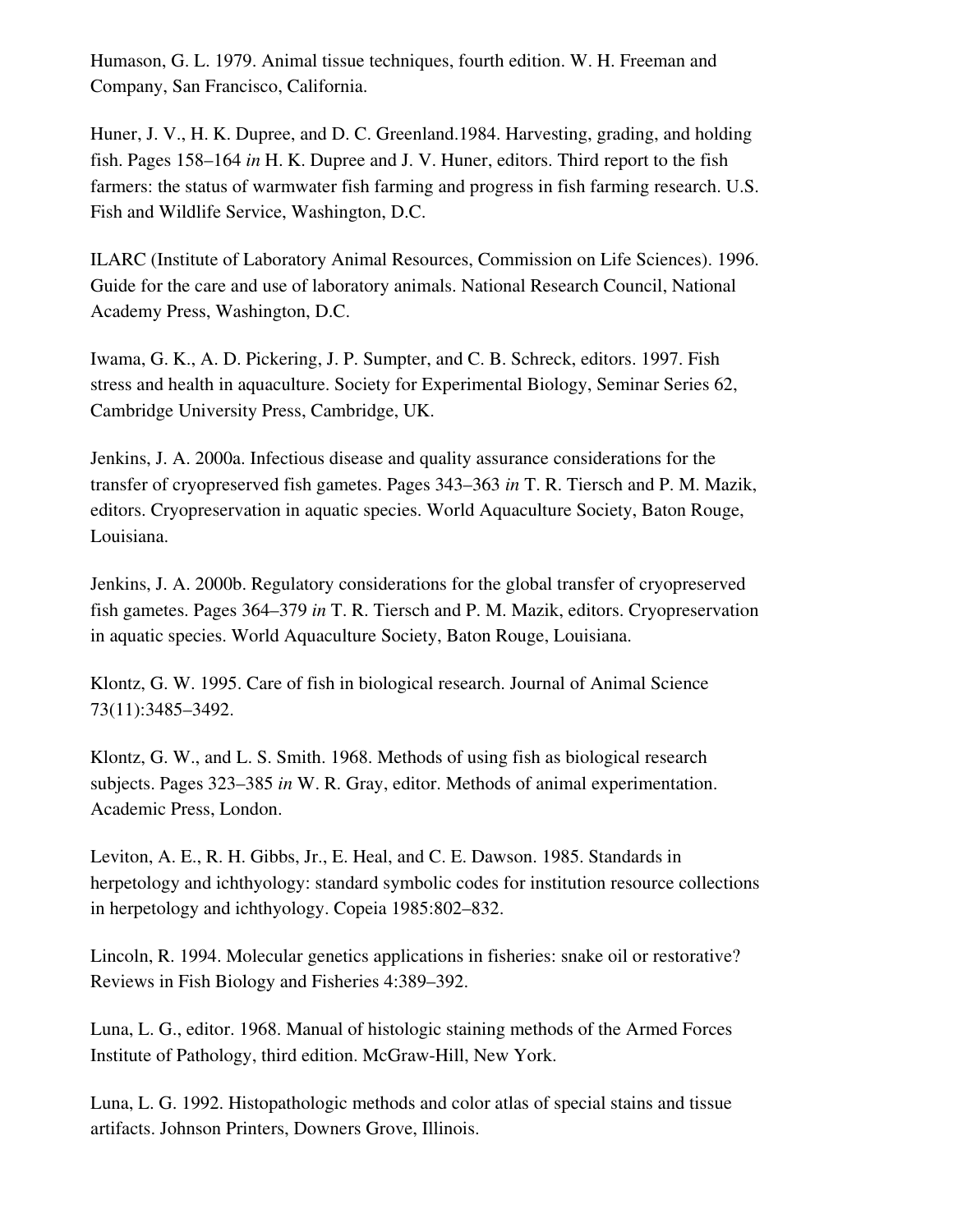MacKenzie, K. 1983. Parasites as biological tags in fish population studies. Advances in Applied Biology 7:251–331.

Malone, R. F., and L. E. Beecher. 2000. Use of floating bead filters to recondition recirculating waters in warmwater aquaculture production settings. Aquacultural Engineering 22:57–73.

Marino, G., P. Di Marco, A. Mandich, M. G. Finoia, and S. Cataudella. 2001 Changes in serum cortisol, metabolites, osmotic pressure, and electrolytes in response to different blood sampling procedures in cultured sea bass (*Dicentrarchus labrax* L.). Journal of Applied Ichthyology 17:115–120.

McFarlane, G. A., R. S. Wydoski, and E. D. Prince. 1990. External tags and marks: historical review of the development of external tags and marks. Pages 9–29 *in* N. C. Parker, A. E. Giorgi, R. C. Heidinger, D. B. Jester, Jr., E. D. Prince, and G. A. Winans, editors. Fish-marking techniques. American Fisheries Society, Symposium 7, Bethesda, Maryland.

McMichael, G. A., A. L. Fritts, and T. N. Pearsons. 1998. [Electrofishing injury to stream](http://afs.allenpress.com/afsonline/?request=get-abstract&issn=0275-5947&volume=018&issue=04&page=0894) [salmonids; injury assessment at the sample, reach, and stream scales.](http://afs.allenpress.com/afsonline/?request=get-abstract&issn=0275-5947&volume=018&issue=04&page=0894) North American Journal of Fisheries Management 18:894–904.

Millamena, O. M., C. M. Casalmir, and P. F. Subosa. 1991. Performance of recirculating systems for prawn hatchery and broodstock maturation tanks. Aquacultural Engineering 10:161–171.

Miller, N. W., and M. R.Tripp. 1982. The effect of captivity on the immune response of the killifish, *Fundulus heteroclitus* L. Journal of Fish Biology 20:301–308.

Minckley, W. L. 1995. Translocation as a tool for conserving imperiled fishes: experiences in western United States. Biological Conservation 72:297–309.

Mundy, P. L., and S. K. Wilson. 1997. Comparative efficacy of clove oil and other chemicals in anaesthetization of *Pomacentrus amboinensis*, a coral reef fish. Journal of Fish Biology 51:931–938.

Murphy, B. R., and D. W. Willis, editors. 1996. Fisheries techniques, second edition. American Fisheries Society, Bethesda, Maryland.

Nielsen, J. L. 1998. [Scientific sampling effects: electrofishing California's endangered](http://afs.allenpress.com/afsonline/?request=get-abstract&issn=0363-2415&volume=023&issue=12&page=0006) [fish populations](http://afs.allenpress.com/afsonline/?request=get-abstract&issn=0363-2415&volume=023&issue=12&page=0006). Fisheries 23(12):6–12.

Nielsen, L. A. 1992. Methods of marking fish and shellfish. American Fisheries Society, Special Publication 23, Bethesda, Maryland.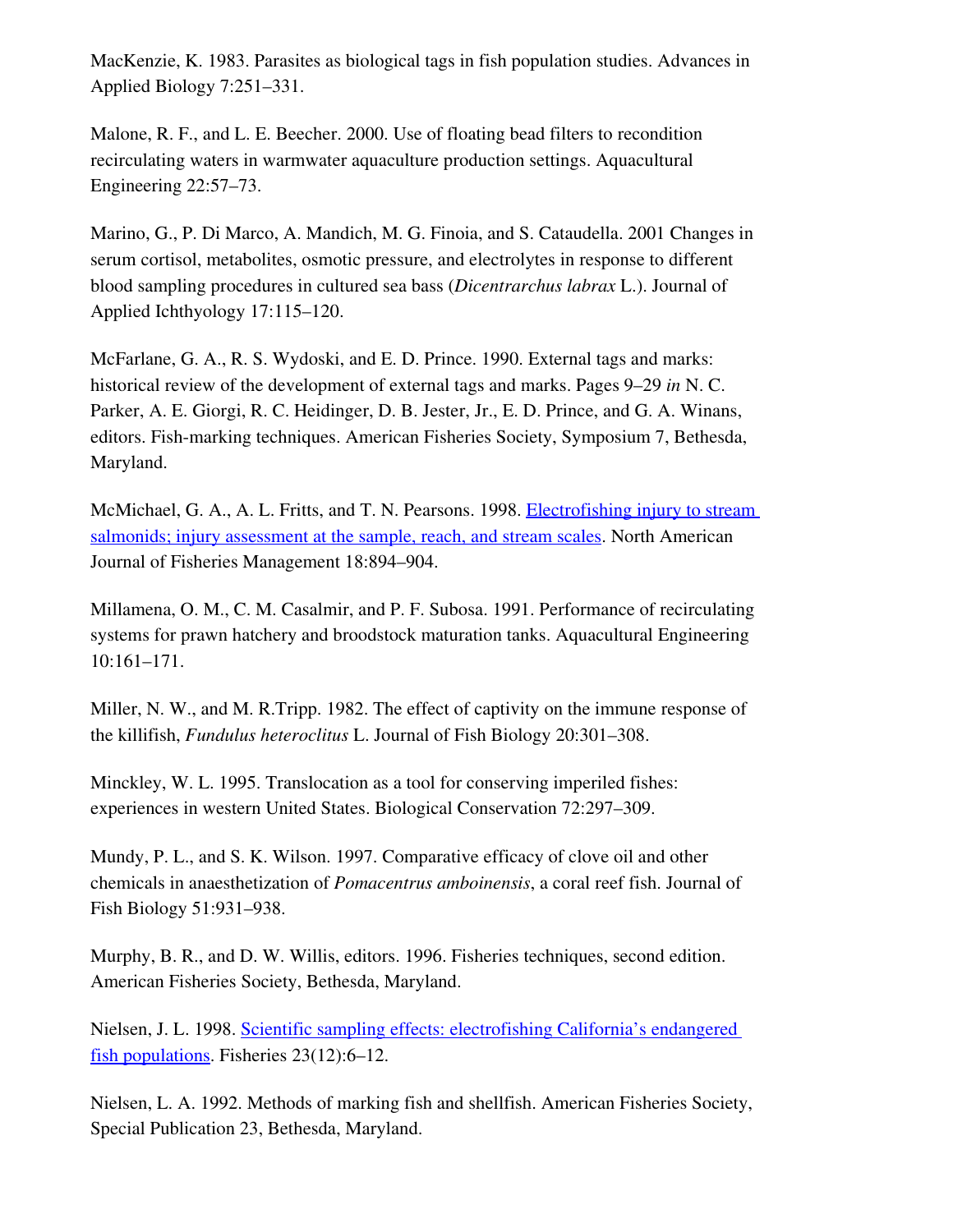Nijhof, M., and J. Bovendeur. 1990. Fixed film nitrification characteristics in sea-water recirculation fish culture systems. Aquaculture 87:133–143.

Ozato, K., and Y. Wakamatsu. 1994. Development genetics of medaka. Development Growth and Differentiation 36:437–443.

Parker, N. C., A. E. Giorgi, R. C. Heidinger, D. B. Jester, Jr., E. D. Prince, and G. A. Winans, editors. 1990. Fish-marking techniques. American Fisheries Society, Symposium 7, Bethesda, Maryland.

Peterson, B. J., and B. Fry. 1987. Stable isotopes in ecosystem studies. Annual Review of Ecology and Systematics 18:293–320.

Phillips, R. B., and P. E. Ihssen. 1990. Genetic marking of fish by use of variability in chromosomes and nuclear DNA. Pages 499–513 *in* N. C. Parker, A. E. Giorgi, and R. C. Heidinger, D. B. Jester, Jr., E. D. Prince, and G. A. Winans, editors. Fish-marking techniques. American Fisheries Society, Symposium 7, Bethesda, Maryland.

Piper, R. G., I. B. McElwain, L. E. Orme, J. P. McCraren, L. G. Fowler, and J. R. Leonard. 1982. Fish hatchery management. U.S. Fish and Wildlife Service, Washington, D.C.

Poompuang S., and E. M. Hallerman. 1997. Toward detection of quantitative trait loci and marker-assisted selection in fish. Reviews in Fisheries Science 5:253–277.

Poss, S. G., and B. B. Collette. 1995. Second survey of fish collections in the United States and Canada. Copeia 1995:48–70.

Prentice, E. F., T. A. Flagg, and C. S. McCutcheon. 1990. Electronic tags: feasibility of using implantable passive integrated transponder (PIT) tags in salmonids. Pages 317–322 *in* N. C. Parker, A. E. Giorgi, R. C. Heidinger, D. B. Jester, Jr., E. D. Prince, and G. A. Winans, editors. Fish-marking techniques. American Fisheries Society, Symposium 7, Bethesda, Maryland.

Rose, J. D. 2002. The neurobehavioral nature of fishes and the question of awareness and pain. Reviews in Fisheries Science 10(1):1–38.

Royal Society and Universities Federation for Animal Welfare. 1987. Guidelines on the care of laboratory animals and their use for scientific purposes. I. Housing and care. Wembley Press, London.

Schreck, C. B., W. Contreras-Sancherez, and M. S. Fitzpatrick. 2001. Effects of stress on fish reproduction, gamete quality, and progeny. Aquaculture 197:3–24.

Silverman, J., M. A. Suckow, and S. Murphy, editors. 2000. The IACUC handbook. CRC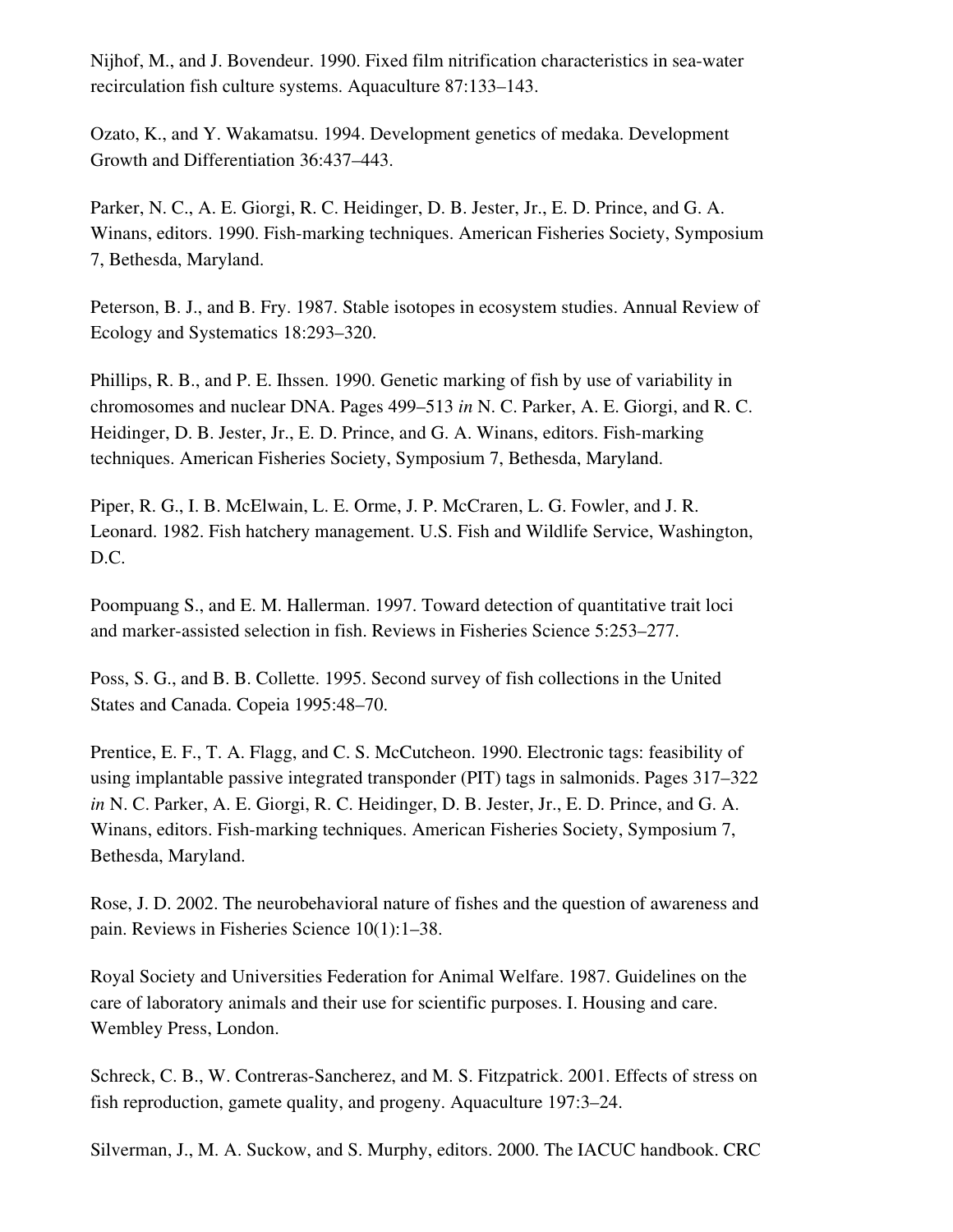Press, Boca Raton, Florida

Smit, G. L., J. Hattingh, and A. P. Burger. 1979. Haematological assessment of the effects of the anesthetic MS-222 in natural and neutralized from in three freshwater fish species: interspecies differences. Journal of Fish Biology 15:663–673.

Smith, D. A., S. A. Smith, and S. D. Holladay. 1999. [Effect of previous exposure to](http://afs.allenpress.com/afsonline/?request=get-abstract&issn=0899-7659&volume=011&issue=02&page=0183) [tricaine methanesulfonate on time to anesthesia in hybrid tilapias](http://afs.allenpress.com/afsonline/?request=get-abstract&issn=0899-7659&volume=011&issue=02&page=0183). Journal of Aquatic Animal Health 11:183–186.

Sneddon, L. U., V. A. Braithwaite, and M. J. Gentle. 2003. Do fish have nociceptors: evidence for evolution of a vertebrate sensory system. Proceedings of the Royal Society: Biological Sciences 27 (1520):1115–1121.

Snieszko, S. F. 1974. Fishes: guidelines for the breeding, care, and management of laboratory animals. National Academy of Sciences, Washington, D.C.

Sterling, P., and J. Eyer. 1988. Allostasis: a new paradigm to explain arousal physiology. Pages 629–649 *in* S. Fisher and J. Reason, editors. Handbook of life stress, cognition, and health. Wiley, New York.

Stoskopf, M. K. 1992a. Clinical examination and procedures. Pages 62–78 *in* Fish medicine. W. B. Saunders Company, Philadelphia.

Stoskopf, M. K. 1992b. Housing and handling. Pages 136–141 *in* D. O. Schaeffer, K. M. Kleinow, and L. Krulisch, editors. The care and use of amphibians, reptiles, and fish in research. Scientists Center for Animal Welfare, Bethesda, Maryland.

Thomas, J. A., and M. E. Greene. 1994. Institutional policies and educational programs: animals in research. Journal of the American College of Toxicology 13:308–313.

U.S. Army Corps of Engineers. 1991. Fisheries handbook of engineering requirements and biological criteria. Fish Passage Development and Evaluation Program, Corps of Engineers, North Pacific Division, Portland, Oregon.

USDA (U.S. Department of Agriculture, Agriculture Biotechnology Research Advisory Committee, Working Group on Aquatic Biotechnology and Environmental Safety). 1995a. Performance standards for safely conducting research with genetically modified fish and shellfish. U.S. Department of Agriculture, Document 95-01, Beltsville, Maryland.

USDA (U.S. Department of Agriculture, Agriculture Biotechnology Research Advisory Committee, Working Group on Aquatic Biotechnology and Environmental Safety). 1995b. Flow charts and accompanying worksheets for performance standards for safely conducting research with genetically modified fish and shellfish. U.S. Department of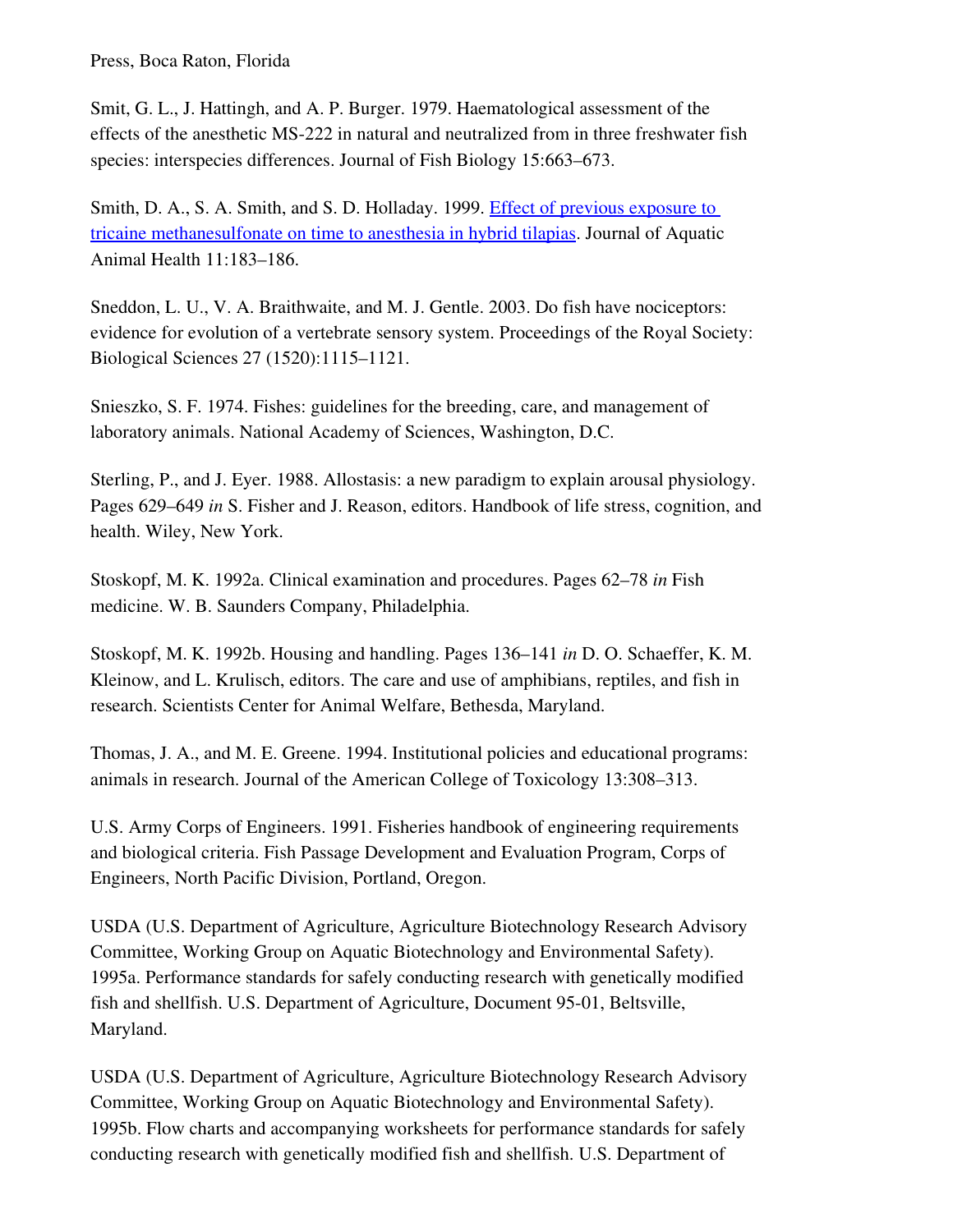Agriculture, Document 95-02, Beltsville, Maryland.

Van Gorder, S. 1991. Optimizing production by continuous loading of recirculating systems. Pages  $10-15$  *in* R. F. Malone, editor. Design of high-density recirculating aquaculture systems: a workshop proceeding. Louisiana Sea Grant, Baton Rouge.

Wada, E. H., H. Mizutani, and M. Minagawa. 1991. The use of stable isotopes for food web analysis. Critical Reviews in Food Science and Nutrition 30(3):361–371.

Walsh, S. J., and M. R. Meador. 1998. Guidelines for quality assurance and quality control of fish taxonomic data collected as part of the National Water-Quality Assessment Program. U.S. Geological Survey, Water-Resources Investigations Report 98-4239, Washington, D.C.

Warren, M. L., and B. M. Burr. 1994. **Status of freshwater fishes of the United States:** [overview of an imperiled fauna](http://afs.allenpress.com/afsonline/?request=get-abstract&issn=0363-2415&volume=019&issue=01&page=0006). Fisheries 19(1):6–18.

Wedemeyer, G. A. 1970. The role of stress in the disease resistance of fishes. Pages 30– 35 *in* S.F. Snieszko, editor. A symposium on diseases of fishes and shellfishes. American Fisheries Society, Special Publication 5, Bethesda, Maryland.

Weirich, C. R. 1997. Transportation and stress mitigation. Pages 185–216 *in* R. M. Harrell, editor. Striped bass and other *Morone* culture. Elsevier, New York.

Wendelaar Bonga, S. E. 1997. The stress response in fish. Physiological Reviews 77:591–625.

Wheeler, T. A. 2003. The role of voucher specimens in validating faunistic and ecological research. Biological Survey of Canada. Available: *[www.biology.ualberta.ca/bsc/bschome.htm](http://www.biology.ualberta.ca/bsc/bschome.htm)* (January 2004).

Winter, J. D. 1983. Underwater biotelemetry. Pages 371–395 *in* L. A. Nielsen and D. L. Johnson, editors. Fisheries techniques. American Fisheries Society, Bethesda, Maryland.

Winter, J. D. 1996. Advances in underwater biotelemetry. Pages 555–590 *in* B. R. Murphy and D. W. Willis, editors. Fisheries techniques, second edition. American Fisheries Society, Bethesda, Maryland.

Winton, J. R. 2001. Fish health management. Pages 559–640 *in* G. A Wedemeyer, editor. Fish hatchery management, second edition. American Fisheries Society, Bethesda, Maryland.

Wooster, G. A., and P. R. Bowser. 1996. The aerobiological pathway of a fish pathogen: survival and dissemination of *Aeromonas salmonicida* in aerosols and its implications in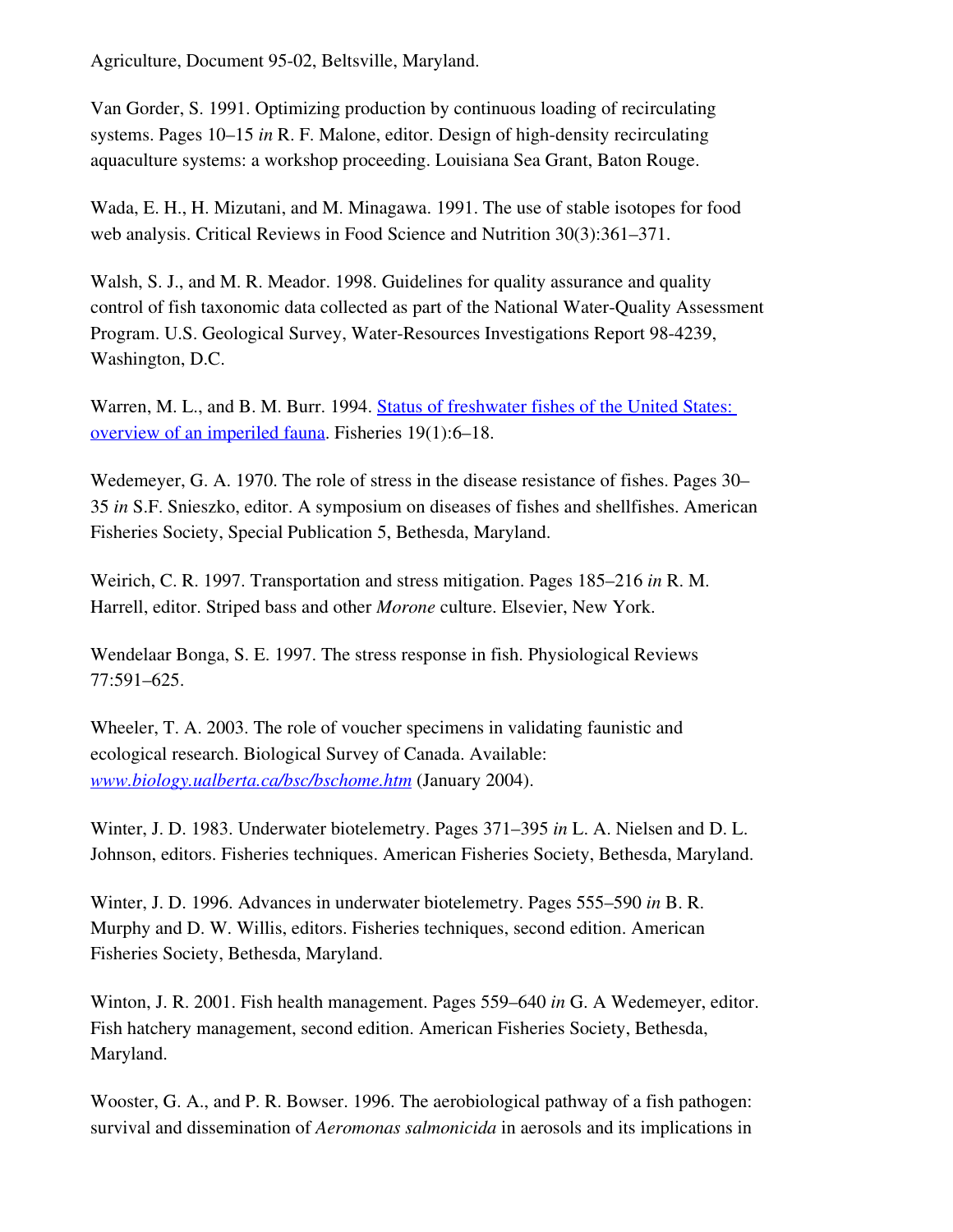fish health management. Journal of the World Aquaculture Society 27:7–14.

Wydoski, R., and L. Emery. 1983. Tagging and marking. Pages 215–238 *in* L. A. Nielsen and D. L. Johnson, editors. Fisheries techniques. American Fisheries Society, Bethesda, Maryland.

Yoder, C. O., and M. A. Smith. 1999. Using fish assemblages in a state of biological assessment and criteria program: essential concepts and considerations. Pages 17–63 *in* T. P. Smith, editor. Assessing the sustainability and biological integrity of water resources using fish communities. CRC Press, New York.

# <span id="page-52-2"></span>XI. Additional Readings

# <span id="page-52-1"></span>AFS Policies, Positions Statements, and Publications:

Adams, S. M. 1990. Biological indicators of stress in fish. American Fisheries Society, Symposium 8, Bethesda, Maryland.

AFS Position Statement. 1999. Responsible use of fish and other aquatic organisms. Fisheries 24(1):30–35.

Parker, N. C., A. E. Giorgi, R. C. Heidinger, D. B. Jester, Jr., E. D. Prince, and G. A. Winans, editors. 1990. Fish-marking techniques. American Fisheries Society, Symposium 7, Bethesda, Maryland.

Schreck, C. P., and P. B. Moyle, editors. 1990. Methods for fish biology. American Fisheries Society, Bethesda, Maryland.

Nielsen, L. A. 1992. Methods of marking fish and shellfish. American Fisheries Society, Special Publication 23, Bethesda, Maryland.

Murphy, B. R., and D. W. Willis, editors. 1996. Fisheries techniques. American Fisheries Society, Bethesda, Maryland.

# <span id="page-52-0"></span>Permitting and International Transfer of Animals and Animal Products:

OIE (Office International des Epizooties). 1986. International zoo-sanitary code: rules recommended for trade in animals and animal products, 5th edition. OIE, Paris.

OIE (Office International des Epizooties) Fish Diseases Commission. 1997a. Diagnostic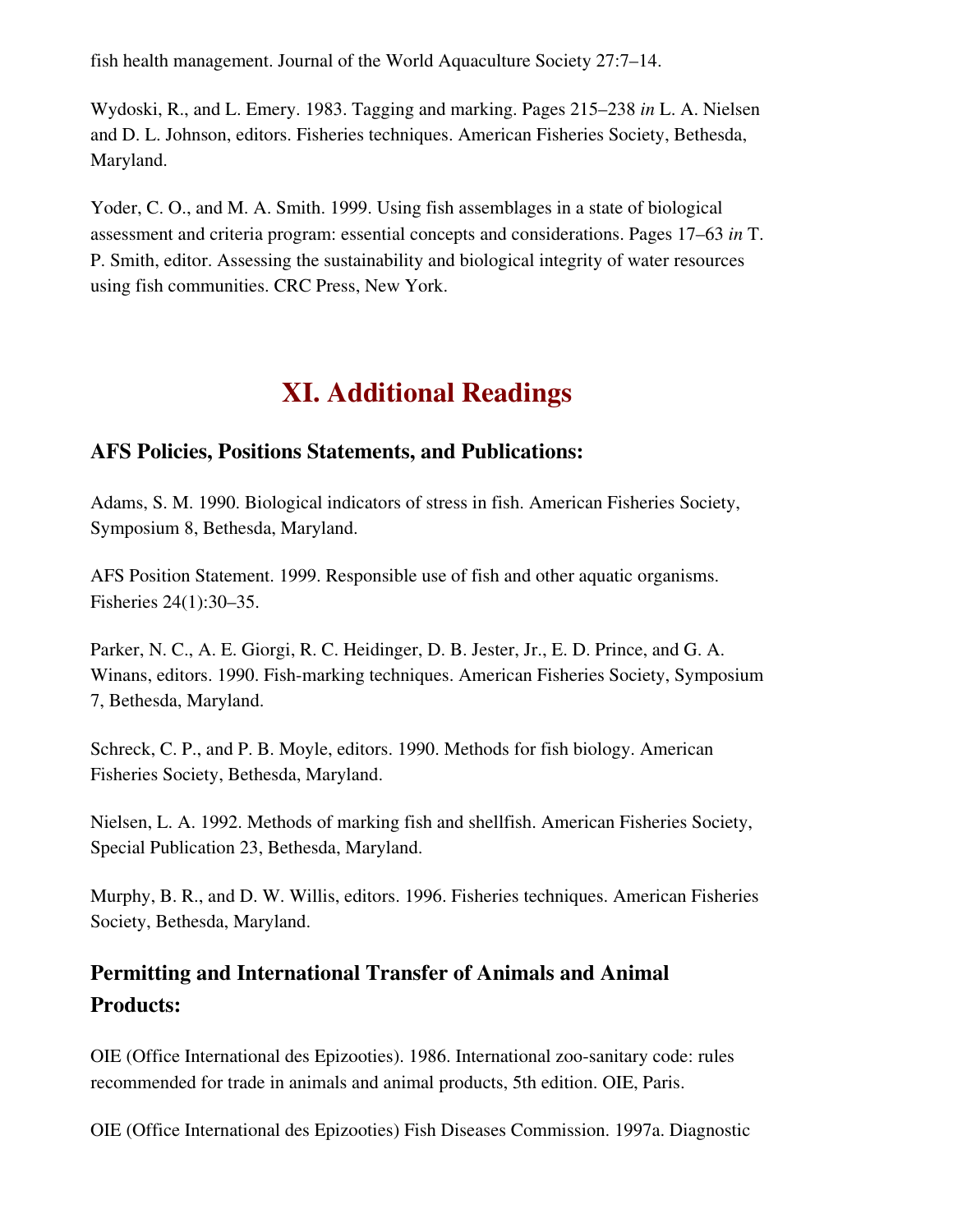manual for aquatic animal diseases, 2nd edition. OIE, Paris.

OIE (Office International des Epizooties) Fish Diseases Commission. 1997b. International aquatic animal health code: fish, molluscs and crustaceans: recommendations for international trade in aquatic animals and aquatic animal products, 2nd edition. OIE, Paris.

# <span id="page-53-2"></span>Places to Contact Regarding Permits and Certifications of Health:

Animal and Plant Health Inspection Service (APHIS), Veterinary Services (VS) of the USDA, 4700 River Road, Unit 43, Riverdale, Maryland 2077-1231, USA.

U.S. Fish and Wildlife Service, Office of Management Authority, 4401 North Fairfax Drive, Arlington, Virginia 22203, USA.

### <span id="page-53-1"></span>Anesthetics:

Peake, S. 1998. [Sodium bicarbonate and clove oil as potential anesthetics for](http://afs.allenpress.com/afsonline/?request=get-abstract&issn=0275-5947&volume=018&issue=04&page=0919) [nonsalmonid fishes](http://afs.allenpress.com/afsonline/?request=get-abstract&issn=0275-5947&volume=018&issue=04&page=0919). North American Journal of Fisheries Management 18:919–924.

Prince, A., and C. Powell. 2000. [Clove oil as an anesthetic for invasive field procedures](http://afs.allenpress.com/afsonline/?request=get-abstract&issn=0275-5947&volume=020&issue=04&page=1029) [on adult rainbow trout](http://afs.allenpress.com/afsonline/?request=get-abstract&issn=0275-5947&volume=020&issue=04&page=1029). North American Journal of Fisheries Management 20:1029–1032.

### <span id="page-53-0"></span>Blood Chemistry:

Miller, N. W., and M. R. Tripp. 1982. The effect of captivity on the immune response of the killifish, *Fundulus heteroclitus* L. Journal of Fish Biology 20:301–308.

Pankhurst, N. W., and G. van der Kraak. 1997. Effects of stress on reproduction and growth of fish. Pages 73–93 *in* G. W. Iwama, A. D. Pickering, J. P. Sumpster, and C. B. Schreck, editors. Fish stress and health in aquaculture. Society for Experimental Biology, Seminar Series 62, Cambridge University Press, Cambridge, UK.

Wedemeyer, G. A. 1997. Effects of rearing conditions on the health and physiological quality of fish in intensive culture. Pages 35–71 *in* G. K. Iwama, A. D. Pickering, J. P. Sumpter, and C. B. Schreck, editors. Fish stress and health in aquaculture. Society for Experimental Biology, Seminar Series 62, Cambridge University Press, Cambridge, UK.

Wells, R. M. G., V. Tetens, and A. L. Devries. 1984. Recovery from stress following capture and anaesthesia of antarctic fish: haematology and blood chemistry. Journal of Fish Biology 25:567–576.

Wells, R. M. G., R. H. McIntyre, A. K. Morgan, and P. S. Davie. 1986. Physiological stress responses in big gamefish after capture: observations on plasma chemistry and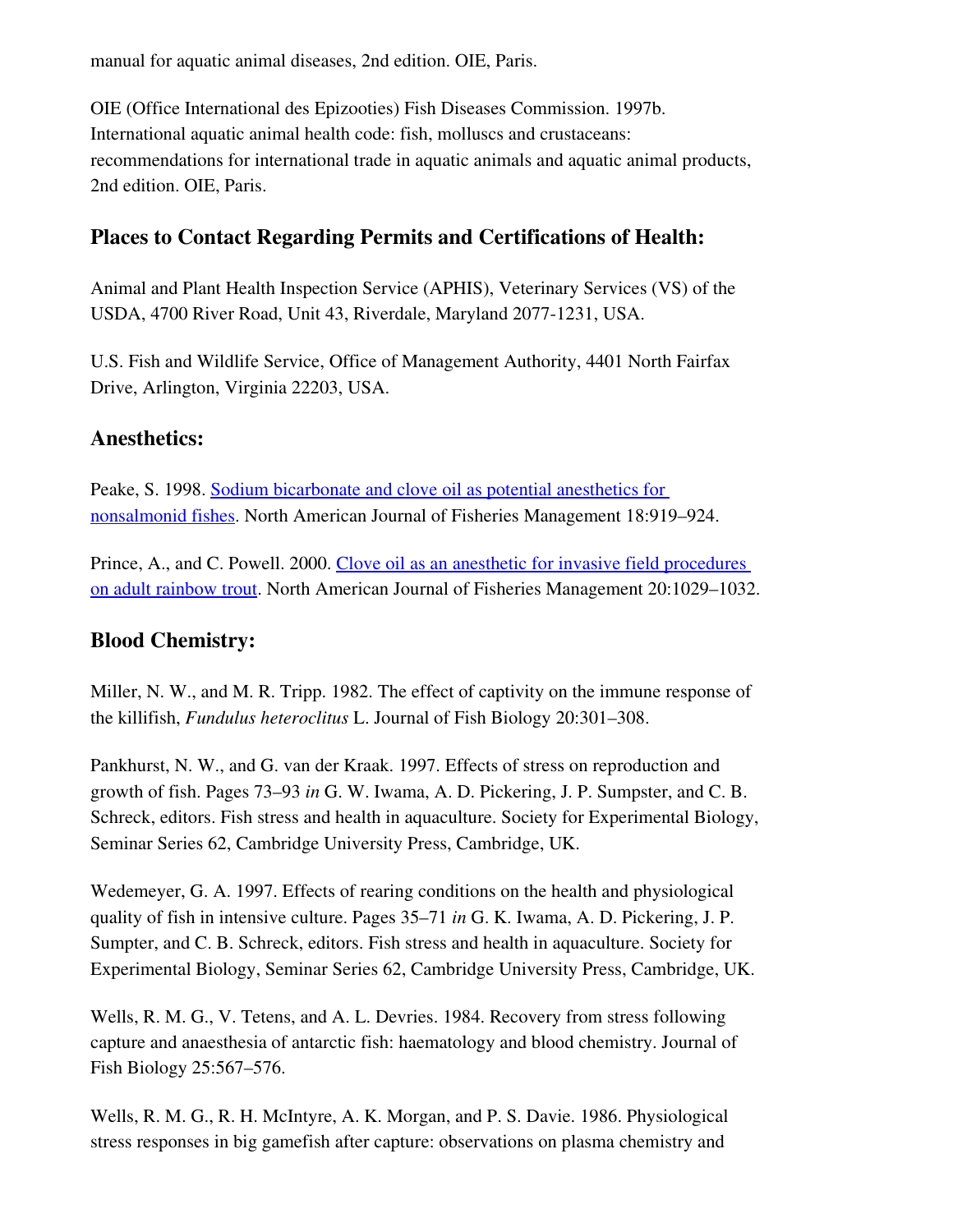blood actors. Comparative Biochemistry and Physiology 84A:565–571.

# <span id="page-54-3"></span>Effectiveness of IACUCs:

Ingham, K. M., J. A. Goldberg, H. J. Klein, R. G. Johnson, and M. D. Kastello. 2000. A novel approach for assessing the quality and effectiveness of IACUC oversight in investigator compliance. Contemporary Topics in Laboratory Animal Science 39:28–31.

Plous, S., and H. Herzog. 2001. Reliability of protocol reviews for animal research. Science 293:608–609.

Klemfuss, H., N. K. Dess, S. E. Brandon, H. H. Garrison, and M. Pitts. 2001. Assessing the reviewers of animal research. Science 294:1831–1832.

# <span id="page-54-2"></span>Electroshocking:

Barrett, J. C., and G. D. Grossman. 1988. [Effects of direct current electrofishing on the](http://afs.allenpress.com/afsonline/?request=get-abstract&issn=0275-5947&volume=008&issue=01&page=0112) [mottled sculpin](http://afs.allenpress.com/afsonline/?request=get-abstract&issn=0275-5947&volume=008&issue=01&page=0112). North American Journal of Fisheries Management 8:112–116.

Bouck, G. R., and R. C. Ball. 1966. Influence of capture methods on blood characteristics and mortality in the rainbow trout (*Salmo gairdneri*). Transactions of the American Fisheries Society 95:170–176.

Hudy, M. 1985. Rainbow trout and brook trout mortality from high voltage AC electrofishing in a controlled environment. North American Journal of Fisheries Management 5:475–479.

Maxfield, G. H., R. H. Lander, and K. L. Liscom. 1971. Survival, growth, and fecundity of hatchery-reared rainbow trout after exposure to pulsating direct current. Transactions of the American Fisheries Society 100:546–552.

Sharber, N. G., and S. W. Carothers. 1988. [Influence of electrofishing pulse shape on](http://afs.allenpress.com/afsonline/?request=get-abstract&issn=0275-5947&volume=008&issue=01&page=0117) [spinal injuries in adult rainbow trout.](http://afs.allenpress.com/afsonline/?request=get-abstract&issn=0275-5947&volume=008&issue=01&page=0117) North American Journal of Fisheries Management 8:117–122.

# <span id="page-54-1"></span>Microbial Presence:

Thune, R. L., L. A. Stanley, and R. K. Cooper. 1993. Pathogenesis of Gram-negative bacterial infections in warmwater fish. Annual Review of Fish Diseases 3:37–68.

# <span id="page-54-0"></span>Recirculation Systems:

Abeliovich, A. 1985. Nitrification of ammonia in wastewater: field observations and laboratory studies. Water Research 19:1097–1099.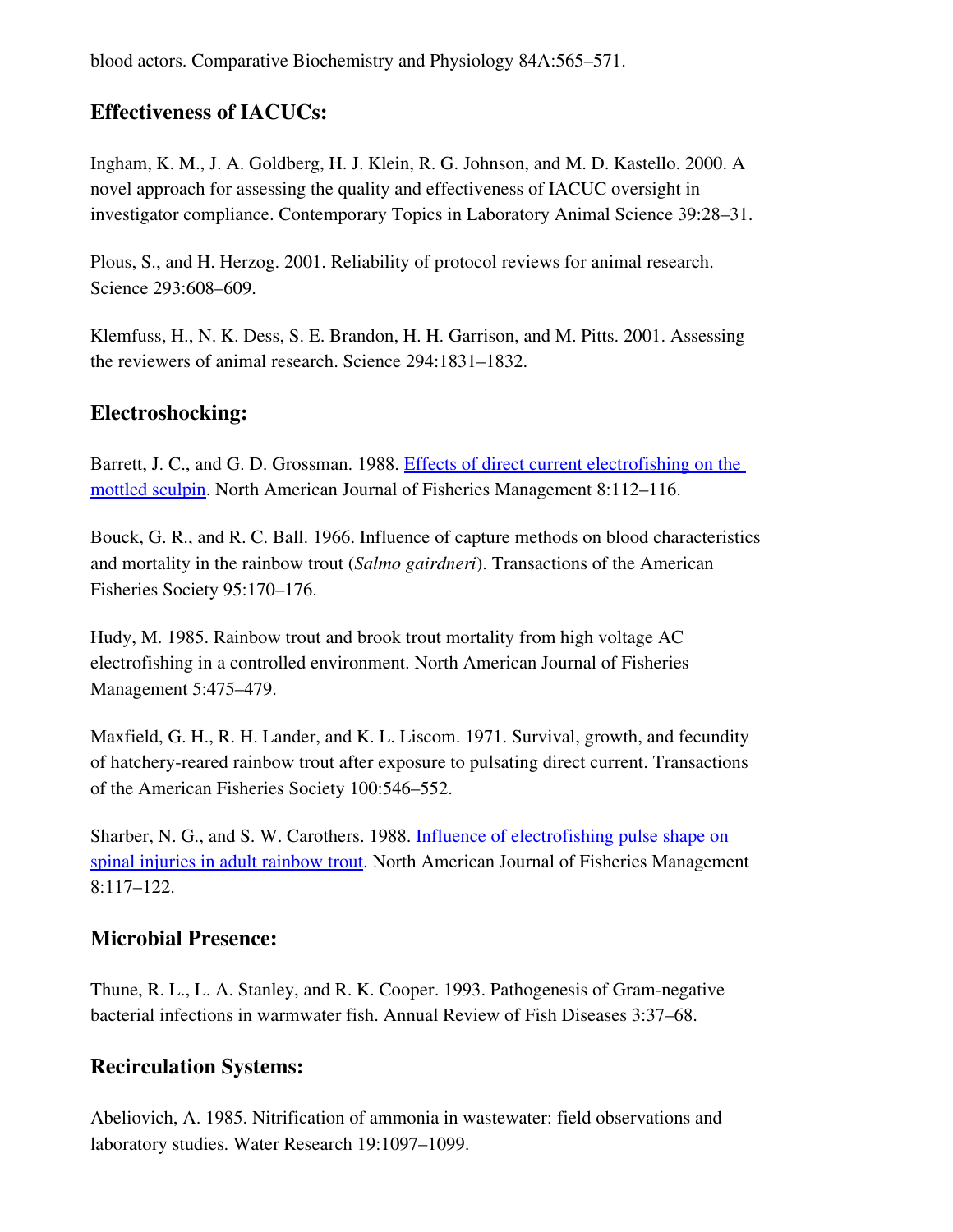Hawke, J. P. 1994. Potential effects of therapeutic agents on biological filtration in closed aquaculture systems. Pages 60–65 *in* R. F. Malone, editor. Design of high-density recirculating aquaculture systems: a workshop proceeding. Louisiana Sea Grant, Baton Rouge.

Hoffman, G. L. 1974. Disinfection of contaminated water by ultraviolet irradiation, with emphasis on whirling disease (*Myxosoma cerebralis*) and its effect on fish. Transactions of the American Fisheries Society 103:541–550.

Malone, R. F., editor. 1994. Design of high density recirculating aquaculture systems: a workshop proceeding. Louisiana Sea Grant, Baton Rouge.

Meyer, S. M. 1995. Pond plumbing. Aquarium Fish Magazine September 1995:36–47.

Watenpaugh, D. E., T. L. Beitinger, and D. W. Huey. 1985. Temperature tolerance of nitrite-exposed channel catfish. Transactions of the American Fisheries Society 114:274– 278.

Williams, R. C., S. G. Hughes, and G. L. Rumsey. 1982. Use of ozone in a water reuse system for salmonids. Progressive Fish-Culturist 44:102–105.

# <span id="page-55-1"></span>Transgenic and Laboratory Fishes:

Hallerman, E. M., and A. R. Kapuscinski. 1995. Incorporating risk assessment and risk management into public policies on genetically modified finfish and shellfish. Aquaculture 137:9–17.

Ostrander, G. K. 2000. The laboratory fish. Academic Press, San Diego, California.

Warmbrodt, R. D., and V. Stone. 1993. Transgenic fish research: a bibliography. National Agriculture Library, U.S. Department of Agriculture, Beltsville, Maryland.

Winn, R. 2001. Transgenic fish as models in environmental toxicology. ILAR (Institute for Laboratory Animal Research) Journal 43:322–329.

# <span id="page-55-0"></span>XII. Appendix

# Summary Guidelines and Checklist

The following checklist provides a "quick reference" of factors that researchers should consider in preparing plans for Institutional Animal Care and Use Committees. This checklist should not serve as a substitute for the more detailed information presented in